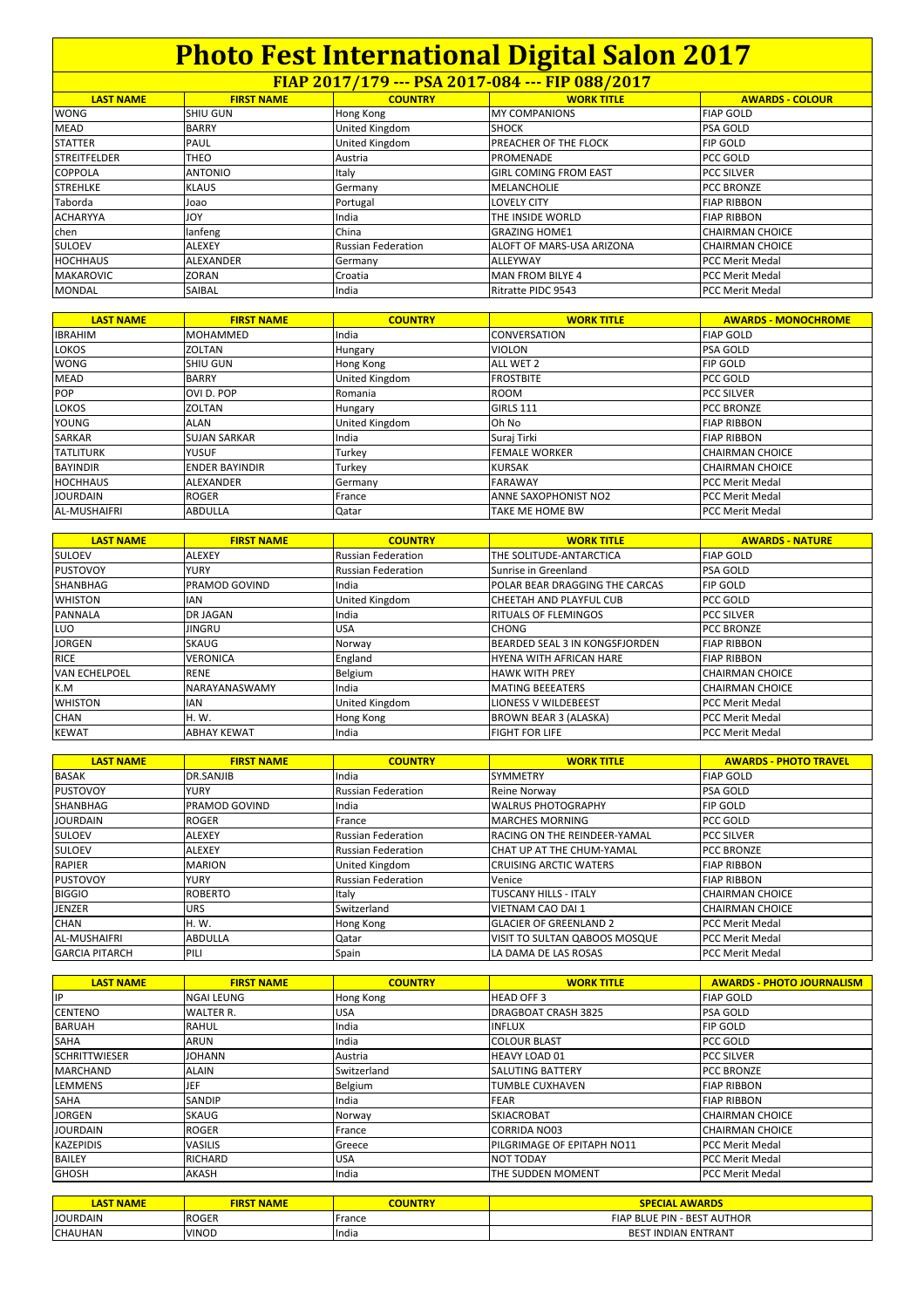| FIAP 2017/179 --- PSA 2017-084 --- FIP 088/2017 |                        |                  |                                               |                                |                        |
|-------------------------------------------------|------------------------|------------------|-----------------------------------------------|--------------------------------|------------------------|
| <b>LAST NAME</b>                                | <b>FIRST NAME</b>      | <b>COUNTRY</b>   | <b>WORK TITLE</b>                             |                                | <b>RESULT - COLOUR</b> |
| <b>ACHARYYA</b>                                 | <b>JOY</b>             | India            | <b>GODDESS IN RED</b>                         | <b>ACCEPT</b>                  |                        |
| ACHARYYA                                        | <b>JOY</b>             | India            | THE INSIDE WORLD                              | <b>ACCEPT</b>                  | <b>FIAP RIBBON</b>     |
| <b>AIROSA</b>                                   | ALEXANDRINO LEI        | Macau            | STORY TELLER 04                               | <b>ACCEPT</b>                  |                        |
| <b>AIROSA</b>                                   | ALEXANDRINO LEI        | Macau            | <b>GONG WORKSHOP</b>                          | <b>ACCEPT</b>                  |                        |
| <b>AIROSA</b>                                   | ALEXANDRINO LEI        | Macau            | <b>BEAUTY IN WEST</b>                         | <b>ACCEPT</b>                  |                        |
| <b>AL-MUSHAIFRI</b>                             | ABDULLA                | Qatar            | AYA                                           | <b>ACCEPT</b>                  |                        |
| AL-MUSHAIFRI                                    | ABDULLA                | Qatar            | <b>VILLAGE WOMEN</b>                          | <b>ACCEPT</b>                  |                        |
| AMER                                            | EYAL<br>EYAL           | Israel<br>Israel | <b>FRONT VIEW</b><br>A COLORFUL DRINK         | <b>ACCEPT</b><br><b>ACCEPT</b> |                        |
| AMER<br>ANDREOU                                 | <b>ANDREASL</b>        |                  | TRIANGLE                                      | <b>ACCEPT</b>                  |                        |
| ANDREOU                                         | <b>ANDREASL</b>        | Cyprus<br>Cyprus | PAINTED DREAMS                                | <b>ACCEPT</b>                  |                        |
| ANDREOU                                         | <b>ANDREASL</b>        | Cyprus           | TWO IN RED                                    | <b>ACCEPT</b>                  |                        |
| ANDREOU                                         | ANDREAS L              | Cyprus           | <b>FOREST GIRL</b>                            | <b>ACCEPT</b>                  |                        |
| <b>BAKER</b>                                    | <b>BRIAN</b>           | United Kingdom   | <b>EXHIBIT AT THE TURNER</b>                  | <b>ACCEPT</b>                  |                        |
| BANERJEE                                        | SOUTAM                 | India            | IN LOVE                                       | <b>ACCEPT</b>                  |                        |
| <b>BANERJEE</b>                                 | SOUTAM                 | India            | <b>AFFINITY</b>                               | <b>ACCEPT</b>                  |                        |
| <b>BASAK</b>                                    | DR.SANJIB              | India            | KRISHNAKALI                                   | <b>ACCEPT</b>                  |                        |
| <b>BASAK</b>                                    | DR.SANJIB              | India            | THE HOLY MAN OF VRINDAVAN                     | <b>ACCEPT</b>                  |                        |
| <b>BASAK</b>                                    | DR.SANJIB              | India            | THE MAKE UP                                   | <b>ACCEPT</b>                  |                        |
| <b>BAYINDIR</b>                                 | <b>ENDER BAYINDIR</b>  | Turkey           | LAMB AND CHILD 2                              | <b>ACCEPT</b>                  |                        |
| <b>BAYINDIR</b>                                 | <b>ENDER BAYINDIR</b>  | Turkey           | <b>HATCE</b>                                  | <b>ACCEPT</b>                  |                        |
| <b>BEAURAIND</b>                                | MARCEL                 | Belgium          | MECANIQUE CELESTE                             | <b>ACCEPT</b>                  |                        |
| <b>BEAURAIND</b>                                | MARCEL                 | Belgium          | <b>IMPREGNATION</b>                           | <b>ACCEPT</b>                  |                        |
| <b>BEAURAIND</b>                                | MARCEL                 | Belgium          | <b>ROMANCE</b>                                | <b>ACCEPT</b>                  |                        |
| <b>BEAURAIND</b>                                | MARCEL                 | Belgium          | AU GRE DU VENT                                | <b>ACCEPT</b>                  |                        |
| <b>BHADURI</b>                                  | <b>INDRANIL</b>        | India            | <b>SKYWATCH</b>                               | <b>ACCEPT</b>                  |                        |
| <b>BHANJO</b>                                   | SHYAMAL                | India            | <b>GLOOMY</b>                                 | <b>ACCEPT</b>                  |                        |
| <b>BHANJO</b>                                   | SHYAMAL                | India            | <b>MOOY</b>                                   | <b>ACCEPT</b>                  |                        |
| <b>BHANJO</b>                                   | SHYAMAL                | India            | <b>SHYNESS</b><br>FAIR                        | <b>ACCEPT</b>                  |                        |
| <b>BHATT</b><br><b>BIGGIO</b>                   | ARUN<br><b>ROBERTO</b> | India<br>Italy   | KAMBEBA GIRL - AMAZONAS                       | <b>ACCEPT</b><br><b>ACCEPT</b> |                        |
| <b>BIGGIO</b>                                   | <b>ROBERTO</b>         | Italy            | <b>TUSCANY LINES- ITALY</b>                   | <b>ACCEPT</b>                  |                        |
| <b>BIGGIO</b>                                   | <b>ROBERTO</b>         | Italy            | <b>STEPS SHADOW</b>                           | <b>ACCEPT</b>                  |                        |
| <b>BURN</b>                                     | DAVID                  | United Kingdom   | <b>ST MARYS DAWN</b>                          | <b>ACCEPT</b>                  |                        |
| <b>BURN</b>                                     | DAVID                  | United Kingdom   | <b>WHISPS AT DAWN</b>                         | <b>ACCEPT</b>                  |                        |
| <b>BYSACK</b>                                   | SUBRATA                | India            | <b>HEAD AND HAT</b>                           | <b>ACCEPT</b>                  |                        |
| <b>BYSACK</b>                                   | SUBRATA                | India            | <b>GOLDIE</b>                                 | <b>ACCEPT</b>                  |                        |
| C R                                             | SATHYANARAYANA         | India            | RETURNING SHEPHERD                            | <b>ACCEPT</b>                  |                        |
| <b>CHAKRABORTY</b>                              | RAJIB                  | India            | <b>TWO BOATMEN</b>                            | <b>ACCEPT</b>                  |                        |
| <b>CHAN</b>                                     | H. W.                  | <b>Hong Kong</b> | <b>BEAUTIFUL MOMENTS 21</b>                   | <b>ACCEPT</b>                  |                        |
| CHATTERJEE                                      | PARTHA                 | India            | ROCK STAR                                     | <b>ACCEPT</b>                  |                        |
| <b>CHAUDHURI</b>                                | ASIM KUMAR             | India            | HOLI                                          | <b>ACCEPT</b>                  |                        |
| CHAUHAN                                         | VINOD                  | India            | <b>TWIN CHASERS</b>                           | <b>ACCEPT</b>                  |                        |
| CHAUHAN                                         | VINOD                  | India            | <b>CHASE</b>                                  | <b>ACCEPT</b>                  |                        |
| chen                                            | lanfeng                | China            | <b>CHINESE DRAGON</b><br><b>GRAZING HOME1</b> | <b>ACCEPT</b>                  |                        |
| chen<br>chen                                    | lanfeng                | China<br>China   | <b>QUIET DREAMS2</b>                          | <b>ACCEPT</b><br><b>ACCEPT</b> | <b>CHAIRMAN CHOICE</b> |
| <b>CHEN</b>                                     | lanfeng<br>XINXIN CHEN | China            | KING OF SWAZILAND                             | <b>ACCEPT</b>                  |                        |
| <b>COPPOLA</b>                                  | <b>ANTONIO</b>         | Italy            | <b>GIRL COMING FROM EAST</b>                  | <b>ACCEPT</b>                  | PCC SILVER             |
| COPPOLA                                         | <b>ANTONIO</b>         | Italy            | ADELIA #1                                     | <b>ACCEPT</b>                  |                        |
| COPPOLA                                         | <b>ANTONIO</b>         | Italy            | <b>IRENE</b>                                  | <b>ACCEPT</b>                  |                        |
| <b>DALEY</b>                                    | GREGORY                | <b>USA</b>       | PALOUSE FALLS IN FEBRUARY                     | <b>ACCEPT</b>                  |                        |
| DAM                                             | RIPAN                  | India            | UNITY                                         | <b>ACCEPT</b>                  |                        |
| DAO                                             | LE CHAU DAO            | Vietnam          | BANH BEO RA LO 2                              | <b>ACCEPT</b>                  |                        |
| DAO                                             | LE CHAU DAO            | Vietnam          | DON LUON TOM 1                                | <b>ACCEPT</b>                  |                        |
| DAO                                             | LE CHAU DAO            | Vietnam          | DEM DAM TOM 2                                 | <b>ACCEPT</b>                  |                        |
| DAS                                             | APURBA KUMAR           | India            | <b>DESPAIR</b>                                | <b>ACCEPT</b>                  |                        |
| <b>DAS BHAWAL</b>                               | MITA                   | India            | ABANDONED                                     | <b>ACCEPT</b>                  |                        |
| DAS BHAWAL                                      | MITA                   | India            | <b>DREAMY</b>                                 | <b>ACCEPT</b>                  |                        |
| DAS BHAWAL                                      | MITA                   | India            | HUNDRED MILES TO GO                           | ACCEPT                         |                        |
| <b>DASGUPTA</b>                                 | DIPANKAR DASGUPTA      | India            | <b>BLUE QUEEN</b>                             | <b>ACCEPT</b>                  |                        |
| DE                                              | PRASUN KUMAR           | India            | <b>BOUQUET OF LOUGH</b>                       | <b>ACCEPT</b>                  |                        |
| DE<br><b>DEBNATH</b>                            | PRASUN KUMAR<br>SANDIP | India<br>India   | LOOK AT ME MOM<br><b>MASK PLAY</b>            | <b>ACCEPT</b><br><b>ACCEPT</b> |                        |
| <b>DEY</b>                                      | NISHIT                 | India            | <b>Thought Process</b>                        | <b>ACCEPT</b>                  |                        |
| Dolui                                           | <b>KAUSHIK</b>         | India            | LIFE VS GRAFFITI                              | <b>ACCEPT</b>                  |                        |
|                                                 |                        |                  |                                               |                                |                        |

**Dolui** KAUSHIK **India PARALLEL LINES II** ACCEPT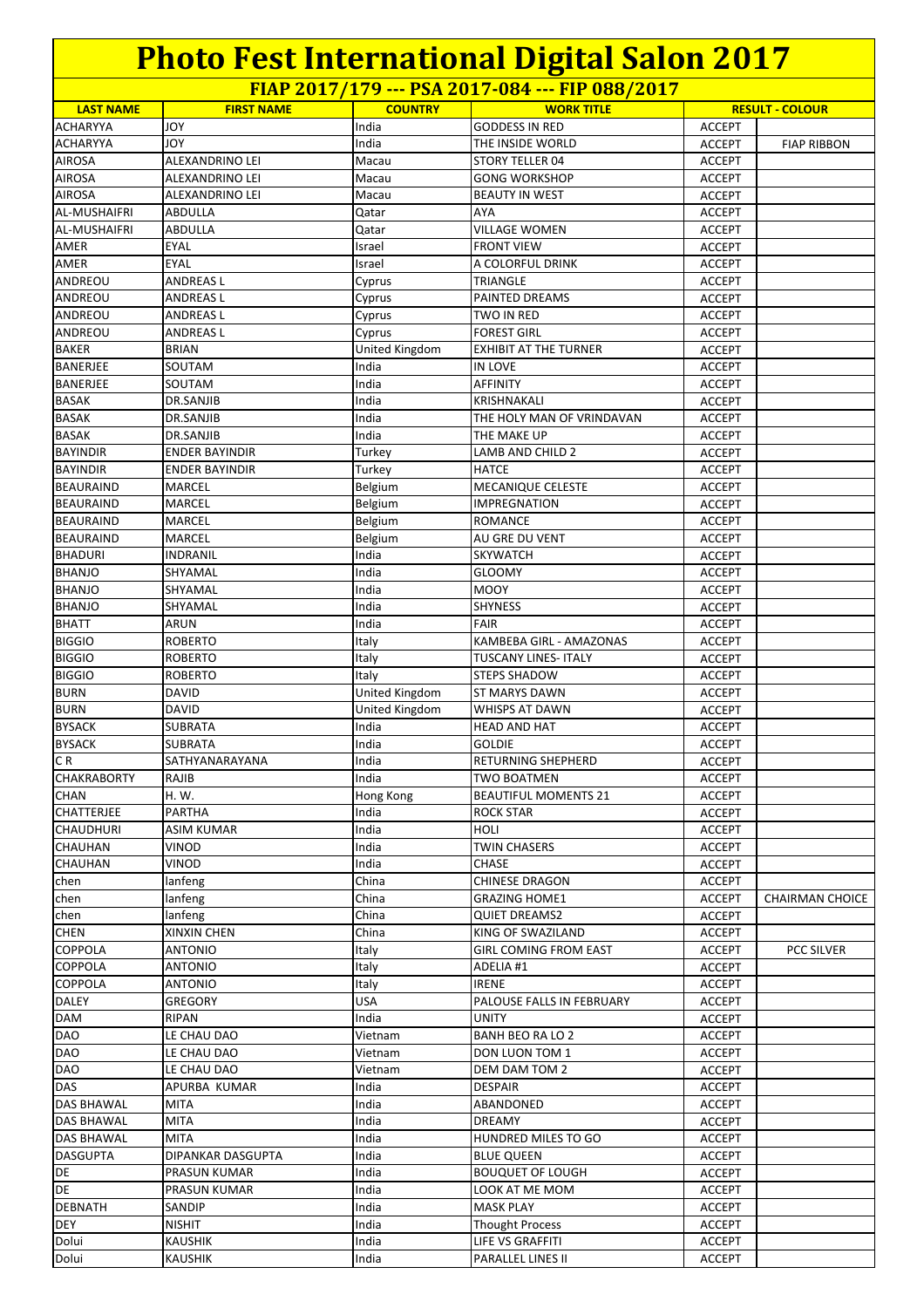| Dolui                 | <b>KAUSHIK</b>       | India                 | <b>MASK OF DEATH</b>                 | <b>ACCEPT</b> |                  |
|-----------------------|----------------------|-----------------------|--------------------------------------|---------------|------------------|
| DRAGLAND              | WALTER               | Norway                | LA CAIXA STAIRCASE F1                | <b>ACCEPT</b> |                  |
| <b>DUCKER</b>         | <b>CHRIS</b>         | Republic of Ireland   | <b>TOY BOY</b>                       | <b>ACCEPT</b> |                  |
| <b>ESHWAR</b>         | DEEPAK               | India                 | LOVELY VIEW                          | <b>ACCEPT</b> |                  |
| FU                    | WEI                  | Canada                | <b>BITE</b>                          | <b>ACCEPT</b> |                  |
| <b>FUNG</b>           | MAN YU ALEX          | Hong Kong             | <b>INLE IN ACTION 2</b>              | <b>ACCEPT</b> |                  |
| <b>GANGULY</b>        | <b>GOPAL</b>         | India                 | <b>COLOURFULL FRIENDSHIP</b>         | <b>ACCEPT</b> |                  |
| <b>GARCIA PITARCH</b> | PILI                 | Spain                 | LES SENYORETES DE VENECIA            | <b>ACCEPT</b> |                  |
| <b>GARCIA PITARCH</b> | PILI                 | Spain                 | TIME TRAVELERS                       | <b>ACCEPT</b> |                  |
| <b>GARCIA PITARCH</b> | PILI                 | Spain                 | LA SENYORETA                         | <b>ACCEPT</b> |                  |
| <b>GARCIA PITARCH</b> | PILI                 | Spain                 | BELLISIMA                            | <b>ACCEPT</b> |                  |
| <b>GAUTAM</b>         | PRAMOD KUMAR         | India                 | <b>CONFLUENCE OF THE RIVERS</b>      |               |                  |
| <b>GHOSH</b>          |                      | India                 |                                      | <b>ACCEPT</b> |                  |
|                       | <b>CHANDAN KANTI</b> |                       | THE DANCERS 3                        | <b>ACCEPT</b> |                  |
| <b>GUHA</b>           | ANUPAM GUHA          | India                 | LIFE IN A RIVER                      | <b>ACCEPT</b> |                  |
| <b>HADJIPAVLOU</b>    | <b>THANASIS</b>      | Cyprus                | Look up                              | <b>ACCEPT</b> |                  |
| <b>HARRISON</b>       | <b>COLIN</b>         | <b>United Kingdom</b> | <b>COLLECTING TIME</b>               | <b>ACCEPT</b> |                  |
| <b>HOCHHAUS</b>       | ALEXANDER            | Germany               | <b>SENSE OF ETERNITY</b>             | <b>ACCEPT</b> |                  |
| <b>HOCHHAUS</b>       | ALEXANDER            | Germany               | ALLEYWAY                             | <b>ACCEPT</b> | <b>PCC Merit</b> |
| <b>HOCHHAUS</b>       | ALEXANDER            | Germany               | <b>MERMAID</b>                       | <b>ACCEPT</b> |                  |
| <b>HOCHHAUS</b>       | <b>ALEXANDER</b>     | Germany               | <b>ENCHANT</b>                       | <b>ACCEPT</b> |                  |
| <b>IBRAHIM</b>        | MOHAMMED             | India                 | <b>SKY ROOF</b>                      | <b>ACCEPT</b> |                  |
| <b>IBRAHIM</b>        | MOHAMMED             | India                 | I AM ON DIFFERENT PATH               | <b>ACCEPT</b> |                  |
| <b>JENZER</b>         | URS                  | Switzerland           | GMA ANTIGUA 10                       | <b>ACCEPT</b> |                  |
| <b>JENZER</b>         | URS                  | Switzerland           | <b>AFRICANA 1</b>                    | <b>ACCEPT</b> |                  |
| <b>JERLEMAR</b>       | NILS-ERIK            | Sweden                | Stormy Weather No 2                  | <b>ACCEPT</b> |                  |
| <b>JERLEMAR</b>       | NILS-ERIK            | Sweden                | Two Umbrellas among Tables No        | <b>ACCEPT</b> |                  |
| <b>JERLEMAR</b>       | NILS-ERIK            | Sweden                | Mine Worker No 6                     | <b>ACCEPT</b> |                  |
| <b>JERLEMAR</b>       | NILS-ERIK            | Sweden                | Red Bike No 2                        | <b>ACCEPT</b> |                  |
| <b>JHAVERI</b>        | <b>SHIRISH</b>       | India                 | MANAAL                               | <b>ACCEPT</b> |                  |
| <b>JHAVERI</b>        | <b>SHIRISH</b>       | India                 | <b>VITALIA</b>                       | <b>ACCEPT</b> |                  |
|                       |                      |                       |                                      |               |                  |
| <b>JOHN CROWLAND</b>  | JOHN CROWLAND        | United Kingdom        | TYPHOON 29SQD.                       | <b>ACCEPT</b> |                  |
| <b>JOHN CROWLAND</b>  | JOHN CROWLAND        | United Kingdom        | SIMPLE PLEASURES                     | <b>ACCEPT</b> |                  |
| <b>JOHN CROWLAND</b>  | JOHN CROWLAND        | United Kingdom        | <b>CHARLOTTE</b>                     | <b>ACCEPT</b> |                  |
| <b>JORGEN</b>         | <b>SKAUG</b>         | Norway                | BEARDED SEAL AT HOME                 | <b>ACCEPT</b> |                  |
| <b>JORGEN</b>         | SKAUG                | Norway                | IN THE THEATRE                       | <b>ACCEPT</b> |                  |
| <b>JOURDAIN</b>       | <b>ROGER</b>         | France                | RATIKA VIOLONIST NO1                 | <b>ACCEPT</b> |                  |
| <b>JOURDAIN</b>       | <b>ROGER</b>         | France                | JEAN PAUL                            | <b>ACCEPT</b> |                  |
| <b>JOURDAIN</b>       | <b>ROGER</b>         | France                | <b>BALLONS AND DELICATE</b>          | <b>ACCEPT</b> |                  |
| <b>JOURDAIN</b>       | <b>ROGER</b>         | France                | <b>WONDERFUL SABRINA</b>             | <b>ACCEPT</b> |                  |
| <b>KANTI</b>          | <b>CHANDAN KANTI</b> | India                 | THE DANCERS 3                        | <b>ACCEPT</b> |                  |
| <b>KHANNA</b>         | ARUN                 | India                 | <b>HOLY PARASHAR LAKE NIGHT VIEW</b> | <b>ACCEPT</b> |                  |
| <b>KIWAN</b>          | <b>JAMAL</b>         | Israel                | <b>NORTHERN LIGHT</b>                | <b>ACCEPT</b> |                  |
| <b>KNOWLES</b>        | LAURA                | United Kingdom        | <b>DOLPHINS AT PLAY</b>              | <b>ACCEPT</b> |                  |
| <b>KORLAPATI</b>      | SARASWATIRAO         | India                 | <b>BLUE VASES 07</b>                 | <b>ACCEPT</b> |                  |
| <b>KOWALKOWSKI</b>    | <b>RAFAL</b>         | Poland                | 035HANNA                             | <b>ACCEPT</b> |                  |
| KOWALKOWSKI           | RAFAL                | Poland                | 137HANNA                             | <b>ACCEPT</b> |                  |
| <b>KRISHANA</b>       | SALADI KRISHANA      | India                 | day out                              | <b>ACCEPT</b> |                  |
| <b>KRISHANA</b>       | SALADI KRISHANA      | India                 | SpeedDance                           | <b>ACCEPT</b> |                  |
| <b>KUMAR</b>          | SANJEEV              | India                 | Journey towards eternity             | <b>ACCEPT</b> |                  |
| <b>KUMAR</b>          | SANJEEV              | India                 | <b>NATURES FURY</b>                  | <b>ACCEPT</b> |                  |
| <b>KUMAR</b>          | SANJEEV              | India                 | FESTIVAL OF COLOUR                   | <b>ACCEPT</b> |                  |
| <b>KWAN</b>           | PHILLIP              | Canada                | STELLER EAGLE LANDING 6              |               |                  |
| <b>KWAN</b>           | PHILLIP              |                       | <b>SWAN IN MOTION 79</b>             | <b>ACCEPT</b> |                  |
|                       |                      | Canada                |                                      | <b>ACCEPT</b> |                  |
| LE                    | LUAN                 | <b>USA</b>            | LUAN LE-3-LA BUILDING-USA            | <b>ACCEPT</b> |                  |
| LE HOANG              | <b>NHAN</b>          | Vietnam               | NHAY DAY 2                           | <b>ACCEPT</b> |                  |
| LE HOANG              | <b>NHAN</b>          | Vietnam               | TUOI THO VUNG CAO                    | <b>ACCEPT</b> |                  |
| LE HOANG              | NHAN                 | Vietnam               | PHOI DUA TRE                         | <b>ACCEPT</b> |                  |
| LEHTIMAKI             | PAULA                | Finland               | CIRCUS-PRINCESS-REHEARSING           | <b>ACCEPT</b> |                  |
| <b>LEONG</b>          | <b>SOON SENG</b>     | Malaysia              | HARD WORK722                         | <b>ACCEPT</b> |                  |
| LEONG                 | SOON SENG            | Malaysia              | <b>HARD WORK</b>                     | <b>ACCEPT</b> |                  |
| LINSTRUMENT           | <b>CLAUDE</b>        | France                | LOIREGIVRE                           | <b>ACCEPT</b> |                  |
| <b>LOKOS</b>          | ZOLTAN               | Hungary               | OLD HOUSE 2                          | <b>ACCEPT</b> |                  |
| LOKOS                 | ZOLTAN               | Hungary               | WOMAN AND ACCORDION                  | <b>ACCEPT</b> |                  |
| LUO                   | JINGRU               | USA                   | <b>FIGHTING</b>                      | <b>ACCEPT</b> |                  |
| <b>MAITY</b>          | <b>BASUDEV</b>       | India                 | A WISH FUL THOUGHT                   | <b>ACCEPT</b> |                  |
| <b>MAITY</b>          | <b>BASUDEV</b>       | India                 | FACE                                 | <b>ACCEPT</b> |                  |
| <b>MAITY</b>          | <b>BASUDEV</b>       | India                 | <b>HAVELI</b>                        | <b>ACCEPT</b> |                  |
| <b>MAKAROVIC</b>      | ZORAN                | Croatia               | <b>HER CAT</b>                       | <b>ACCEPT</b> |                  |
| <b>MAKAROVIC</b>      | ZORAN                | Croatia               | MAN FROM BILYE 4                     | <b>ACCEPT</b> | PCC Merit        |
| <b>MAKAROVIC</b>      | ZORAN                | Croatia               | IN THE FIELD OF POPPIES              | <b>ACCEPT</b> |                  |
| MANDAVE               | VIJAY                | India                 | TREE CLIMBERS                        | <b>ACCEPT</b> |                  |
|                       |                      |                       |                                      |               |                  |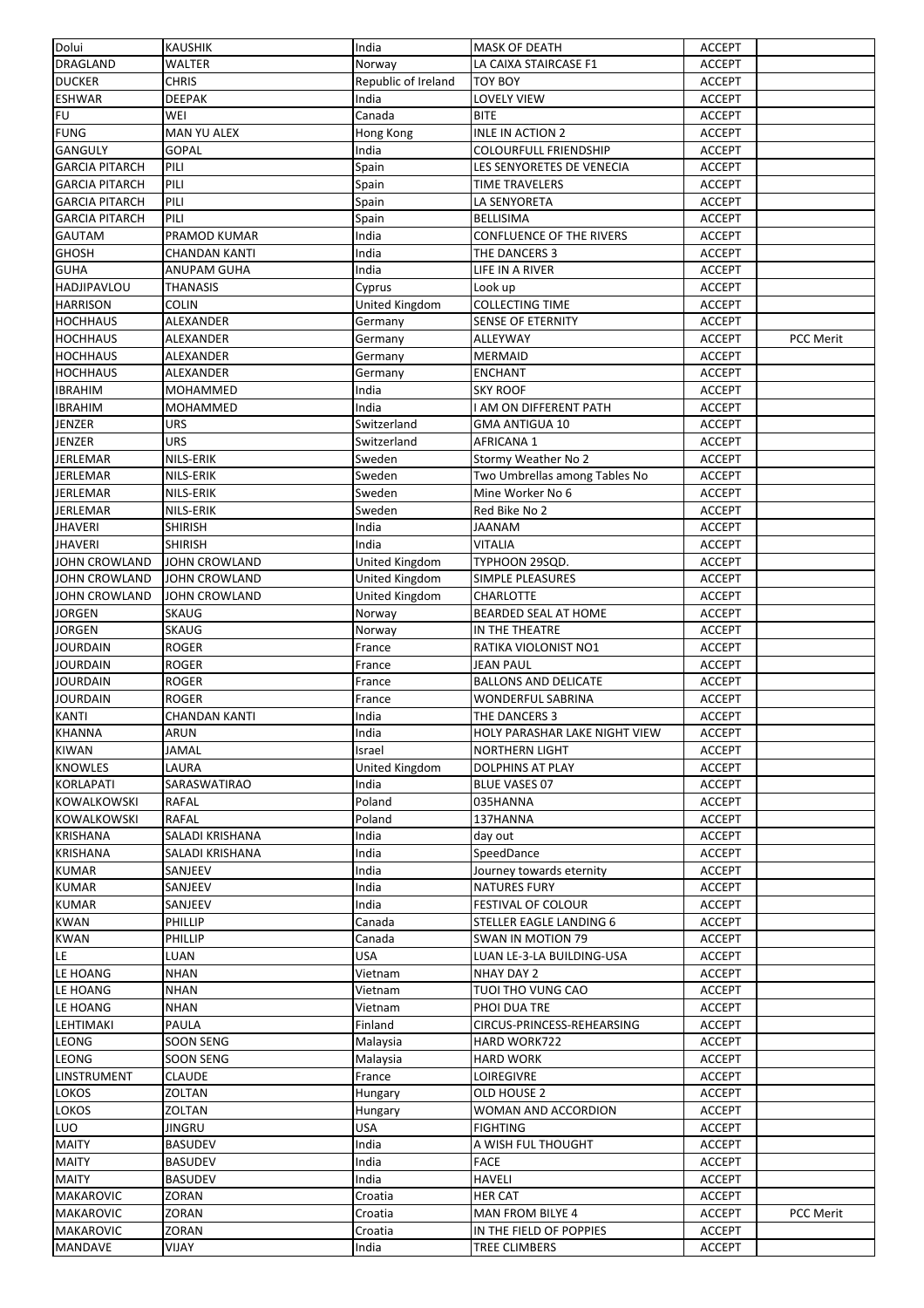|                      | <b>SUNIEL</b>         | India                     | <b>CHARISMATIC NIKITA</b>         | <b>ACCEPT</b> |                        |
|----------------------|-----------------------|---------------------------|-----------------------------------|---------------|------------------------|
| <b>MARATHE</b>       | <b>SUNIEL</b>         | India                     | <b>GORGEOUS NIKITA</b>            | <b>ACCEPT</b> |                        |
| <b>MARTHA</b>        | <b>KISS</b>           | Hungary                   | KISS MARTHA_WETLAND AREA          | <b>ACCEPT</b> |                        |
| <b>MASSIMO</b>       | DE CATA               | Italy                     | IL RIO                            | <b>ACCEPT</b> |                        |
| <b>MEAD</b>          | <b>BARRY</b>          | United Kingdom            | THE INNOCENT                      | <b>ACCEPT</b> |                        |
| <b>MEAD</b>          | <b>BARRY</b>          | United Kingdom            | <b>DANCING MAID</b>               | <b>ACCEPT</b> |                        |
| <b>MEAD</b>          | <b>BARRY</b>          | United Kingdom            | SHOCK                             | <b>ACCEPT</b> | PSA GOLD               |
| <b>MEAD</b>          | <b>BARRY</b>          | United Kingdom            | <b>SUSPICIOUS</b>                 | <b>ACCEPT</b> |                        |
| <b>MISTRY</b>        | VRAJ                  | India                     | evening birds                     | <b>ACCEPT</b> |                        |
| <b>MODAK</b>         | NIYANTA               | India                     | SIMPLICITY AMID POVERTY           | <b>ACCEPT</b> |                        |
| <b>MODAK</b>         | NIYANTA               | India                     | CHATTERS AND A DISTANT PEEPER     | <b>ACCEPT</b> |                        |
|                      | SAIBAL                | India                     | Ritratte PIDC 9569                |               |                        |
| <b>MONDAL</b>        |                       |                           |                                   | <b>ACCEPT</b> |                        |
| <b>MONDAL</b>        | SAIBAL                | India                     | Portrait PIDC 8901                | <b>ACCEPT</b> |                        |
| <b>MONDAL</b>        | SAIBAL                | India                     | Ritratte PIDC 9543                | <b>ACCEPT</b> | PCC Merit              |
| <b>MONDAL</b>        | SAIBAL                | India                     | Ritratte 8282                     | <b>ACCEPT</b> |                        |
| <b>MURPHY</b>        | <b>DEIRDRE MURPHY</b> | Republic of Ireland       | LADY IN PINK                      | <b>ACCEPT</b> |                        |
| <b>MURPHY</b>        | <b>DEIRDRE MURPHY</b> | Republic of Ireland       | <b>APRIL A GLANCE</b>             | <b>ACCEPT</b> |                        |
| <b>MURPHY</b>        | <b>DEIRDRE MURPHY</b> | Republic of Ireland       | <b>ANUITE</b>                     | <b>ACCEPT</b> |                        |
| <b>MURPHY</b>        | <b>DEIRDRE MURPHY</b> | Republic of Ireland       | <b>STEF IN RED</b>                | <b>ACCEPT</b> |                        |
| PAN                  | <b>JINMING</b>        | China                     | Gallop snow 3                     | <b>ACCEPT</b> |                        |
| PAUL                 | <b>BHASKAR PAUL</b>   | India                     | <b>ALONE</b>                      | <b>ACCEPT</b> |                        |
| <b>PODDER</b>        | <b>ASHIM</b>          | India                     | HAPPY MOOD                        | <b>ACCEPT</b> |                        |
| <b>PRIOR</b>         | RICHARD               | United Kingdom            | SARAHS DREAM                      | <b>ACCEPT</b> |                        |
| <b>PRIOR</b>         | RICHARD               | United Kingdom            | THE DANCER                        | <b>ACCEPT</b> |                        |
| <b>PRIOR</b>         | RICHARD               | <b>United Kingdom</b>     | <b>BREAKERS</b>                   | <b>ACCEPT</b> |                        |
| <b>PUSTOVOY</b>      | <b>YURY</b>           | <b>Russian Federation</b> | Reine                             | <b>ACCEPT</b> |                        |
|                      |                       |                           |                                   |               |                        |
| <b>PUSTOVOY</b>      | YURY                  | <b>Russian Federation</b> | Golden Autumn in Patagonia        | <b>ACCEPT</b> |                        |
| <b>PUSTOVOY</b>      | YURY                  | Russian Federation        | Night phantoms                    | <b>ACCEPT</b> |                        |
| <b>PUSTOVOY</b>      | YURY                  | Russian Federation        | Norway                            | <b>ACCEPT</b> |                        |
| RAMAKRISHNA          | KARAKA RAMAKRISHNA    | India                     | touch of yellow                   | <b>ACCEPT</b> |                        |
| RAMAKRISHNA          | KARAKA RAMAKRISHNA    | India                     | Expression                        | <b>ACCEPT</b> |                        |
| RAPIER               | <b>MARION</b>         | United Kingdom            | OUTSTRETCHED                      | <b>ACCEPT</b> |                        |
| <b>RAPIER</b>        | <b>MARION</b>         | United Kingdom            | <b>OUT OF THE BEND</b>            | <b>ACCEPT</b> |                        |
| <b>RAPIER</b>        | <b>MARION</b>         | United Kingdom            | <b>SCARY</b>                      | <b>ACCEPT</b> |                        |
| <b>RAWAL</b>         | RAKESH                | India                     | <b>HIGHNESS</b>                   | <b>ACCEPT</b> |                        |
| <b>RAWAL</b>         | <b>RAKESH</b>         | India                     | <b>MANTHAN</b>                    | <b>ACCEPT</b> |                        |
| <b>RAWAL</b>         | <b>RAKESH</b>         | India                     | <b>SMOKE</b>                      | <b>ACCEPT</b> |                        |
| <b>RAWAL</b>         | <b>RAKESH</b>         | India                     | <b>GLASS WALL</b>                 | <b>ACCEPT</b> |                        |
| <b>RAWALE</b>        | VIJAY                 | India                     | <b>BEAUTY OF PANGONG LAKE</b>     | <b>ACCEPT</b> |                        |
| SAHA                 | POULOMI SAHA          | India                     | <b>INSPECTION</b>                 | <b>ACCEPT</b> |                        |
| <b>SAHA</b>          | POULOMI SAHA          | India                     | <b>CURIOSITY</b>                  | <b>ACCEPT</b> |                        |
|                      |                       |                           |                                   |               |                        |
|                      |                       |                           |                                   |               |                        |
| <b>SAHA</b>          | PROSANTA KUMAR        | India                     | PASSONATE                         | <b>ACCEPT</b> |                        |
| <b>SAHA</b>          | SANDIP                | India                     | <b>MOON SOON</b>                  | <b>ACCEPT</b> |                        |
| SAHU                 | <b>SUDIP</b>          | India                     | CHOW <sub>3</sub>                 | <b>ACCEPT</b> |                        |
| SAHU                 | <b>SUDIP</b>          | India                     | GOSIP                             | <b>ACCEPT</b> |                        |
| saladi               | krishna saladi        | India                     | <b>SPEED DANCE</b>                | <b>ACCEPT</b> |                        |
| SAMOYAULT            | GUY B.                | France                    | <b>PRECIOUSNESS</b>               | <b>ACCEPT</b> |                        |
| SARKAR               | RINKI                 | India                     | <b>BABY LEARNER</b>               | <b>ACCEPT</b> |                        |
| <b>SARKAR</b>        | RINKI                 | India                     | A SEA OF COLORS                   | <b>ACCEPT</b> |                        |
| <b>SCHRITTWIESER</b> | <b>JOHANN</b>         | Austria                   | <b>SCHIBOB</b>                    | <b>ACCEPT</b> |                        |
| <b>SCHRITTWIESER</b> | <b>JOHANN</b>         | Austria                   | SKI RACER 01                      | <b>ACCEPT</b> |                        |
| <b>SCHRITTWIESER</b> | <b>JOHANN</b>         | Austria                   | <b>TOGETHER</b>                   | <b>ACCEPT</b> |                        |
| SHARAFUDDIN          | <b>SHAHID</b>         | Canada                    | <b>MUSEUM CORRIDOR</b>            | <b>ACCEPT</b> |                        |
|                      |                       |                           |                                   |               |                        |
| <b>SKOTINIOTIS</b>   | IANNIS                | Greece                    | Catwoman1                         | <b>ACCEPT</b> |                        |
| <b>SLATER</b>        | <b>SUE</b>            | Australia                 | <b>BOARD RIDER 3</b>              | <b>ACCEPT</b> |                        |
| <b>STAKE</b>         | JAN-THOMAS            | Sweden                    | <b>GUESTS OUTSIDE</b>             | <b>ACCEPT</b> |                        |
| <b>STAKE</b>         | JAN-THOMAS            | Sweden                    | <b>BONGELINE BLACK BEAUTY NO2</b> | <b>ACCEPT</b> |                        |
| <b>STAKE</b>         | JAN-THOMAS            | Sweden                    | <b>NINA 9737</b>                  | <b>ACCEPT</b> |                        |
| <b>STAKE</b>         | JAN-THOMAS            | Sweden                    | KAJSA 9564                        | <b>ACCEPT</b> |                        |
| <b>STATTER</b>       | PAUL                  | <b>United Kingdom</b>     | LOVES ENDURING SPIRIT             | <b>ACCEPT</b> |                        |
| <b>STATTER</b>       | PAUL                  | United Kingdom            | <b>IMPERIOUS</b>                  | <b>ACCEPT</b> |                        |
| <b>STATTER</b>       | PAUL                  | United Kingdom            | PREACHER OF THE FLOCK             | <b>ACCEPT</b> | FIP GOLD               |
| <b>STATTER</b>       | PAUL                  | United Kingdom            | ANGEL OF JUDGEMENT                | <b>ACCEPT</b> |                        |
| <b>STREHLKE</b>      | <b>KLAUS</b>          | Germany                   | MELANCHOLIE                       | <b>ACCEPT</b> | PCC BRONZE             |
| <b>STREITFELDER</b>  | THEO                  | Austria                   | ANMUTIG-4                         | <b>ACCEPT</b> |                        |
| <b>STREITFELDER</b>  | THEO                  | Austria                   | STUDIE ELENA                      | <b>ACCEPT</b> |                        |
| <b>STREITFELDER</b>  | THEO                  | Austria                   | PROMENADE                         | <b>ACCEPT</b> | PCC GOLD               |
| <b>SULOEV</b>        | ALEXEY                | Russian Federation        | THE DISCERNING EYE-USA ARIZONA    | <b>ACCEPT</b> |                        |
| <b>SULOEV</b>        | ALEXEY                | <b>Russian Federation</b> | ALOFT OF MARS-USA ARIZONA         | <b>ACCEPT</b> | <b>CHAIRMAN CHOICE</b> |
| <b>SULOEV</b>        | ALEXEY                | <b>Russian Federation</b> | TWO IN THE GALAXY-USA ARIZONA     | <b>ACCEPT</b> |                        |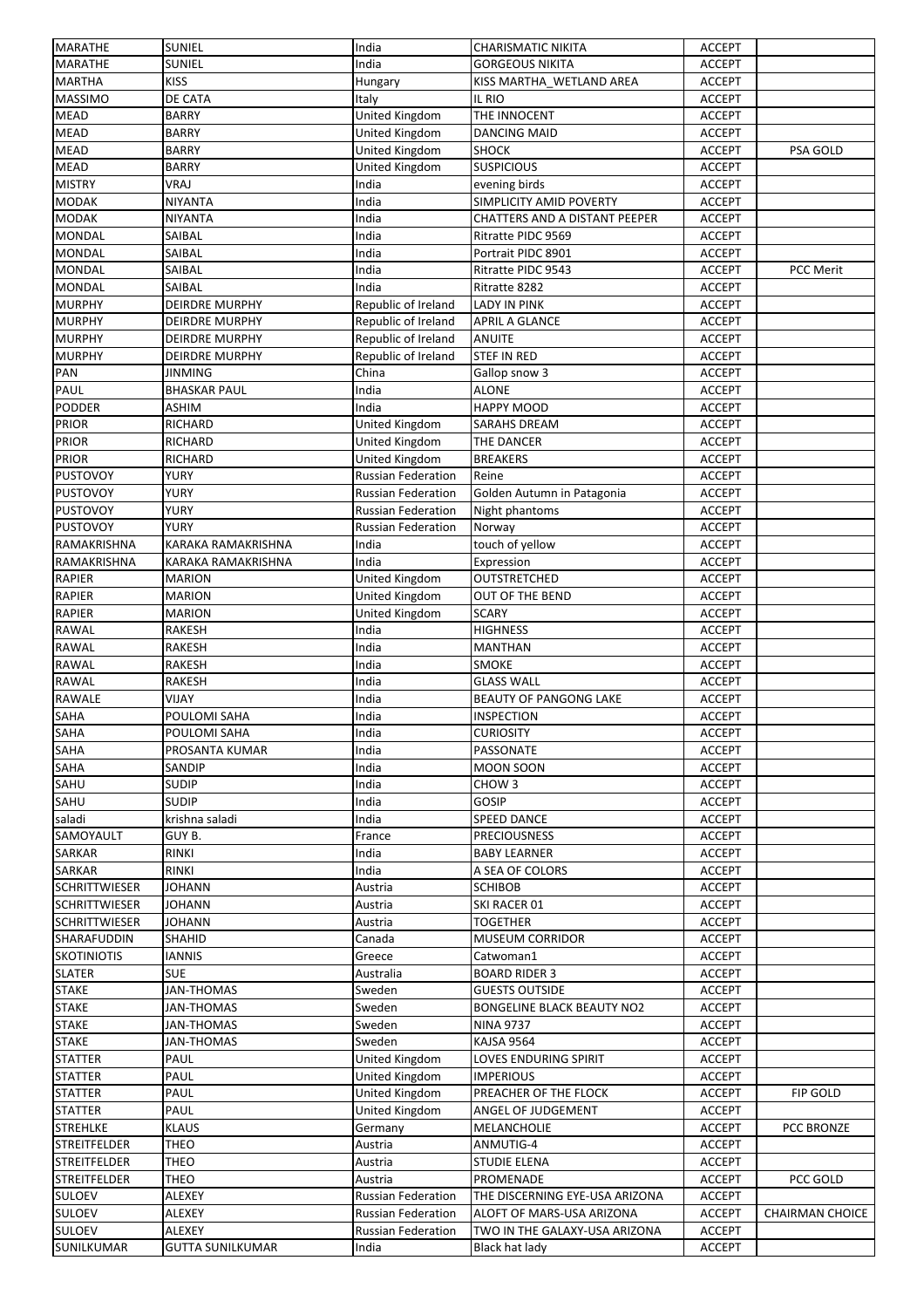| Taborda<br><b>COLORED RAIN</b><br><b>ACCEPT</b><br>Joao<br>Portugal<br>Taborda<br>FLYING IN COLOR<br>Joao<br>Portugal<br><b>ACCEPT</b><br>Taborda<br>YOUNG FESTIVAL<br><b>ACCEPT</b><br>Joao<br>Portugal<br>Taborda<br><b>LOVELY CITY</b><br><b>ACCEPT</b><br><b>FIAP RIBBON</b><br>Joao<br>Portugal<br>TAM<br>KAM CHIU<br>Canada<br><b>RISKY FALL</b><br><b>ACCEPT</b><br><b>TAM</b><br><b>KAM CHIU</b><br>Canada<br><b>ACCEPT</b><br>SKI DOO RACE<br>TAM<br><b>KAM CHIU</b><br>Canada<br><b>BATTLING THE WAVE</b><br><b>ACCEPT</b><br>TAM<br><b>KAM CHIU</b><br>Canada<br>LONG JUMP 467<br><b>ACCEPT</b><br>Tamarapalli<br>Diwakar Tamarapalli<br>India<br>Lovely girl<br><b>ACCEPT</b><br><b>LEE ENG</b><br><b>ACCEPT</b><br>TAN<br>Singapore<br><b>BOYS IN RAIN</b><br>LEE ENG<br>SPLASH WATER IN LAKE<br>TAN<br>Singapore<br><b>ACCEPT</b><br>TAN<br>MIN<br>Malaysia<br><b>ACCEPT</b><br><b>NAMTSO VILLAGERS</b><br><b>TATLITURK</b><br>YUSUF<br>LEAF<br>Turkey<br><b>ACCEPT</b><br><b>TATLITURK</b><br><b>YUSUF</b><br><b>TIME</b><br>Turkey<br><b>ACCEPT</b><br><b>TATLITURK</b><br>YUSUF<br><b>TORAKCI</b><br><b>ACCEPT</b><br>Turkey<br><b>TATLITURK</b><br>YUSUF<br><b>GOLD GIRL</b><br><b>ACCEPT</b><br>Turkey<br><b>GIAP CHIU</b><br>Bambi Ho XianEng<br><b>ACCEPT</b><br>TEO<br>Singapore<br><b>TEO</b><br><b>GIAP CHIU</b><br>Ariana Wong Xian Xian<br>Singapore<br><b>ACCEPT</b><br><b>TEO</b><br><b>GIAP CHIU</b><br>Daisy Ng Eng Su In Blak<br><b>ACCEPT</b><br>Singapore<br>TEO<br><b>GIAP CHIU</b><br>Singapore<br>Ceana Teo Xianeng<br><b>ACCEPT</b><br><b>TRAN QUANG</b><br><b>HONG</b><br>Vietnam<br><b>PROP</b><br><b>ACCEPT</b><br><b>HONG</b><br><b>TRAN QUANG</b><br>Vietnam<br><b>MOTHER BANAR</b><br><b>ACCEPT</b><br><b>TRYLANSKI</b><br>ZYGMUNT<br>Poland<br>Glow<br><b>ACCEPT</b><br><b>TSE</b><br><b>KWOK KEI DANIEL TSE</b><br><b>MOTION CAPTURE</b><br>Hong Kong<br><b>ACCEPT</b><br>Tummalapalli<br>Veerabhadra Rao Tummalapalli<br>India<br>Dancing Gril<br><b>ACCEPT</b><br>India<br>Tummalapalli<br>Veerabhadra Rao Tummalapalli<br><b>MISTY MORNING</b><br><b>ACCEPT</b><br>Tummalapalli<br>Veerabhadra Rao Tummalapalli<br>India<br><b>ACCEPT</b><br>open eyes<br><b>VAN HANH</b><br>PHAM VAN HANH<br>Vietnam<br>CUU<br><b>ACCEPT</b><br><b>VAN HANH</b><br>PHAM VAN HANH<br>Vietnam<br>TREN DONG MUOI<br><b>ACCEPT</b><br>VERHEESEN<br><b>WILL</b><br><b>DISTRACTED</b><br><b>ACCEPT</b><br>Netherlands<br><b>VERHEESEN</b><br>WILL<br>Netherlands<br>TILTED<br><b>ACCEPT</b><br>WILL<br><b>VERHEESEN</b><br>Netherlands<br>NOW YOU SEE ME<br><b>ACCEPT</b><br><b>VRZEL</b><br><b>JANEZ</b><br>Slovenia<br><b>CROSSROADS NO 4</b><br><b>ACCEPT</b><br>YI<br>WAN<br>China<br><b>MONKEY 20</b><br><b>ACCEPT</b><br>WELFORD<br>PETER-M-<br>United Kingdom<br><b>ACCEPT</b><br>HIGH FASHION<br>WELFORD<br>United Kingdom<br>LOTUS BLOSSOM<br><b>ACCEPT</b><br>PETER-M-<br><b>WONG</b><br>Hong Kong<br><b>ACCEPT</b><br><b>FIAP GOLD</b><br>SHIU GUN<br><b>MY COMPANIONS</b><br><b>WONG</b><br><b>SHIU GUN</b><br>Hong Kong<br><b>NATURE BEAUTY</b><br><b>ACCEPT</b><br><b>WONG</b><br><b>SHIU GUN</b><br>WATER RUNNING DOWN<br><b>ACCEPT</b><br>Hong Kong<br>SHIU GUN<br><b>TWO BEAUTY</b><br><b>ACCEPT</b><br>Hong Kong<br>XU<br>Shining togather<br>XIAOMEI<br><b>ACCEPT</b><br>China<br>XU<br>XIAOMEI<br>China<br><b>Flying Flamingos</b><br><b>ACCEPT</b><br>United Kingdom<br><b>YOUNG</b><br>The Poacher<br><b>ALAN</b><br><b>ACCEPT</b><br><b>YOUNG</b><br><b>ALAN</b><br>United Kingdom<br>Memories Of Martha<br><b>ACCEPT</b><br>zhu<br>China<br><b>FANTASY DREAM</b><br><b>ACCEPT</b><br>hanju<br>FLOWER IN THE MIRROR<br><b>ACCEPT</b><br>hanju<br>China<br><b>COLORFUL DREAM</b><br>China<br><b>ACCEPT</b><br>hanju | SUNILKUMAR  | <b>GUTTA SUNILKUMAR</b> | India | go to home | <b>ACCEPT</b> |  |
|----------------------------------------------------------------------------------------------------------------------------------------------------------------------------------------------------------------------------------------------------------------------------------------------------------------------------------------------------------------------------------------------------------------------------------------------------------------------------------------------------------------------------------------------------------------------------------------------------------------------------------------------------------------------------------------------------------------------------------------------------------------------------------------------------------------------------------------------------------------------------------------------------------------------------------------------------------------------------------------------------------------------------------------------------------------------------------------------------------------------------------------------------------------------------------------------------------------------------------------------------------------------------------------------------------------------------------------------------------------------------------------------------------------------------------------------------------------------------------------------------------------------------------------------------------------------------------------------------------------------------------------------------------------------------------------------------------------------------------------------------------------------------------------------------------------------------------------------------------------------------------------------------------------------------------------------------------------------------------------------------------------------------------------------------------------------------------------------------------------------------------------------------------------------------------------------------------------------------------------------------------------------------------------------------------------------------------------------------------------------------------------------------------------------------------------------------------------------------------------------------------------------------------------------------------------------------------------------------------------------------------------------------------------------------------------------------------------------------------------------------------------------------------------------------------------------------------------------------------------------------------------------------------------------------------------------------------------------------------------------------------------------------------------------------------------------------------------------------------------------------------------------------------------------------------------------------------------------------------------------------------------------------------------------------------------------------------------------------------------------------------------------------------------------------------------------------------------------------------------------------------------------------------------------------------------------------------------------------------------------------------------------------------------------------------------------------------------------------------------------------------------------|-------------|-------------------------|-------|------------|---------------|--|
|                                                                                                                                                                                                                                                                                                                                                                                                                                                                                                                                                                                                                                                                                                                                                                                                                                                                                                                                                                                                                                                                                                                                                                                                                                                                                                                                                                                                                                                                                                                                                                                                                                                                                                                                                                                                                                                                                                                                                                                                                                                                                                                                                                                                                                                                                                                                                                                                                                                                                                                                                                                                                                                                                                                                                                                                                                                                                                                                                                                                                                                                                                                                                                                                                                                                                                                                                                                                                                                                                                                                                                                                                                                                                                                                                                      |             |                         |       |            |               |  |
|                                                                                                                                                                                                                                                                                                                                                                                                                                                                                                                                                                                                                                                                                                                                                                                                                                                                                                                                                                                                                                                                                                                                                                                                                                                                                                                                                                                                                                                                                                                                                                                                                                                                                                                                                                                                                                                                                                                                                                                                                                                                                                                                                                                                                                                                                                                                                                                                                                                                                                                                                                                                                                                                                                                                                                                                                                                                                                                                                                                                                                                                                                                                                                                                                                                                                                                                                                                                                                                                                                                                                                                                                                                                                                                                                                      |             |                         |       |            |               |  |
|                                                                                                                                                                                                                                                                                                                                                                                                                                                                                                                                                                                                                                                                                                                                                                                                                                                                                                                                                                                                                                                                                                                                                                                                                                                                                                                                                                                                                                                                                                                                                                                                                                                                                                                                                                                                                                                                                                                                                                                                                                                                                                                                                                                                                                                                                                                                                                                                                                                                                                                                                                                                                                                                                                                                                                                                                                                                                                                                                                                                                                                                                                                                                                                                                                                                                                                                                                                                                                                                                                                                                                                                                                                                                                                                                                      |             |                         |       |            |               |  |
|                                                                                                                                                                                                                                                                                                                                                                                                                                                                                                                                                                                                                                                                                                                                                                                                                                                                                                                                                                                                                                                                                                                                                                                                                                                                                                                                                                                                                                                                                                                                                                                                                                                                                                                                                                                                                                                                                                                                                                                                                                                                                                                                                                                                                                                                                                                                                                                                                                                                                                                                                                                                                                                                                                                                                                                                                                                                                                                                                                                                                                                                                                                                                                                                                                                                                                                                                                                                                                                                                                                                                                                                                                                                                                                                                                      |             |                         |       |            |               |  |
|                                                                                                                                                                                                                                                                                                                                                                                                                                                                                                                                                                                                                                                                                                                                                                                                                                                                                                                                                                                                                                                                                                                                                                                                                                                                                                                                                                                                                                                                                                                                                                                                                                                                                                                                                                                                                                                                                                                                                                                                                                                                                                                                                                                                                                                                                                                                                                                                                                                                                                                                                                                                                                                                                                                                                                                                                                                                                                                                                                                                                                                                                                                                                                                                                                                                                                                                                                                                                                                                                                                                                                                                                                                                                                                                                                      |             |                         |       |            |               |  |
|                                                                                                                                                                                                                                                                                                                                                                                                                                                                                                                                                                                                                                                                                                                                                                                                                                                                                                                                                                                                                                                                                                                                                                                                                                                                                                                                                                                                                                                                                                                                                                                                                                                                                                                                                                                                                                                                                                                                                                                                                                                                                                                                                                                                                                                                                                                                                                                                                                                                                                                                                                                                                                                                                                                                                                                                                                                                                                                                                                                                                                                                                                                                                                                                                                                                                                                                                                                                                                                                                                                                                                                                                                                                                                                                                                      |             |                         |       |            |               |  |
|                                                                                                                                                                                                                                                                                                                                                                                                                                                                                                                                                                                                                                                                                                                                                                                                                                                                                                                                                                                                                                                                                                                                                                                                                                                                                                                                                                                                                                                                                                                                                                                                                                                                                                                                                                                                                                                                                                                                                                                                                                                                                                                                                                                                                                                                                                                                                                                                                                                                                                                                                                                                                                                                                                                                                                                                                                                                                                                                                                                                                                                                                                                                                                                                                                                                                                                                                                                                                                                                                                                                                                                                                                                                                                                                                                      |             |                         |       |            |               |  |
|                                                                                                                                                                                                                                                                                                                                                                                                                                                                                                                                                                                                                                                                                                                                                                                                                                                                                                                                                                                                                                                                                                                                                                                                                                                                                                                                                                                                                                                                                                                                                                                                                                                                                                                                                                                                                                                                                                                                                                                                                                                                                                                                                                                                                                                                                                                                                                                                                                                                                                                                                                                                                                                                                                                                                                                                                                                                                                                                                                                                                                                                                                                                                                                                                                                                                                                                                                                                                                                                                                                                                                                                                                                                                                                                                                      |             |                         |       |            |               |  |
|                                                                                                                                                                                                                                                                                                                                                                                                                                                                                                                                                                                                                                                                                                                                                                                                                                                                                                                                                                                                                                                                                                                                                                                                                                                                                                                                                                                                                                                                                                                                                                                                                                                                                                                                                                                                                                                                                                                                                                                                                                                                                                                                                                                                                                                                                                                                                                                                                                                                                                                                                                                                                                                                                                                                                                                                                                                                                                                                                                                                                                                                                                                                                                                                                                                                                                                                                                                                                                                                                                                                                                                                                                                                                                                                                                      |             |                         |       |            |               |  |
|                                                                                                                                                                                                                                                                                                                                                                                                                                                                                                                                                                                                                                                                                                                                                                                                                                                                                                                                                                                                                                                                                                                                                                                                                                                                                                                                                                                                                                                                                                                                                                                                                                                                                                                                                                                                                                                                                                                                                                                                                                                                                                                                                                                                                                                                                                                                                                                                                                                                                                                                                                                                                                                                                                                                                                                                                                                                                                                                                                                                                                                                                                                                                                                                                                                                                                                                                                                                                                                                                                                                                                                                                                                                                                                                                                      |             |                         |       |            |               |  |
|                                                                                                                                                                                                                                                                                                                                                                                                                                                                                                                                                                                                                                                                                                                                                                                                                                                                                                                                                                                                                                                                                                                                                                                                                                                                                                                                                                                                                                                                                                                                                                                                                                                                                                                                                                                                                                                                                                                                                                                                                                                                                                                                                                                                                                                                                                                                                                                                                                                                                                                                                                                                                                                                                                                                                                                                                                                                                                                                                                                                                                                                                                                                                                                                                                                                                                                                                                                                                                                                                                                                                                                                                                                                                                                                                                      |             |                         |       |            |               |  |
|                                                                                                                                                                                                                                                                                                                                                                                                                                                                                                                                                                                                                                                                                                                                                                                                                                                                                                                                                                                                                                                                                                                                                                                                                                                                                                                                                                                                                                                                                                                                                                                                                                                                                                                                                                                                                                                                                                                                                                                                                                                                                                                                                                                                                                                                                                                                                                                                                                                                                                                                                                                                                                                                                                                                                                                                                                                                                                                                                                                                                                                                                                                                                                                                                                                                                                                                                                                                                                                                                                                                                                                                                                                                                                                                                                      |             |                         |       |            |               |  |
|                                                                                                                                                                                                                                                                                                                                                                                                                                                                                                                                                                                                                                                                                                                                                                                                                                                                                                                                                                                                                                                                                                                                                                                                                                                                                                                                                                                                                                                                                                                                                                                                                                                                                                                                                                                                                                                                                                                                                                                                                                                                                                                                                                                                                                                                                                                                                                                                                                                                                                                                                                                                                                                                                                                                                                                                                                                                                                                                                                                                                                                                                                                                                                                                                                                                                                                                                                                                                                                                                                                                                                                                                                                                                                                                                                      |             |                         |       |            |               |  |
|                                                                                                                                                                                                                                                                                                                                                                                                                                                                                                                                                                                                                                                                                                                                                                                                                                                                                                                                                                                                                                                                                                                                                                                                                                                                                                                                                                                                                                                                                                                                                                                                                                                                                                                                                                                                                                                                                                                                                                                                                                                                                                                                                                                                                                                                                                                                                                                                                                                                                                                                                                                                                                                                                                                                                                                                                                                                                                                                                                                                                                                                                                                                                                                                                                                                                                                                                                                                                                                                                                                                                                                                                                                                                                                                                                      |             |                         |       |            |               |  |
|                                                                                                                                                                                                                                                                                                                                                                                                                                                                                                                                                                                                                                                                                                                                                                                                                                                                                                                                                                                                                                                                                                                                                                                                                                                                                                                                                                                                                                                                                                                                                                                                                                                                                                                                                                                                                                                                                                                                                                                                                                                                                                                                                                                                                                                                                                                                                                                                                                                                                                                                                                                                                                                                                                                                                                                                                                                                                                                                                                                                                                                                                                                                                                                                                                                                                                                                                                                                                                                                                                                                                                                                                                                                                                                                                                      |             |                         |       |            |               |  |
|                                                                                                                                                                                                                                                                                                                                                                                                                                                                                                                                                                                                                                                                                                                                                                                                                                                                                                                                                                                                                                                                                                                                                                                                                                                                                                                                                                                                                                                                                                                                                                                                                                                                                                                                                                                                                                                                                                                                                                                                                                                                                                                                                                                                                                                                                                                                                                                                                                                                                                                                                                                                                                                                                                                                                                                                                                                                                                                                                                                                                                                                                                                                                                                                                                                                                                                                                                                                                                                                                                                                                                                                                                                                                                                                                                      |             |                         |       |            |               |  |
|                                                                                                                                                                                                                                                                                                                                                                                                                                                                                                                                                                                                                                                                                                                                                                                                                                                                                                                                                                                                                                                                                                                                                                                                                                                                                                                                                                                                                                                                                                                                                                                                                                                                                                                                                                                                                                                                                                                                                                                                                                                                                                                                                                                                                                                                                                                                                                                                                                                                                                                                                                                                                                                                                                                                                                                                                                                                                                                                                                                                                                                                                                                                                                                                                                                                                                                                                                                                                                                                                                                                                                                                                                                                                                                                                                      |             |                         |       |            |               |  |
|                                                                                                                                                                                                                                                                                                                                                                                                                                                                                                                                                                                                                                                                                                                                                                                                                                                                                                                                                                                                                                                                                                                                                                                                                                                                                                                                                                                                                                                                                                                                                                                                                                                                                                                                                                                                                                                                                                                                                                                                                                                                                                                                                                                                                                                                                                                                                                                                                                                                                                                                                                                                                                                                                                                                                                                                                                                                                                                                                                                                                                                                                                                                                                                                                                                                                                                                                                                                                                                                                                                                                                                                                                                                                                                                                                      |             |                         |       |            |               |  |
|                                                                                                                                                                                                                                                                                                                                                                                                                                                                                                                                                                                                                                                                                                                                                                                                                                                                                                                                                                                                                                                                                                                                                                                                                                                                                                                                                                                                                                                                                                                                                                                                                                                                                                                                                                                                                                                                                                                                                                                                                                                                                                                                                                                                                                                                                                                                                                                                                                                                                                                                                                                                                                                                                                                                                                                                                                                                                                                                                                                                                                                                                                                                                                                                                                                                                                                                                                                                                                                                                                                                                                                                                                                                                                                                                                      |             |                         |       |            |               |  |
|                                                                                                                                                                                                                                                                                                                                                                                                                                                                                                                                                                                                                                                                                                                                                                                                                                                                                                                                                                                                                                                                                                                                                                                                                                                                                                                                                                                                                                                                                                                                                                                                                                                                                                                                                                                                                                                                                                                                                                                                                                                                                                                                                                                                                                                                                                                                                                                                                                                                                                                                                                                                                                                                                                                                                                                                                                                                                                                                                                                                                                                                                                                                                                                                                                                                                                                                                                                                                                                                                                                                                                                                                                                                                                                                                                      |             |                         |       |            |               |  |
|                                                                                                                                                                                                                                                                                                                                                                                                                                                                                                                                                                                                                                                                                                                                                                                                                                                                                                                                                                                                                                                                                                                                                                                                                                                                                                                                                                                                                                                                                                                                                                                                                                                                                                                                                                                                                                                                                                                                                                                                                                                                                                                                                                                                                                                                                                                                                                                                                                                                                                                                                                                                                                                                                                                                                                                                                                                                                                                                                                                                                                                                                                                                                                                                                                                                                                                                                                                                                                                                                                                                                                                                                                                                                                                                                                      |             |                         |       |            |               |  |
|                                                                                                                                                                                                                                                                                                                                                                                                                                                                                                                                                                                                                                                                                                                                                                                                                                                                                                                                                                                                                                                                                                                                                                                                                                                                                                                                                                                                                                                                                                                                                                                                                                                                                                                                                                                                                                                                                                                                                                                                                                                                                                                                                                                                                                                                                                                                                                                                                                                                                                                                                                                                                                                                                                                                                                                                                                                                                                                                                                                                                                                                                                                                                                                                                                                                                                                                                                                                                                                                                                                                                                                                                                                                                                                                                                      |             |                         |       |            |               |  |
|                                                                                                                                                                                                                                                                                                                                                                                                                                                                                                                                                                                                                                                                                                                                                                                                                                                                                                                                                                                                                                                                                                                                                                                                                                                                                                                                                                                                                                                                                                                                                                                                                                                                                                                                                                                                                                                                                                                                                                                                                                                                                                                                                                                                                                                                                                                                                                                                                                                                                                                                                                                                                                                                                                                                                                                                                                                                                                                                                                                                                                                                                                                                                                                                                                                                                                                                                                                                                                                                                                                                                                                                                                                                                                                                                                      |             |                         |       |            |               |  |
|                                                                                                                                                                                                                                                                                                                                                                                                                                                                                                                                                                                                                                                                                                                                                                                                                                                                                                                                                                                                                                                                                                                                                                                                                                                                                                                                                                                                                                                                                                                                                                                                                                                                                                                                                                                                                                                                                                                                                                                                                                                                                                                                                                                                                                                                                                                                                                                                                                                                                                                                                                                                                                                                                                                                                                                                                                                                                                                                                                                                                                                                                                                                                                                                                                                                                                                                                                                                                                                                                                                                                                                                                                                                                                                                                                      |             |                         |       |            |               |  |
|                                                                                                                                                                                                                                                                                                                                                                                                                                                                                                                                                                                                                                                                                                                                                                                                                                                                                                                                                                                                                                                                                                                                                                                                                                                                                                                                                                                                                                                                                                                                                                                                                                                                                                                                                                                                                                                                                                                                                                                                                                                                                                                                                                                                                                                                                                                                                                                                                                                                                                                                                                                                                                                                                                                                                                                                                                                                                                                                                                                                                                                                                                                                                                                                                                                                                                                                                                                                                                                                                                                                                                                                                                                                                                                                                                      |             |                         |       |            |               |  |
|                                                                                                                                                                                                                                                                                                                                                                                                                                                                                                                                                                                                                                                                                                                                                                                                                                                                                                                                                                                                                                                                                                                                                                                                                                                                                                                                                                                                                                                                                                                                                                                                                                                                                                                                                                                                                                                                                                                                                                                                                                                                                                                                                                                                                                                                                                                                                                                                                                                                                                                                                                                                                                                                                                                                                                                                                                                                                                                                                                                                                                                                                                                                                                                                                                                                                                                                                                                                                                                                                                                                                                                                                                                                                                                                                                      |             |                         |       |            |               |  |
|                                                                                                                                                                                                                                                                                                                                                                                                                                                                                                                                                                                                                                                                                                                                                                                                                                                                                                                                                                                                                                                                                                                                                                                                                                                                                                                                                                                                                                                                                                                                                                                                                                                                                                                                                                                                                                                                                                                                                                                                                                                                                                                                                                                                                                                                                                                                                                                                                                                                                                                                                                                                                                                                                                                                                                                                                                                                                                                                                                                                                                                                                                                                                                                                                                                                                                                                                                                                                                                                                                                                                                                                                                                                                                                                                                      |             |                         |       |            |               |  |
|                                                                                                                                                                                                                                                                                                                                                                                                                                                                                                                                                                                                                                                                                                                                                                                                                                                                                                                                                                                                                                                                                                                                                                                                                                                                                                                                                                                                                                                                                                                                                                                                                                                                                                                                                                                                                                                                                                                                                                                                                                                                                                                                                                                                                                                                                                                                                                                                                                                                                                                                                                                                                                                                                                                                                                                                                                                                                                                                                                                                                                                                                                                                                                                                                                                                                                                                                                                                                                                                                                                                                                                                                                                                                                                                                                      |             |                         |       |            |               |  |
|                                                                                                                                                                                                                                                                                                                                                                                                                                                                                                                                                                                                                                                                                                                                                                                                                                                                                                                                                                                                                                                                                                                                                                                                                                                                                                                                                                                                                                                                                                                                                                                                                                                                                                                                                                                                                                                                                                                                                                                                                                                                                                                                                                                                                                                                                                                                                                                                                                                                                                                                                                                                                                                                                                                                                                                                                                                                                                                                                                                                                                                                                                                                                                                                                                                                                                                                                                                                                                                                                                                                                                                                                                                                                                                                                                      |             |                         |       |            |               |  |
|                                                                                                                                                                                                                                                                                                                                                                                                                                                                                                                                                                                                                                                                                                                                                                                                                                                                                                                                                                                                                                                                                                                                                                                                                                                                                                                                                                                                                                                                                                                                                                                                                                                                                                                                                                                                                                                                                                                                                                                                                                                                                                                                                                                                                                                                                                                                                                                                                                                                                                                                                                                                                                                                                                                                                                                                                                                                                                                                                                                                                                                                                                                                                                                                                                                                                                                                                                                                                                                                                                                                                                                                                                                                                                                                                                      |             |                         |       |            |               |  |
|                                                                                                                                                                                                                                                                                                                                                                                                                                                                                                                                                                                                                                                                                                                                                                                                                                                                                                                                                                                                                                                                                                                                                                                                                                                                                                                                                                                                                                                                                                                                                                                                                                                                                                                                                                                                                                                                                                                                                                                                                                                                                                                                                                                                                                                                                                                                                                                                                                                                                                                                                                                                                                                                                                                                                                                                                                                                                                                                                                                                                                                                                                                                                                                                                                                                                                                                                                                                                                                                                                                                                                                                                                                                                                                                                                      |             |                         |       |            |               |  |
|                                                                                                                                                                                                                                                                                                                                                                                                                                                                                                                                                                                                                                                                                                                                                                                                                                                                                                                                                                                                                                                                                                                                                                                                                                                                                                                                                                                                                                                                                                                                                                                                                                                                                                                                                                                                                                                                                                                                                                                                                                                                                                                                                                                                                                                                                                                                                                                                                                                                                                                                                                                                                                                                                                                                                                                                                                                                                                                                                                                                                                                                                                                                                                                                                                                                                                                                                                                                                                                                                                                                                                                                                                                                                                                                                                      |             |                         |       |            |               |  |
|                                                                                                                                                                                                                                                                                                                                                                                                                                                                                                                                                                                                                                                                                                                                                                                                                                                                                                                                                                                                                                                                                                                                                                                                                                                                                                                                                                                                                                                                                                                                                                                                                                                                                                                                                                                                                                                                                                                                                                                                                                                                                                                                                                                                                                                                                                                                                                                                                                                                                                                                                                                                                                                                                                                                                                                                                                                                                                                                                                                                                                                                                                                                                                                                                                                                                                                                                                                                                                                                                                                                                                                                                                                                                                                                                                      |             |                         |       |            |               |  |
|                                                                                                                                                                                                                                                                                                                                                                                                                                                                                                                                                                                                                                                                                                                                                                                                                                                                                                                                                                                                                                                                                                                                                                                                                                                                                                                                                                                                                                                                                                                                                                                                                                                                                                                                                                                                                                                                                                                                                                                                                                                                                                                                                                                                                                                                                                                                                                                                                                                                                                                                                                                                                                                                                                                                                                                                                                                                                                                                                                                                                                                                                                                                                                                                                                                                                                                                                                                                                                                                                                                                                                                                                                                                                                                                                                      |             |                         |       |            |               |  |
|                                                                                                                                                                                                                                                                                                                                                                                                                                                                                                                                                                                                                                                                                                                                                                                                                                                                                                                                                                                                                                                                                                                                                                                                                                                                                                                                                                                                                                                                                                                                                                                                                                                                                                                                                                                                                                                                                                                                                                                                                                                                                                                                                                                                                                                                                                                                                                                                                                                                                                                                                                                                                                                                                                                                                                                                                                                                                                                                                                                                                                                                                                                                                                                                                                                                                                                                                                                                                                                                                                                                                                                                                                                                                                                                                                      |             |                         |       |            |               |  |
|                                                                                                                                                                                                                                                                                                                                                                                                                                                                                                                                                                                                                                                                                                                                                                                                                                                                                                                                                                                                                                                                                                                                                                                                                                                                                                                                                                                                                                                                                                                                                                                                                                                                                                                                                                                                                                                                                                                                                                                                                                                                                                                                                                                                                                                                                                                                                                                                                                                                                                                                                                                                                                                                                                                                                                                                                                                                                                                                                                                                                                                                                                                                                                                                                                                                                                                                                                                                                                                                                                                                                                                                                                                                                                                                                                      |             |                         |       |            |               |  |
|                                                                                                                                                                                                                                                                                                                                                                                                                                                                                                                                                                                                                                                                                                                                                                                                                                                                                                                                                                                                                                                                                                                                                                                                                                                                                                                                                                                                                                                                                                                                                                                                                                                                                                                                                                                                                                                                                                                                                                                                                                                                                                                                                                                                                                                                                                                                                                                                                                                                                                                                                                                                                                                                                                                                                                                                                                                                                                                                                                                                                                                                                                                                                                                                                                                                                                                                                                                                                                                                                                                                                                                                                                                                                                                                                                      |             |                         |       |            |               |  |
|                                                                                                                                                                                                                                                                                                                                                                                                                                                                                                                                                                                                                                                                                                                                                                                                                                                                                                                                                                                                                                                                                                                                                                                                                                                                                                                                                                                                                                                                                                                                                                                                                                                                                                                                                                                                                                                                                                                                                                                                                                                                                                                                                                                                                                                                                                                                                                                                                                                                                                                                                                                                                                                                                                                                                                                                                                                                                                                                                                                                                                                                                                                                                                                                                                                                                                                                                                                                                                                                                                                                                                                                                                                                                                                                                                      |             |                         |       |            |               |  |
|                                                                                                                                                                                                                                                                                                                                                                                                                                                                                                                                                                                                                                                                                                                                                                                                                                                                                                                                                                                                                                                                                                                                                                                                                                                                                                                                                                                                                                                                                                                                                                                                                                                                                                                                                                                                                                                                                                                                                                                                                                                                                                                                                                                                                                                                                                                                                                                                                                                                                                                                                                                                                                                                                                                                                                                                                                                                                                                                                                                                                                                                                                                                                                                                                                                                                                                                                                                                                                                                                                                                                                                                                                                                                                                                                                      |             |                         |       |            |               |  |
|                                                                                                                                                                                                                                                                                                                                                                                                                                                                                                                                                                                                                                                                                                                                                                                                                                                                                                                                                                                                                                                                                                                                                                                                                                                                                                                                                                                                                                                                                                                                                                                                                                                                                                                                                                                                                                                                                                                                                                                                                                                                                                                                                                                                                                                                                                                                                                                                                                                                                                                                                                                                                                                                                                                                                                                                                                                                                                                                                                                                                                                                                                                                                                                                                                                                                                                                                                                                                                                                                                                                                                                                                                                                                                                                                                      | <b>WONG</b> |                         |       |            |               |  |
|                                                                                                                                                                                                                                                                                                                                                                                                                                                                                                                                                                                                                                                                                                                                                                                                                                                                                                                                                                                                                                                                                                                                                                                                                                                                                                                                                                                                                                                                                                                                                                                                                                                                                                                                                                                                                                                                                                                                                                                                                                                                                                                                                                                                                                                                                                                                                                                                                                                                                                                                                                                                                                                                                                                                                                                                                                                                                                                                                                                                                                                                                                                                                                                                                                                                                                                                                                                                                                                                                                                                                                                                                                                                                                                                                                      |             |                         |       |            |               |  |
|                                                                                                                                                                                                                                                                                                                                                                                                                                                                                                                                                                                                                                                                                                                                                                                                                                                                                                                                                                                                                                                                                                                                                                                                                                                                                                                                                                                                                                                                                                                                                                                                                                                                                                                                                                                                                                                                                                                                                                                                                                                                                                                                                                                                                                                                                                                                                                                                                                                                                                                                                                                                                                                                                                                                                                                                                                                                                                                                                                                                                                                                                                                                                                                                                                                                                                                                                                                                                                                                                                                                                                                                                                                                                                                                                                      |             |                         |       |            |               |  |
|                                                                                                                                                                                                                                                                                                                                                                                                                                                                                                                                                                                                                                                                                                                                                                                                                                                                                                                                                                                                                                                                                                                                                                                                                                                                                                                                                                                                                                                                                                                                                                                                                                                                                                                                                                                                                                                                                                                                                                                                                                                                                                                                                                                                                                                                                                                                                                                                                                                                                                                                                                                                                                                                                                                                                                                                                                                                                                                                                                                                                                                                                                                                                                                                                                                                                                                                                                                                                                                                                                                                                                                                                                                                                                                                                                      |             |                         |       |            |               |  |
|                                                                                                                                                                                                                                                                                                                                                                                                                                                                                                                                                                                                                                                                                                                                                                                                                                                                                                                                                                                                                                                                                                                                                                                                                                                                                                                                                                                                                                                                                                                                                                                                                                                                                                                                                                                                                                                                                                                                                                                                                                                                                                                                                                                                                                                                                                                                                                                                                                                                                                                                                                                                                                                                                                                                                                                                                                                                                                                                                                                                                                                                                                                                                                                                                                                                                                                                                                                                                                                                                                                                                                                                                                                                                                                                                                      |             |                         |       |            |               |  |
|                                                                                                                                                                                                                                                                                                                                                                                                                                                                                                                                                                                                                                                                                                                                                                                                                                                                                                                                                                                                                                                                                                                                                                                                                                                                                                                                                                                                                                                                                                                                                                                                                                                                                                                                                                                                                                                                                                                                                                                                                                                                                                                                                                                                                                                                                                                                                                                                                                                                                                                                                                                                                                                                                                                                                                                                                                                                                                                                                                                                                                                                                                                                                                                                                                                                                                                                                                                                                                                                                                                                                                                                                                                                                                                                                                      |             |                         |       |            |               |  |
|                                                                                                                                                                                                                                                                                                                                                                                                                                                                                                                                                                                                                                                                                                                                                                                                                                                                                                                                                                                                                                                                                                                                                                                                                                                                                                                                                                                                                                                                                                                                                                                                                                                                                                                                                                                                                                                                                                                                                                                                                                                                                                                                                                                                                                                                                                                                                                                                                                                                                                                                                                                                                                                                                                                                                                                                                                                                                                                                                                                                                                                                                                                                                                                                                                                                                                                                                                                                                                                                                                                                                                                                                                                                                                                                                                      | zhu         |                         |       |            |               |  |
|                                                                                                                                                                                                                                                                                                                                                                                                                                                                                                                                                                                                                                                                                                                                                                                                                                                                                                                                                                                                                                                                                                                                                                                                                                                                                                                                                                                                                                                                                                                                                                                                                                                                                                                                                                                                                                                                                                                                                                                                                                                                                                                                                                                                                                                                                                                                                                                                                                                                                                                                                                                                                                                                                                                                                                                                                                                                                                                                                                                                                                                                                                                                                                                                                                                                                                                                                                                                                                                                                                                                                                                                                                                                                                                                                                      | zhu         |                         |       |            |               |  |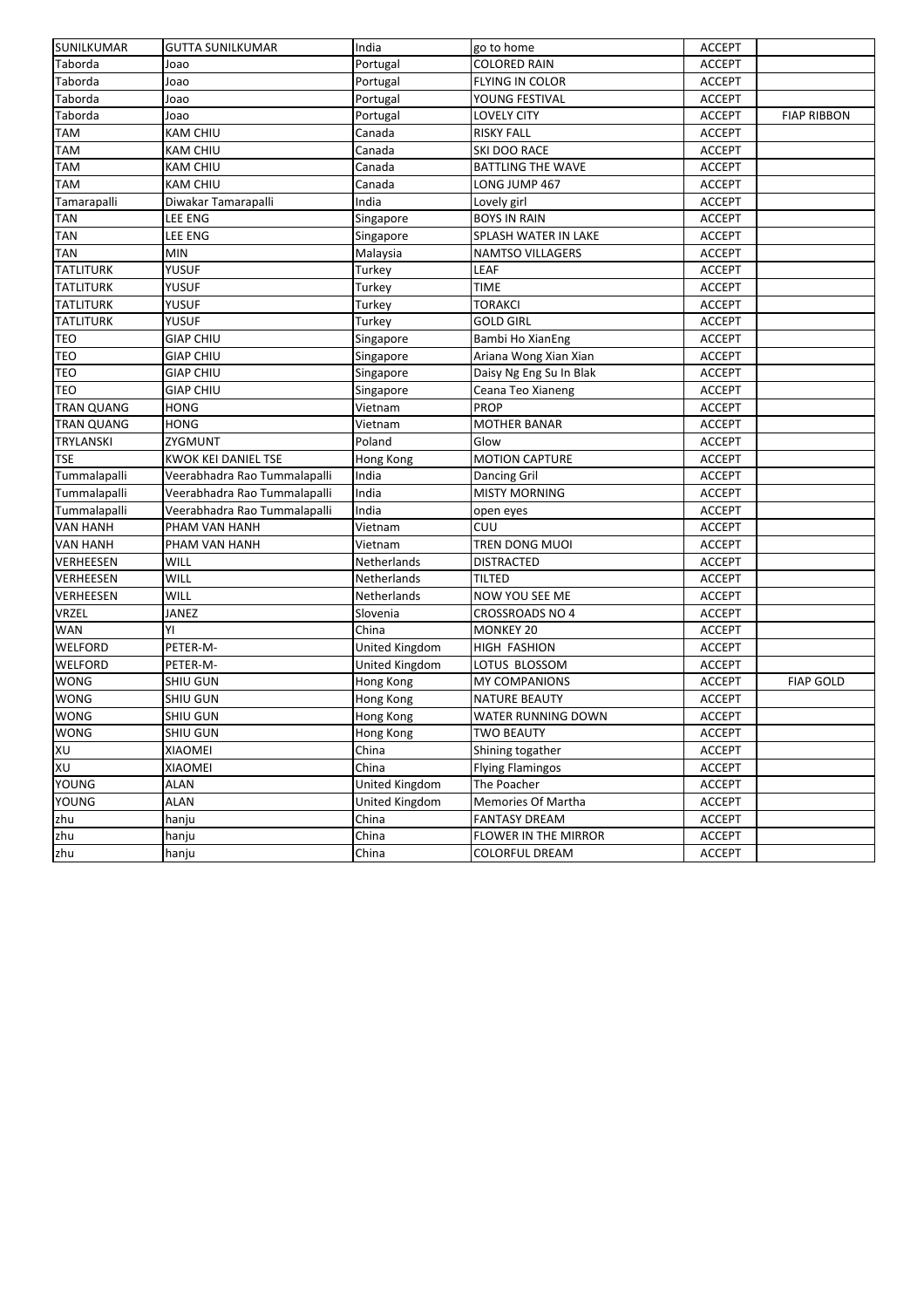$\frac{1}{100}$  **FIRST NAME COUNTRY** WORK TITLE AGASKAR SWAPNIL **India** PRINTED NEWS IS FROZEN TIME ACCEPT AIROSA ALEXANDRINO LEI Macau NAUGHTY OLD MAN ACCEPT AIROSA ALEXANDRINO LEI Macau MIAO GIRL ACCEPT AIROSA | ALEXANDRINO LEI | Macau SEIBERUT ABORIGINAL | ACCEPT ALBUSAIDI SAMIR Oman LOVELY DESERT25 ACCEPT ALBUSAIDI |SAMIR |Oman |OMANDESERT ACCEPT AL-MUSHAIFRI ABDULLA Qatar JUMA ACCEPT AL-MUSHAIFRI ABDULLA Qatar LONG WAY ACCEPT AL-MUSHAIFRI ABDULLA Qatar TAKE ME HOME BW ACCEPT PCC Merit AL-MUSHAIFRI ABDULLA **Qatar** SEND ME FREE ACCEPT AMER EYAL Israel LONE ACCEPT AMER EYAL Israel MY DREAM ACCEPT AMER EYAL Israel AMR ACCEPT ANDREOU ANDREAS L Cyprus MY FACE ACCEPT ARSLAN |IBRAHIM | |Turkey | YILLAR | ACCEPT BAKER BRIAN BRIAN United Kingdom PICTURE OF LIFE ACCEPT BALARAMAN RAMANA KUMAR India CLOUDED MARKET ACCEPT BANERJEE ABHIJEET KUMAR India FIRE FIRE ACCEPT BANERJEE |SOUTAM | |India | |TITAS | ACCEPT BASAK DR.SANJIB India FISHY EYES ACCEPT BASU KOSHAL India WISEMAN ACCEPT BAYINDIR ENDER BAYINDIR Turkey KURSAK ACCEPT CHAIRMAN CHOICE<br>BAYINDIR ENDER BAYINDIR Turkey MASTER ORHAN ACCEPT BAYINDIR ENDER BAYINDIR Turkey MASTER ORHAN BEAURAIND MARCEL Belgium ALEX ACCEPT BEAURAIND MARCEL Belgium FRIANDISE ACCEPT BEAURAIND MARCEL Belgium QUESTION SUR LA VIE ACCEPT BHADURI INDRANIL India TWO SIDES ACCEPT BHADURI INDRANIL India DANCING LADY ACCEPT BHADURI |INDRANIL | |India |LOVE | ACCEPT BIGGIO ROBERTO Italy CHIAVARI HARBOUR ACCEPT BYSACK SUBRATA India SOFIE ACCEPT BYSACK SUBRATA India VEILED HEAD ACCEPT BYSACK SUBRATA | India | STUNNED EYES | ACCEPT CR SATHYANARAYANA | India | LINEMAN | ACCEPT CARR RANDY USA TORQUE ACCEPT CARR RANDY USA CHECKING THE BRAKES ACCEPT CARR RANDY VISA FLYING MOUTHPIECE ACCEPT CHAN H. W. Hong Kong STREET DAWN 2 ACCEPT CHAN H. W. Hong Kong PEDESTRIAN ZEBRA LINE BW ACCEPT CHATTERJEE TANIA India THE LOOK ACCEPT CHATTERJEE TANIA **India** India THROUGH MY EYES ACCEPT CHATTERJEE TANIA INDIANA (India HAPPY CHILDHOOD | ACCEPT CHAUHAN VINOD India THE POWER HOUSE ACCEPT CHAUHAN |VINOD | |India |HUSTLER | ACCEPT CHAUHAN VINOD India HIDING SMILE ACCEPT CHAUHAN VINOD India PURITY IN WOODS CHAUHAN VINOD chen lanfeng China TRANSITION A ACCEPT CHEUNG KOON NAM Hong Kong GOLDEN EAGLE IN FLIGHT 01 BW ACCEPT CLEMONS LYNN USA ELK STATUE ACCEPT COPPOLA |ANTONIO | Italy | ROOM 306 | ACCEPT COPPOLA |ANTONIO | Italy | THINKING | ACCEPT DAM RIPAN India FUN TIME ACCEPT DAM RIPAN RIPAN India SMILE PLEASE SMILE PORT SMILE PORT ACCEPT DAS APURBA KUMAR India MELODY ACCEPT DAS APURBA KUMAR India MEGHNA 11 ACCEPT DAS APURBA KUMAR India | UJJAYANI 8 | ACCEPT DAS APURBA KUMAR India UJJAYANI ACCEPT **DAS KAUSIK India GRACEFUL WRINKLES ACCEPT** DAS KAUSIK India FISHING ACCEPT DAS BHAWAL MITA INDIA INDIA INDIA INDIA TRY TO CROSS THE END LINE ACCEPT DAS BHAWAL MITA India PALLABI3 ACCEPT DE PRASUN KUMAR India EYES ACCEPT DEBNATH SANDIP India WE TWO NOTES ACCEPT DEBNATH SANDIP India THE LOOK | ACCEPT **DEY** NISHIT **India** Unexpeted Rain **India** Unexpeted Rain **ACCEPT** DEY **INISHIT INIT** India **EXPRESSION OF A PHAKIR ACCEPT** Dolui KAUSHIK India SEPARATED ACCEPT Dolui KAUSHIK India TABLE TOP ACCEPT Dolui KAUSHIK India BOSS ACCEPT **FIAP 2017/179 --- PSA 2017-084 --- FIP 088/2017 RESULT - MONOCHROME**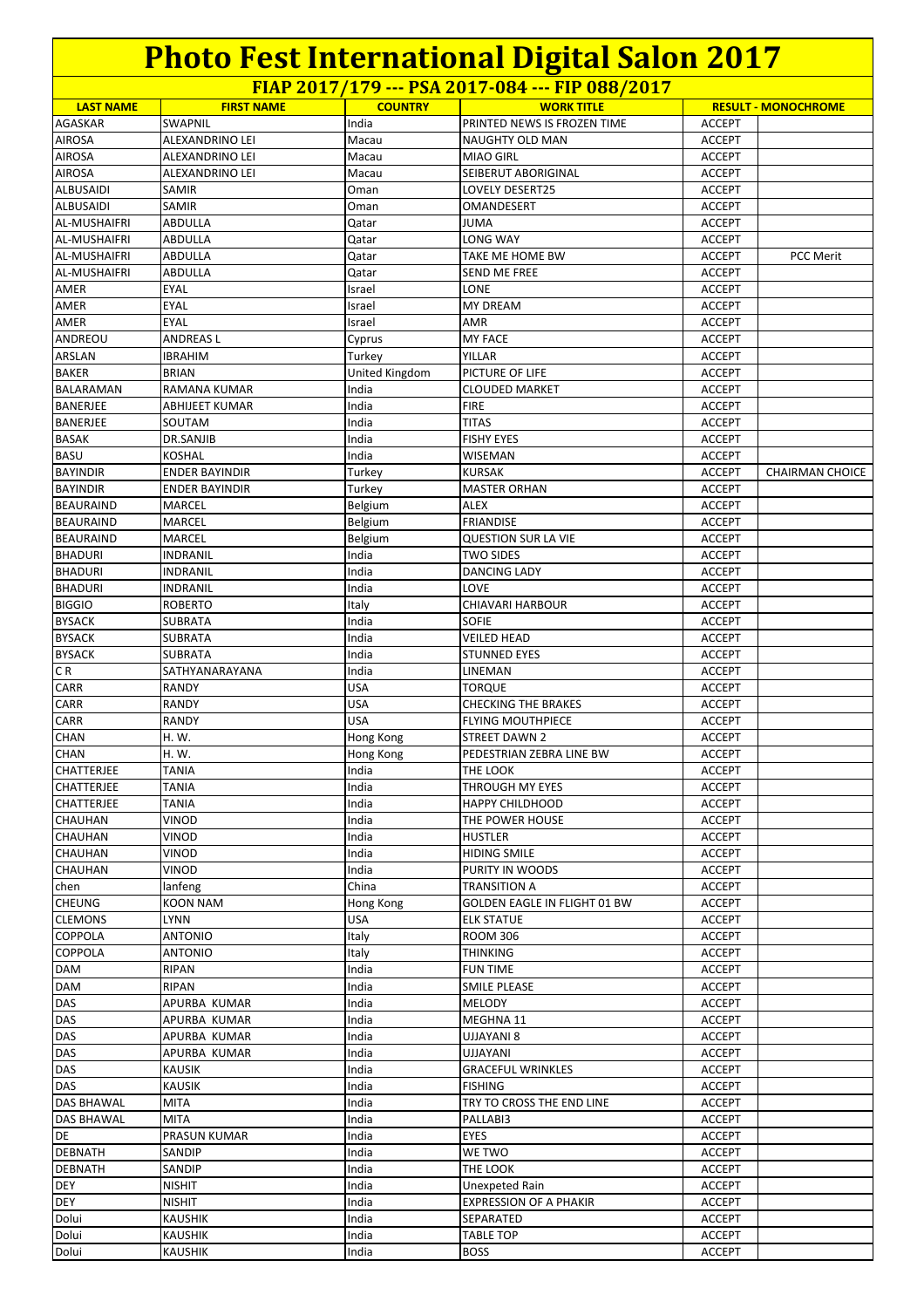| <b>ESHWAR</b>      | <b>DEEPAK</b>                | India                 | <b>CITY LIFE</b>              | <b>ACCEPT</b>                  |                  |
|--------------------|------------------------------|-----------------------|-------------------------------|--------------------------------|------------------|
| <b>ESHWAR</b>      | <b>DEEPAK</b>                | India                 | <b>REFLECTION</b>             | <b>ACCEPT</b>                  |                  |
| <b>FUNG</b>        | MAN YU ALEX                  | Hong Kong             | <b>CATCH FISH</b>             | <b>ACCEPT</b>                  |                  |
| <b>GHOSH</b>       | <b>DEBDATTA</b>              | India                 | THE MOTHER                    | <b>ACCEPT</b>                  |                  |
| GOSWAMI            | SANGEETA GOSWAMI             | India                 | <b>INSTINCT</b>               | <b>ACCEPT</b>                  |                  |
| <b>HARRISON</b>    | <b>COLIN</b>                 | United Kingdom        | THIS IS MY TOWN               | <b>ACCEPT</b>                  |                  |
| <b>HARRISON</b>    | <b>COLIN</b>                 | United Kingdom        | POSTCARD MEMORIES             | <b>ACCEPT</b>                  |                  |
| <b>HARRISON</b>    | <b>COLIN</b>                 | United Kingdom        | THE SMOKER                    | ACCEPT                         |                  |
| <b>HOCHHAUS</b>    | ALEXANDER                    | Germany               | PRELUDE                       | <b>ACCEPT</b>                  |                  |
| <b>HOCHHAUS</b>    | ALEXANDER                    | Germany               | <b>FLEXIBLE</b>               | <b>ACCEPT</b>                  |                  |
| <b>HOCHHAUS</b>    | ALEXANDER                    | Germany               | <b>FARAWAY</b>                | <b>ACCEPT</b>                  | PCC Merit        |
| <b>HOCHHAUS</b>    | <b>ALEXANDER</b>             | Germany               | DREAMILY                      | <b>ACCEPT</b>                  |                  |
| <b>IBRAHIM</b>     | MOHAMMED                     | India                 | CONVERSATION                  | <b>ACCEPT</b>                  | <b>FIAP GOLD</b> |
| <b>JHAVERI</b>     | <b>SHIRISH</b>               | India                 | <b>TANHA</b>                  | <b>ACCEPT</b>                  |                  |
| <b>JHAVERI</b>     | <b>SHIRISH</b>               | India                 | SENSUOUS                      | <b>ACCEPT</b>                  |                  |
| <b>JORGEN</b>      | <b>SKAUG</b>                 | Norway                | POLAR BEAR KEEPS HOLD OF ICE  | <b>ACCEPT</b>                  |                  |
| <b>JOURDAIN</b>    | <b>ROGER</b>                 |                       | DRUMMER LILOU NO1             | <b>ACCEPT</b>                  |                  |
| <b>JOURDAIN</b>    | <b>ROGER</b>                 | France                |                               |                                |                  |
|                    | <b>ROGER</b>                 | France                | <b>SEXY SINGER</b>            | <b>ACCEPT</b>                  |                  |
| <b>JOURDAIN</b>    |                              | France                | <b>AMISH CART</b>             | <b>ACCEPT</b>                  |                  |
| <b>JOURDAIN</b>    | <b>ROGER</b>                 | France                | ANNE SAXOPHONIST NO2          | <b>ACCEPT</b>                  | <b>PCC Merit</b> |
| <b>KALPAT</b>      | <b>KRISHNAN</b>              | India                 | <b>ACROSS HUDSON</b>          | <b>ACCEPT</b>                  |                  |
| KANTI              | <b>CHANDAN KANTI</b>         | India                 | SHOOTING BIRD 6781            | <b>ACCEPT</b>                  |                  |
| <b>KAZEPIDIS</b>   | VASILIS                      | Greece                | <b>BALLERINA NO 02</b>        | <b>ACCEPT</b>                  |                  |
| <b>KAZEPIDIS</b>   | VASILIS                      | Greece                | BALLERINA NO 01               | <b>ACCEPT</b>                  |                  |
| <b>KEREKES</b>     | <b>ISTVAN</b>                | Hungary               | YELENA                        | <b>ACCEPT</b>                  |                  |
| <b>KEREKES</b>     | ISTVAN                       | Hungary               | ANNA AND BONO                 | <b>ACCEPT</b>                  |                  |
| <b>KIWAN</b>       | <b>JAMAL</b>                 | Israel                | UMBRELLA                      | <b>ACCEPT</b>                  |                  |
| KOWALKOWSKI        | <b>RAFAL</b>                 | Poland                | 609HANNA                      | <b>ACCEPT</b>                  |                  |
| KOWALKOWSKI        | <b>RAFAL</b>                 | Poland                | 093HANNA                      | <b>ACCEPT</b>                  |                  |
| <b>KRISHANA</b>    | SALADI KRISHANA              | India                 | MY MOTHER                     | <b>ACCEPT</b>                  |                  |
| <b>KUMAR</b>       | SANJEEV                      | India                 | <b>BURDEN</b>                 | <b>ACCEPT</b>                  |                  |
| <b>KUMAR</b>       | SANJEEV                      | India                 | AMIDST THE BAKERS OVEN        | <b>ACCEPT</b>                  |                  |
| <b>KUMAR</b>       | SANJEEV                      | India                 | <b>BUBLEE</b>                 | <b>ACCEPT</b>                  |                  |
| <b>KWAN</b>        | PHILLIP                      | Canada                | SNOWY OWL 21 BW               | <b>ACCEPT</b>                  |                  |
| LE HOANG           | <b>NHAN</b>                  | Vietnam               | PHOI LUA                      | <b>ACCEPT</b>                  |                  |
| LE HOANG           | <b>NHAN</b>                  | Vietnam               | VAC CHAU                      | <b>ACCEPT</b>                  |                  |
| LE HOANG           | <b>NHAN</b>                  | Vietnam               |                               | <b>ACCEPT</b>                  |                  |
|                    | <b>HON-KWONG LEE</b>         |                       | KIEM TRA SAN PHAM 4           |                                |                  |
| LEE                |                              | Hong Kong             | Lake Shadows                  | <b>ACCEPT</b>                  |                  |
| LEE                | HON-KWONG LEE                | Hong Kong             | The sixth tube                | <b>ACCEPT</b>                  |                  |
| LEHTIMAKI          | PAULA                        | Finland               | SOAPBUBBLERS                  | <b>ACCEPT</b>                  |                  |
| LEMMENS            | JEF                          | Belgium               | NEWSPAPER                     | <b>ACCEPT</b>                  |                  |
| <b>LEMMENS</b>     | JEF                          | Belgium               | LOOKING AWAY                  | <b>ACCEPT</b>                  |                  |
| <b>LINSTRUMENT</b> | <b>CLAUDE</b>                | France                | PAPATOUTOU                    | <b>ACCEPT</b>                  |                  |
| LOKOS              | ZOLTAN                       | Hungary               | <b>GIRLS 111</b>              | <b>ACCEPT</b>                  | PCC BRONZE       |
| LOKOS              | ZOLTAN                       | Hungary               | <b>TIMI 55</b>                | <b>ACCEPT</b>                  |                  |
| LOKOS              | <b>ZOLTAN</b>                | Hungary               | <b>VIOLON</b>                 | <b>ACCEPT</b>                  | PSA GOLD         |
| LU                 | CHING YU                     | Taiwan                | Do sandals                    | <b>ACCEPT</b>                  |                  |
| LU                 | CHING YU                     | Taiwan                | Porter                        | <b>ACCEPT</b>                  |                  |
| LU                 | CHING YU                     | Taiwan                | Kiln people                   | <b>ACCEPT</b>                  |                  |
| LUO                | <b>JINGRU</b>                | USA                   | <b>MORNING LIGHT</b>          | <b>ACCEPT</b>                  |                  |
| LUO                | <b>JINGRU</b>                | <b>USA</b>            | <b>FUN</b>                    | <b>ACCEPT</b>                  |                  |
| <b>MAKAROVIC</b>   | <b>ZORAN</b>                 | Croatia               | WORKER FROM BILYE             | <b>ACCEPT</b>                  |                  |
| <b>MAKAROVIC</b>   | ZORAN                        | Croatia               | SADNESS                       | <b>ACCEPT</b>                  |                  |
| <b>MAKAROVIC</b>   | ZORAN                        | Croatia               | <b>MAN FROM BILYE 3</b>       | <b>ACCEPT</b>                  |                  |
| <b>MARATHE</b>     | <b>SUNIEL</b>                | India                 | <b>CLOSE TO MY HEART</b>      | <b>ACCEPT</b>                  |                  |
| <b>MARATHE</b>     | SUNIEL                       | India                 | MODEL PEM 1                   | <b>ACCEPT</b>                  |                  |
| MAZANSKY           | CYRIL MAZANSKY               | <b>USA</b>            | MASK ON BRIDGE OF SIGHS 1     | <b>ACCEPT</b>                  |                  |
| MAZANSKY           | <b>CYRIL MAZANSKY</b>        | <b>USA</b>            | CINDY SITTING ON SALUTE STEPS | <b>ACCEPT</b>                  |                  |
| MEAD               |                              | United Kingdom        |                               |                                |                  |
| <b>MEAD</b>        | <b>BARRY</b><br><b>BARRY</b> | <b>United Kingdom</b> | LIONESSES<br><b>FROSTBITE</b> | <b>ACCEPT</b><br><b>ACCEPT</b> | PCC GOLD         |
|                    |                              |                       |                               |                                |                  |
| MEAD               | <b>BARRY</b>                 | United Kingdom        | <b>RAVEN MISTRESS</b>         | <b>ACCEPT</b>                  |                  |
| MEAD               | <b>BARRY</b>                 | United Kingdom        | <b>BOSWORTH 1485</b>          | <b>ACCEPT</b>                  |                  |
| <b>MONDAL</b>      | SAIBAL                       | India                 | CURVE MC 4446                 | <b>ACCEPT</b>                  |                  |
| <b>MONDAL</b>      | SAIBAL                       | India                 | Ritratti MC 5026              | <b>ACCEPT</b>                  |                  |
| <b>MONDAL</b>      | SAIBAL                       | India                 | Midday Fishing                | <b>ACCEPT</b>                  |                  |
| <b>MUKHERJEE</b>   | <b>MANAS</b>                 | India                 | <b>HAPPINESS</b>              | <b>ACCEPT</b>                  |                  |
| <b>MURPHY</b>      | DEIRDRE MURPHY               | Republic of Ireland   | <b>STEF</b>                   | ACCEPT                         |                  |
| <b>MURPHY</b>      | <b>DEIRDRE MURPHY</b>        | Republic of Ireland   | <b>WINDOW LIGHT</b>           | <b>ACCEPT</b>                  |                  |
| <b>NAG</b>         | <b>BIJAY</b>                 | India                 | <b>DOURS BOY</b>              | <b>ACCEPT</b>                  |                  |
| NARAYANARAO        | VATTIPALLI                   | India                 | <b>BACK TO VILLAGE</b>        | <b>ACCEPT</b>                  |                  |
| NARAYANARAO        | VATTIPALLI                   | India                 | WOMEN IN FORT                 | <b>ACCEPT</b>                  |                  |
| PAN                | JINMING                      | China                 | Advance bravely 2             | <b>ACCEPT</b>                  |                  |
| PAN                | <b>JINMING</b>               | China                 | Misty Rain Terraces           | <b>ACCEPT</b>                  |                  |
| <b>PANNALA</b>     | DR JAGAN                     | India                 | <b>NEXTGEN TRIALS</b>         | <b>ACCEPT</b>                  |                  |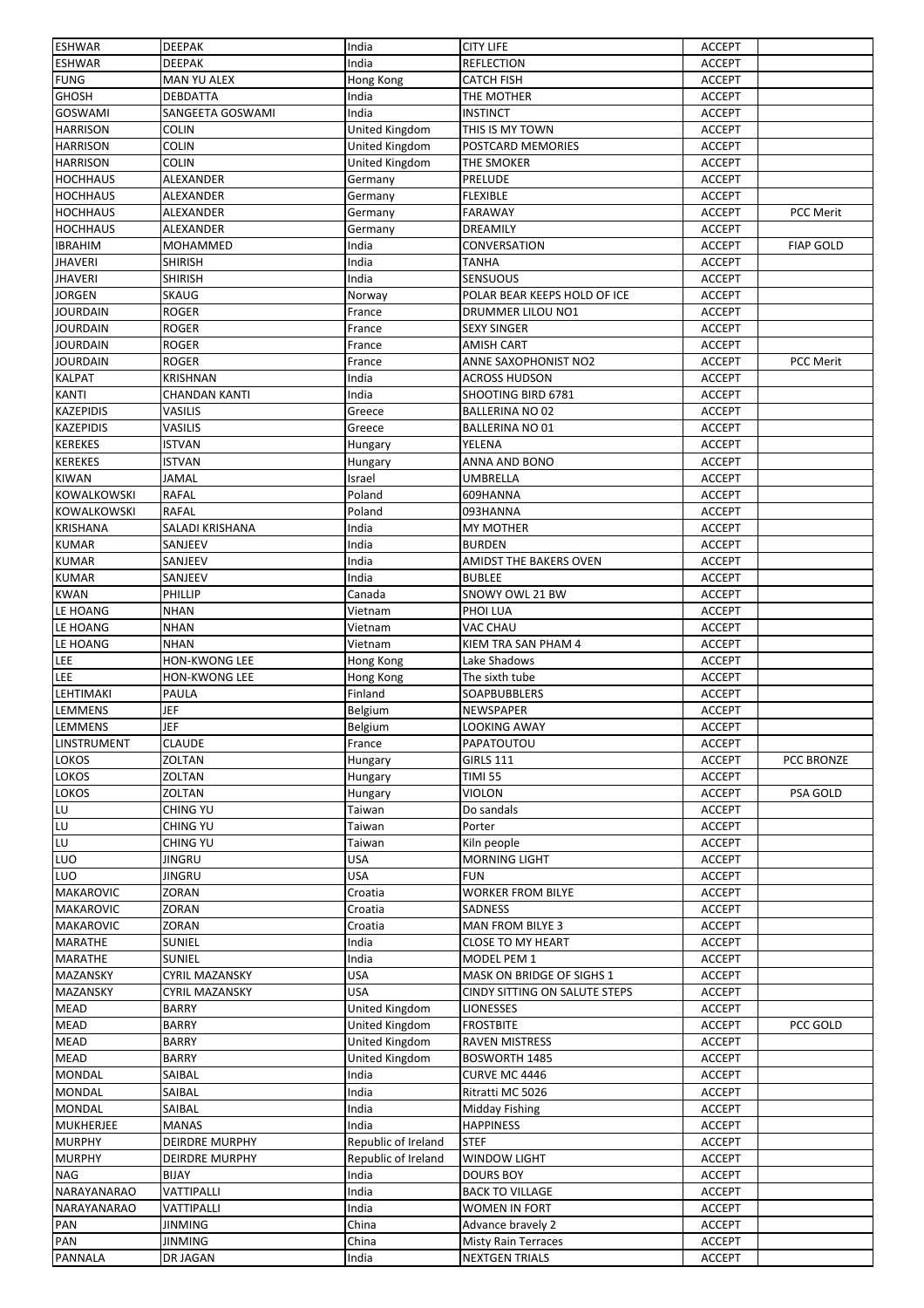| <b>PODDER</b>                      | <b>ASHIM</b>                    | India                     | <b>PORTRAIT</b>                                | <b>ACCEPT</b>                  |                        |
|------------------------------------|---------------------------------|---------------------------|------------------------------------------------|--------------------------------|------------------------|
| POP                                | OVI D. POP                      | Romania                   | SHAPE                                          | <b>ACCEPT</b>                  |                        |
| POP                                | OVI D. POP                      | Romania                   | ROOM                                           | <b>ACCEPT</b>                  | <b>PCC SILVER</b>      |
| POP                                | OVI D. POP                      | Romania                   | SING TO ME                                     | <b>ACCEPT</b>                  |                        |
| POP                                | OVI D. POP                      | Romania                   | <b>UNION</b>                                   | <b>ACCEPT</b>                  |                        |
| <b>PRIOR</b>                       | RICHARD                         | United Kingdom            | WINTER ON THE COBB                             | <b>ACCEPT</b>                  |                        |
| <b>PUSTOVOY</b>                    | YURY                            | <b>Russian Federation</b> | Venice Italy                                   | <b>ACCEPT</b>                  |                        |
| <b>PUSTOVOY</b>                    | YURY                            | <b>Russian Federation</b> | Iceland                                        | <b>ACCEPT</b>                  |                        |
| <b>PUSTOVOY</b>                    | <b>YURY</b>                     | <b>Russian Federation</b> | Shapes and Lines                               | <b>ACCEPT</b>                  |                        |
| <b>PUSTOVOY</b>                    | <b>YURY</b>                     | <b>Russian Federation</b> | Alone                                          | <b>ACCEPT</b>                  |                        |
| RAMAKRISHNA                        | KARAKA RAMAKRISHNA              | India                     | <b>Moring Clouds</b>                           | <b>ACCEPT</b>                  |                        |
| RAMAKRISHNA                        | KARAKA RAMAKRISHNA              | India                     | Landscape                                      | <b>ACCEPT</b>                  |                        |
| <b>RAPIER</b>                      | <b>MARION</b>                   | United Kingdom            | <b>GRACE</b>                                   | <b>ACCEPT</b>                  |                        |
| <b>RAPIER</b>                      | <b>MARION</b>                   | United Kingdom            | <b>HIGH CONTRAST</b>                           | <b>ACCEPT</b>                  |                        |
| <b>RAVINDRA</b>                    | EAGA                            | India                     | <b>FISHING</b>                                 | <b>ACCEPT</b>                  |                        |
| <b>RAWAL</b>                       | <b>RAKESH</b>                   | India                     | <b>GLITTERING EYES</b>                         | <b>ACCEPT</b>                  |                        |
| <b>RAWAL</b>                       | <b>RAKESH</b>                   | India                     | ANGER                                          | <b>ACCEPT</b>                  |                        |
| RAWALE                             | VIJAY                           | India                     | <b>SYSTERLY LOVE</b>                           | <b>ACCEPT</b>                  |                        |
| <b>RAY CHAUDHURI</b>               | SUPRATIM                        | India                     | WINDOWSOFTHESOUL1                              | <b>ACCEPT</b>                  |                        |
| <b>SAHA</b>                        | <b>ARUN</b>                     | India                     | FEEL THE STORM                                 | <b>ACCEPT</b>                  |                        |
| SAHA                               | ARUN                            | India                     | <b>AGELESS</b>                                 | <b>ACCEPT</b>                  |                        |
| SAHA                               | POULOMI SAHA                    | India                     | <b>ENLIGHTED</b>                               | <b>ACCEPT</b>                  |                        |
| SAHA                               | PROSANTA KUMAR                  | India                     | CONCENTRATION                                  | <b>ACCEPT</b>                  |                        |
| saladi                             | krishna saladi                  | India                     | HAPPY MOOD                                     | <b>ACCEPT</b>                  |                        |
| <b>SARKAR</b>                      | <b>RINKI</b>                    | India                     | <b>HAPPY CHILD</b>                             | <b>ACCEPT</b>                  |                        |
| <b>SARKAR</b>                      | <b>SUJAN SARKAR</b>             | India<br>India            | <b>Tribal Boy</b>                              | <b>ACCEPT</b>                  |                        |
| <b>SARKAR</b>                      | <b>SUJAN SARKAR</b>             |                           | Suraj Tirki                                    | <b>ACCEPT</b>                  | <b>FIAP RIBBON</b>     |
| <b>SCHRITTWIESER</b><br><b>SEN</b> | <b>JOHANN</b><br><b>JAYEETA</b> | Austria<br>India          | <b>SKI RACER</b><br><b>OUR PATHS NEVER MET</b> | <b>ACCEPT</b><br><b>ACCEPT</b> |                        |
| SHANBHAG                           | PRAMOD GOVIND                   | India                     | SPOONBILLS BATHING                             |                                |                        |
|                                    |                                 |                           |                                                | <b>ACCEPT</b>                  |                        |
| <b>SIMON</b><br><b>SKOTINIOTIS</b> | <b>CLAUDE</b><br><b>IANNIS</b>  | Belgium                   | <b>Black Luna</b>                              | <b>ACCEPT</b><br><b>ACCEPT</b> |                        |
| <b>SLATER</b>                      | <b>SUE</b>                      | Greece<br>Australia       | Diagonal wall<br>SO SAD                        | <b>ACCEPT</b>                  |                        |
| <b>STAKE</b>                       | <b>JAN-THOMAS</b>               | Sweden                    | <b>HEAVY LOAD</b>                              | <b>ACCEPT</b>                  |                        |
| <b>STAKE</b>                       | JAN-THOMAS                      | Sweden                    | <b>NINA 9952</b>                               | <b>ACCEPT</b>                  |                        |
| <b>STAKE</b>                       | JAN-THOMAS                      | Sweden                    | <b>KAJSA 9655</b>                              | <b>ACCEPT</b>                  |                        |
| <b>STATTER</b>                     | PAUL                            | United Kingdom            | WORLD IN MOTION                                | <b>ACCEPT</b>                  |                        |
| <b>STATTER</b>                     | PAUL                            | United Kingdom            | <b>SECRET LIAISON</b>                          | <b>ACCEPT</b>                  |                        |
| <b>STATTER</b>                     | PAUL                            | United Kingdom            | THE EXORCIST                                   | <b>ACCEPT</b>                  |                        |
| <b>STATTER</b>                     | PAUL                            | United Kingdom            | <b>GYPSY MAESTRO</b>                           | <b>ACCEPT</b>                  |                        |
| <b>STREHLKE</b>                    | <b>KLAUS</b>                    | Germany                   | MOVEMENT-2                                     | <b>ACCEPT</b>                  |                        |
| <b>STREHLKE</b>                    | <b>KLAUS</b>                    | Germany                   | SOLO                                           | <b>ACCEPT</b>                  |                        |
| <b>STREITFELDER</b>                | <b>THEO</b>                     | Austria                   | <b>SAFETY</b>                                  | <b>ACCEPT</b>                  |                        |
| <b>SULOEV</b>                      | ALEXEY                          | <b>Russian Federation</b> | DANCE OF THE WHITE SHAMAN-YAMA                 | <b>ACCEPT</b>                  |                        |
| SUNILKUMAR                         | <b>GUTTA SUNILKUMAR</b>         | India                     | The Elixir of Life                             | <b>ACCEPT</b>                  |                        |
| <b>SUNILKUMAR</b>                  | <b>GUTTA SUNILKUMAR</b>         | India                     | after bath                                     | <b>ACCEPT</b>                  |                        |
| <b>SWAMINATHAN</b>                 | M                               | India                     | The Lines                                      | <b>ACCEPT</b>                  |                        |
| Taborda                            | Joao                            | Portugal                  | MEETING IN THE FOG                             | <b>ACCEPT</b>                  |                        |
| Taborda                            | Joao                            | Portugal                  | PORTUGUESE LOVE II                             | ACCEPT                         |                        |
| TAM                                | <b>KAM CHIU</b>                 | Canada                    | RACING AT WELLAND                              | <b>ACCEPT</b>                  |                        |
| TAM                                | <b>KAM CHIU</b>                 | Canada                    | THE MAD BULL                                   | <b>ACCEPT</b>                  |                        |
| TAM                                | <b>KAM CHIU</b>                 | Canada                    | GO 956                                         | <b>ACCEPT</b>                  |                        |
| TAM                                | <b>KAM CHIU</b>                 | Canada                    | DOGSLED RACING                                 | <b>ACCEPT</b>                  |                        |
| Tamarapalli                        | Diwakar Tamarapalli             | India                     | ondoubt                                        | <b>ACCEPT</b>                  |                        |
| Tamarapalli                        | Diwakar Tamarapalli             | India                     | Grandmother                                    | <b>ACCEPT</b>                  |                        |
| TAN                                | LEE ENG                         | Singapore                 | SPLASH WATER                                   | <b>ACCEPT</b>                  |                        |
| TAN                                | LEE ENG                         | Singapore                 | PHATTHALUNG SPLASH NET                         | <b>ACCEPT</b>                  |                        |
| TAN                                | LEE ENG                         | Singapore                 | <b>DUOYISHU PATTERN</b>                        | <b>ACCEPT</b>                  |                        |
| <b>TAN</b>                         | LEE ENG                         | Singapore                 | ALI MEND NET                                   | <b>ACCEPT</b>                  |                        |
| TAN                                | <b>MIN</b>                      | Malaysia                  | HAMNOY VILLAGE BW                              | <b>ACCEPT</b>                  |                        |
| TAN                                | <b>MIN</b>                      | Malaysia                  | ONE ICEBERG                                    | <b>ACCEPT</b>                  |                        |
| <b>TATLITURK</b>                   | YUSUF                           | Turkey                    | <b>FEMALE WORKER</b>                           | <b>ACCEPT</b>                  | <b>CHAIRMAN CHOICE</b> |
| <b>TATLITURK</b>                   | YUSUF                           | Turkey                    | GUARD                                          | ACCEPT                         |                        |
| <b>THIMMARAYAPPA</b>               | KEMPANNA                        | India                     | SMILE WITHOUT EXPECTATION                      | <b>ACCEPT</b>                  |                        |
|                                    |                                 |                           |                                                |                                |                        |
| <b>THIMMARAYAPPA</b>               | <b>KEMPANNA</b>                 | India                     | WOWO!!                                         | <b>ACCEPT</b>                  |                        |
| <b>TRAN QUANG</b>                  | <b>HONG</b>                     | Vietnam                   | PROTECTION OF CHILDREN                         | <b>ACCEPT</b>                  |                        |
| <b>TRAN QUANG</b>                  | HONG                            | Vietnam                   | 4-STAND                                        | <b>ACCEPT</b>                  |                        |
| <b>TRAN QUANG</b>                  | <b>HONG</b>                     | Vietnam                   | OLD NGOK REO                                   | <b>ACCEPT</b>                  |                        |
| <b>TRAN QUANG</b>                  | <b>HONG</b>                     | Vietnam                   | LOOK                                           | <b>ACCEPT</b>                  |                        |
| <b>TRYLANSKI</b>                   | ZYGMUNT                         | Poland                    | <b>Stairs</b>                                  | <b>ACCEPT</b>                  |                        |
| Tummalapalli                       | Veerabhadra Rao Tummalapalli    | India                     | Fog                                            | <b>ACCEPT</b>                  |                        |
| Tummalapalli                       | Veerabhadra Rao Tummalapalli    | India                     | exacting eyes                                  | ACCEPT                         |                        |
| Tummalapalli<br><b>VAN HANH</b>    | Veerabhadra Rao Tummalapalli    | India                     | <b>Happiness</b>                               | <b>ACCEPT</b>                  |                        |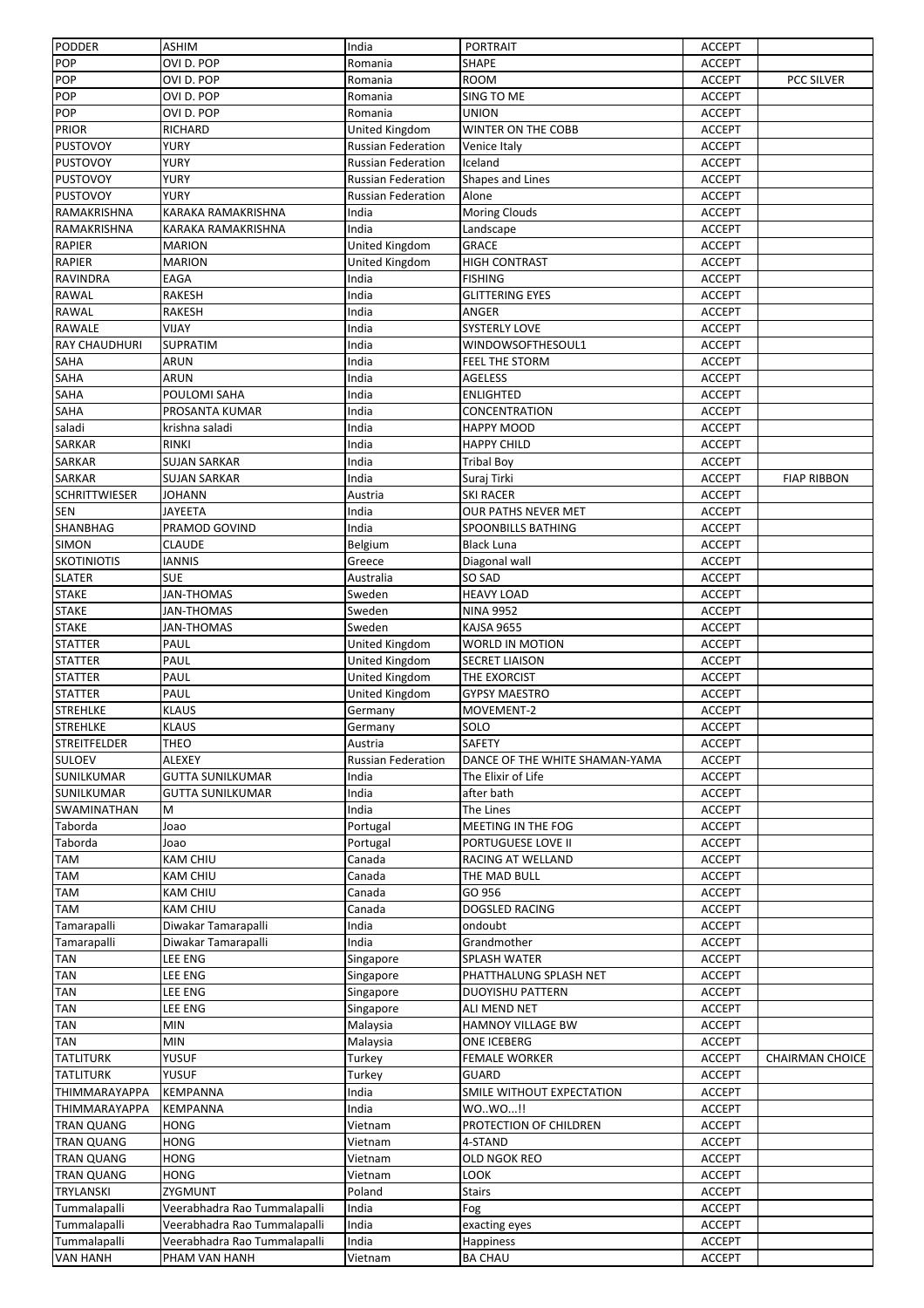| <b>VAN HANH</b>  | PHAM VAN HANH   | Vietnam            | LOOK ART 12                 | <b>ACCEPT</b> |                    |
|------------------|-----------------|--------------------|-----------------------------|---------------|--------------------|
| <b>VAN HANH</b>  | PHAM VAN HANH   | Vietnam            | <b>HANH PHUC 2</b>          | <b>ACCEPT</b> |                    |
| <b>VERHEESEN</b> | <b>WILL</b>     | <b>Netherlands</b> | <b>PRIVACY</b>              | <b>ACCEPT</b> |                    |
| <b>VERHEESEN</b> | <b>WILL</b>     | <b>Netherlands</b> | LOST                        | <b>ACCEPT</b> |                    |
| <b>VERHEESEN</b> | WILL            | Netherlands        | WALKING THE DOG             | <b>ACCEPT</b> |                    |
| <b>VRZEL</b>     | <b>JANEZ</b>    | Slovenia           | <b>SNOW TRAILS</b>          | <b>ACCEPT</b> |                    |
| <b>WELFORD</b>   | PETER-M-        | United Kingdom     | <b>KYLIE</b>                | <b>ACCEPT</b> |                    |
| <b>WELFORD</b>   | PETER-M-        | United Kingdom     | <b>CROFTER</b>              | <b>ACCEPT</b> |                    |
| <b>WONG</b>      | <b>SHIU GUN</b> | Hong Kong          | <b>EXOTIC</b>               | <b>ACCEPT</b> |                    |
| <b>WONG</b>      | <b>SHIU GUN</b> | Hong Kong          | <b>SLEEPING BEAUTY</b>      | <b>ACCEPT</b> |                    |
| <b>WONG</b>      | <b>SHIU GUN</b> | Hong Kong          | <b>BRIDAL BLISS</b>         | <b>ACCEPT</b> |                    |
| <b>WONG</b>      | <b>SHIU GUN</b> | Hong Kong          | ALL WET 2                   | <b>ACCEPT</b> | <b>FIP GOLD</b>    |
| XU               | <b>XIAOMEI</b>  | China              | Shisha time                 | <b>ACCEPT</b> |                    |
| <b>YESILTAS</b>  | <b>BEKIR</b>    | Turkey             | <b>DUA</b>                  | <b>ACCEPT</b> |                    |
| <b>YESILTAS</b>  | <b>BEKIR</b>    | Turkey             | <b>STORM</b>                | <b>ACCEPT</b> |                    |
| <b>YESILTAS</b>  | <b>BEKIR</b>    | Turkey             | <b>SEVAP</b>                | <b>ACCEPT</b> |                    |
| <b>YOUNG</b>     | <b>ALAN</b>     | United Kingdom     | The Professor               | <b>ACCEPT</b> |                    |
| <b>YOUNG</b>     | <b>ALAN</b>     | United Kingdom     | Last One Out                | <b>ACCEPT</b> |                    |
| <b>YOUNG</b>     | <b>ALAN</b>     | United Kingdom     | Oh No                       | <b>ACCEPT</b> | <b>FIAP RIBBON</b> |
| <b>YOUNG</b>     | <b>ALAN</b>     | United Kingdom     | The Lighthouse Keepers Wife | <b>ACCEPT</b> |                    |
| zhu              | hanju           | China              | <b>DREAM RAIDER</b>         | <b>ACCEPT</b> |                    |
| zhu              | hanju           | China              | THE BEAUTY OF FLOWERS       | <b>ACCEPT</b> |                    |
| zhu              | hanju           | China              | <b>GRACEFUL BACK</b>        | <b>ACCEPT</b> |                    |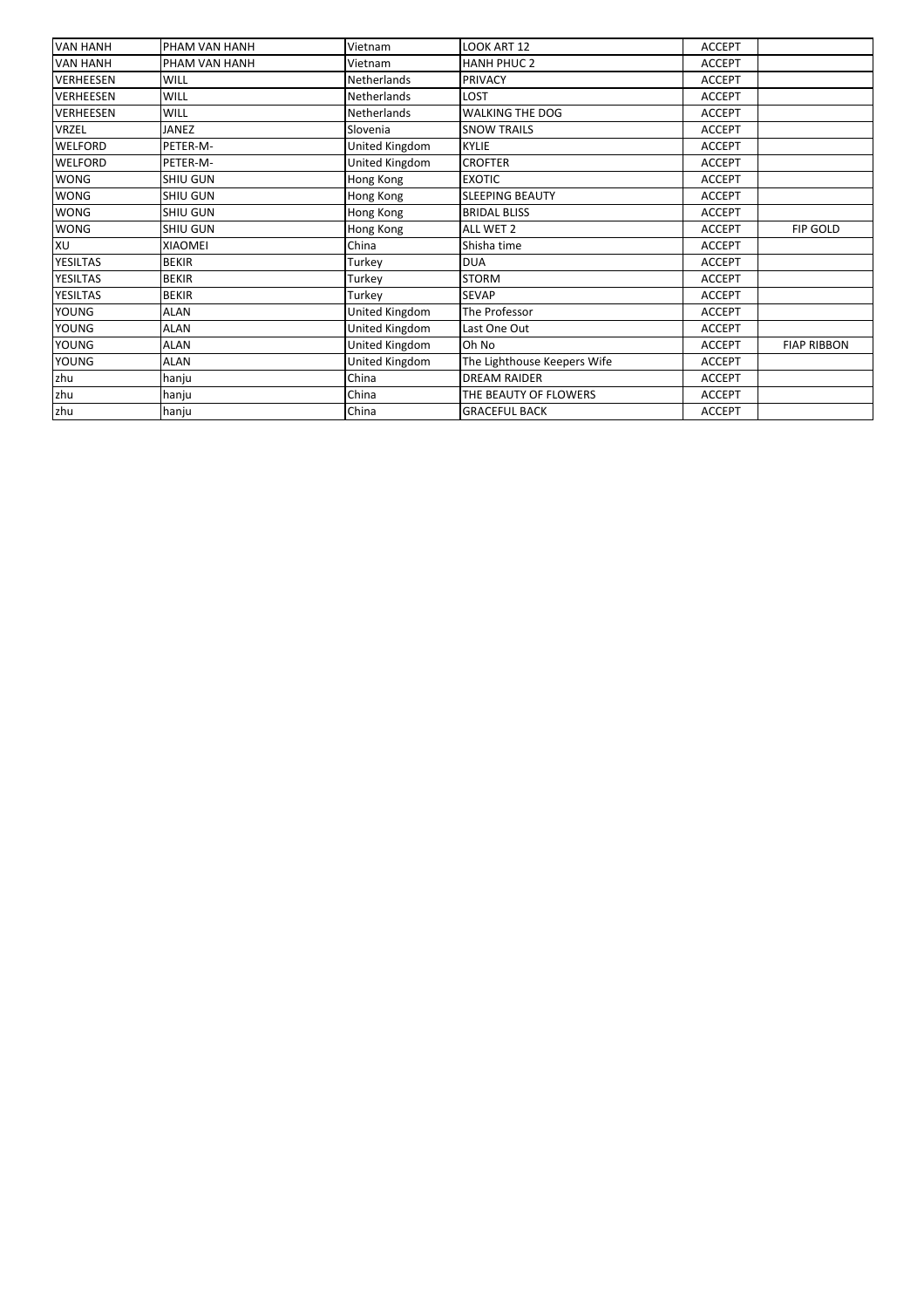**FIAP 2017/179 --- PSA 2017-084 --- FIP 088/2017**

|                     |                       |                       | $11/12017/177$ $13/12017007$ $111000/2017$ |               |                        |
|---------------------|-----------------------|-----------------------|--------------------------------------------|---------------|------------------------|
| <b>LAST NAME</b>    | <b>FIRST NAME</b>     | <b>COUNTRY</b>        | <b>WORK TITLE</b>                          |               | <b>RESULT - NATURE</b> |
| AGASKAR             | <b>SWAPNIL</b>        | India                 | <b>GET OFF MY CLOUD</b>                    | <b>ACCEPT</b> |                        |
| <b>ALBUSAIDI</b>    | SAMIR                 | Oman                  | <b>LOVELY LIZARDS</b>                      | <b>ACCEPT</b> |                        |
| <b>AL-MUSHAIFRI</b> | ABDULLA               | Qatar                 | <b>MILK TIME</b>                           | <b>ACCEPT</b> |                        |
| <b>AL-MUSHAIFRI</b> | ABDULLA               | Qatar                 | <b>DESERT LINES</b>                        | <b>ACCEPT</b> |                        |
| <b>AL-MUSHAIFRI</b> | ABDULLA               | Qatar                 | <b>ONE HEART</b>                           | <b>ACCEPT</b> |                        |
| AL-MUSHAIFRI        | ABDULLA               | Qatar                 | <b>ELEPHANT INFANT</b>                     | <b>ACCEPT</b> |                        |
| AMER                | EYAL                  | Israel                | <b>FEELING KING</b>                        | <b>ACCEPT</b> |                        |
| AMER                | EYAL                  | Israel                | <b>SHOUTS HARD</b>                         | <b>ACCEPT</b> |                        |
| AMER                | EYAL                  | Israel                | FLOATING IN THE AIR                        | <b>ACCEPT</b> |                        |
| <b>ANAGNOSTIDIS</b> | <b>MARC</b>           | France                | PAPAVER ET SPLENDENS                       | <b>ACCEPT</b> |                        |
| <b>ANAGNOSTIDIS</b> | <b>MARC</b>           | France                | MAJUSCULA ET CALOPTERYX                    | <b>ACCEPT</b> |                        |
| ANAGNOSTIDIS        | MARC                  | France                | <b>FILICARIA ET AURORE</b>                 | <b>ACCEPT</b> |                        |
| ANAGNOSTIDIS        | MARC                  | France                | ACCOUPLEMENT BICOLORE 2                    | <b>ACCEPT</b> |                        |
| <b>BAILEY</b>       | RICHARD               | USA                   | HANDSHAKE                                  | <b>ACCEPT</b> |                        |
| <b>BAILEY</b>       | RICHARD               | <b>USA</b>            | NOSE TO NOSE                               | <b>ACCEPT</b> |                        |
| <b>BAILEY</b>       | RICHARD               | <b>USA</b>            | <b>STRIPES</b>                             | <b>ACCEPT</b> |                        |
| <b>BAKER</b>        | <b>BRIAN</b>          | United Kingdom        | <b>BARN OWL</b>                            | <b>ACCEPT</b> |                        |
| <b>BAKER</b>        | <b>BRIAN</b>          | United Kingdom        | <b>OTTER EATING</b>                        | <b>ACCEPT</b> |                        |
| <b>BALARAMAN</b>    | RAMANA KUMAR          | India                 | <b>JUST BEFORE DAWN</b>                    | <b>ACCEPT</b> |                        |
| <b>BALARAMAN</b>    | RAMANA KUMAR          | India                 | PARROT WITH CHICKS                         | <b>ACCEPT</b> |                        |
| <b>BANERJEE</b>     | ABHIJEET KUMAR        | India                 | <b>HORNBILL IN FLIGHT</b>                  | <b>ACCEPT</b> |                        |
| <b>BANERJEE</b>     | ABHIJEET KUMAR        | India                 | FLIGHT OF THE PEACOCK                      | <b>ACCEPT</b> |                        |
| <b>BASAK</b>        |                       |                       |                                            |               |                        |
|                     | DR.SANJIB             | India                 | <b>TRANQUIL</b>                            | <b>ACCEPT</b> |                        |
| <b>BASAK</b>        | DR.SANJIB             | India                 | <b>GOLDEN CROWN OF PRINCESS NUN</b>        | <b>ACCEPT</b> |                        |
| <b>BASU</b>         | KOSHAL                | India                 | LET US FLY                                 | <b>ACCEPT</b> |                        |
| <b>BAYINDIR</b>     | <b>ENDER BAYINDIR</b> | Turkey                | <b>DUDEN</b>                               | ACCEPT        |                        |
| <b>BHATT</b>        | ARUN                  | India                 | <b>SNAKE</b>                               | <b>ACCEPT</b> |                        |
| <b>BHATT</b>        | ARUN                  | India                 | <b>EAGLE</b>                               | <b>ACCEPT</b> |                        |
| BHATTACHARYYA       | SUMAN                 | India                 | myfood2                                    | <b>ACCEPT</b> |                        |
| <b>BIGGIO</b>       | ROBERTO               | Italy                 | ORIX - NAMIB                               | <b>ACCEPT</b> |                        |
| <b>BIRO</b>         | LAJOS                 | Hungary               | Love time                                  | <b>ACCEPT</b> |                        |
| <b>BIRO</b>         | LAJOS                 | Hungary               | <b>BEAKFAST</b>                            | <b>ACCEPT</b> |                        |
| <b>BIRO</b>         | LAJOS                 | Hungary               | Wild love                                  | <b>ACCEPT</b> |                        |
| <b>BISWAS</b>       | <b>SOUMIK</b>         | India                 | THE MORNING BREAKFAST                      | <b>ACCEPT</b> |                        |
| <b>BISWAS</b>       | SOUMIK                | India                 | <b>LAPWING MATING</b>                      | <b>ACCEPT</b> |                        |
| <b>BISWAS</b>       | SOUMIK                | India                 | THE SNAKE STORY                            | <b>ACCEPT</b> |                        |
| <b>BRAMHAM</b>      | GORDON                | England               | <b>BLACK VULTURE 5811</b>                  | ACCEPT        |                        |
| <b>BRAMHAM</b>      | GORDON                | England               | <b>GOLDEN EAGLE 9574</b>                   | <b>ACCEPT</b> |                        |
| <b>BRAMHAM</b>      | GORDON                | England               | <b>DALMATION PELICANS 5994</b>             | <b>ACCEPT</b> |                        |
| <b>BRAMHAM</b>      | GORDON                | England               | LAMMERGEIER FEEDING 5826                   | ACCEPT        |                        |
| <b>BYSACK</b>       | SUBRATA               | India                 | FLIGHT WITH FISH                           | <b>ACCEPT</b> |                        |
| <b>BYSACK</b>       | SUBRATA               | India                 | ON FLIGHT WITH PREY                        | ACCEPT        |                        |
| CR                  | SATHYANARAYANA        | India                 | <b>CHEETAH HUNT</b>                        | ACCEPT        |                        |
| CR                  | SATHYANARAYANA        | India                 | AFRICAN LION IN MORNING GLORY              | <b>ACCEPT</b> |                        |
| C R                 | SATHYANARAYANA        | India                 | <b>ATTACKING CHEETAHS</b>                  | ACCEPT        |                        |
| C R                 | SATHYANARAYANA        | India                 | INDIAN ROLLER CATCHINGTHE FEED             | <b>ACCEPT</b> |                        |
| <b>CACUCI</b>       | CRISTIAN REMUS        | <b>United Kingdom</b> | WONDERLAND                                 | <b>ACCEPT</b> |                        |
| <b>CHAN</b>         | H. W.                 | Hong Kong             | <b>BROWN BEAR 3 (ALASKA)</b>               | <b>ACCEPT</b> | PCC Merit              |
| <b>CHAN</b>         | H. W.                 | <b>Hong Kong</b>      | BROWN BEAR 29 (ALASKA)                     | ACCEPT        |                        |
| <b>CHAN</b>         | H. W.                 | Hong Kong             | BREAST-FEED 31                             | ACCEPT        |                        |
| CHAUHAN             | VINOD                 | India                 | <b>MILK TIME</b>                           | <b>ACCEPT</b> |                        |
| chen                | lanfeng               | China                 | <b>FIGHT</b>                               | ACCEPT        |                        |
| <b>CHEN</b>         | <b>XINXIN CHEN</b>    | China                 | DELTA WILD ELEPHANT2                       | <b>ACCEPT</b> |                        |
|                     |                       |                       |                                            |               |                        |
| <b>CHEN</b>         | XINXIN CHEN           | China                 | DANCING OF FLAMINGO5                       | <b>ACCEPT</b> |                        |
| <b>CHEUNG</b>       | KOON NAM              | Hong Kong             | <b>EAGLE CONFRONTING 11</b>                | ACCEPT        |                        |
| <b>CHEUNG</b>       | KOON NAM              | Hong Kong             | WHITE-THROATED KINGFISHER 32               | ACCEPT        |                        |
| <b>CHEUNG</b>       | <b>KOON NAM</b>       | Hong Kong             | <b>GOLDEN EAGLE 04</b>                     | <b>ACCEPT</b> |                        |
| <b>CLEMONS</b>      | LYNN                  | USA                   | <b>SUN WORSHIPPER</b>                      | ACCEPT        |                        |
| <b>DALEY</b>        | GREGORY               | USA                   | SOSSULVEI AFTERNOON SHADOWS                | ACCEPT        |                        |
| DAS                 | APURBA KUMAR          | India                 | A RARE CATCH                               | ACCEPT        |                        |
| DAS                 | APURBA KUMAR          | India                 | <b>BRAHAMINI KITE 4</b>                    | <b>ACCEPT</b> |                        |
| DAS                 | APURBA KUMAR          | India                 | <b>BRAHAMINI KITE 2</b>                    | ACCEPT        |                        |
| DAS                 | KAUSIK                | India                 | <b>BIRD MATING</b>                         | ACCEPT        |                        |
| <b>DEBNATH</b>      | SANDIP                | India                 | SNAKE WITH KANTA                           | <b>ACCEPT</b> |                        |
| <b>DEVINE</b>       | BOB                   | United Kingdom        | <b>LION CUB ATTACKS</b>                    | ACCEPT        |                        |
| <b>DEVINE</b>       | <b>BOB</b>            | United Kingdom        | LION LOVE                                  | ACCEPT        |                        |
| <b>DEVINE</b>       | <b>BOB</b>            | United Kingdom        | <b>OSPREY WITH FISH</b>                    | <b>ACCEPT</b> |                        |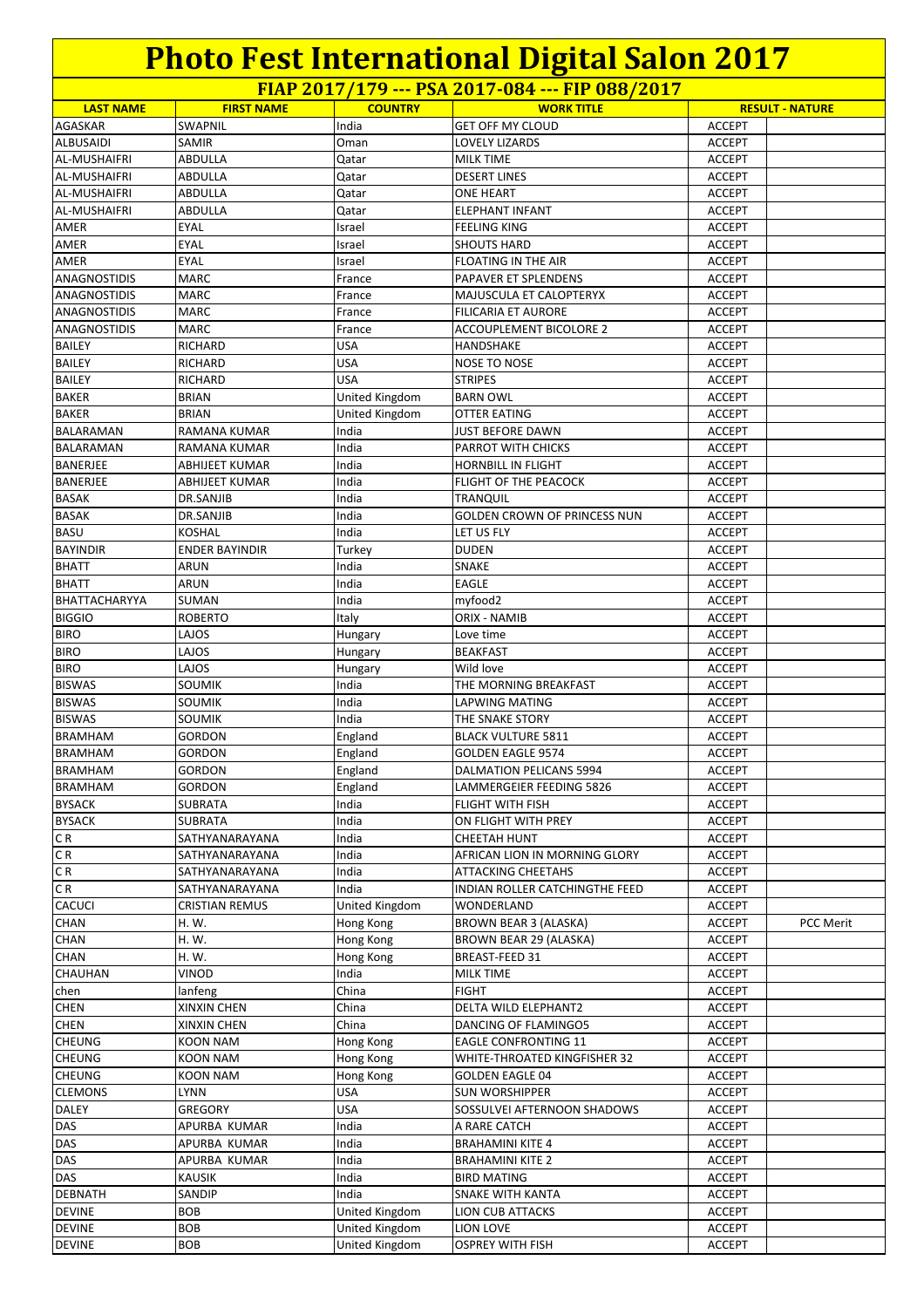| <b>DEVINE</b>         | <b>BOB</b>                              | United Kingdom | CHEETAH HAS GOT FAWN                  | <b>ACCEPT</b>                  |                        |
|-----------------------|-----------------------------------------|----------------|---------------------------------------|--------------------------------|------------------------|
| <b>ESHWAR</b>         | <b>DEEPAK</b>                           | India          | <b>TIGER ATTACK</b>                   | <b>ACCEPT</b>                  |                        |
| <b>FISHER</b>         | <b>STEVEN</b>                           | USA            | <b>CLEANER WRASSE ON GROUPER</b>      | <b>ACCEPT</b>                  |                        |
| <b>FU</b>             | WEI                                     | Canada         | KINGFISHER SHAKING FISH               | <b>ACCEPT</b>                  |                        |
| FU                    | WEI                                     | Canada         | FLY FOR FOOD                          | <b>ACCEPT</b>                  |                        |
| <b>FU</b>             | WEI                                     | Canada         | LEAVE IT TO ME                        | <b>ACCEPT</b>                  |                        |
| G.S.                  | <b>KRISHNAMURTHY G.S.</b>               | India          | LIONESS WITH WILDER BEAST KILL        | <b>ACCEPT</b>                  |                        |
| G.S.                  | <b>KRISHNAMURTHY G.S.</b>               | India          | <b>MATING LION-2</b>                  | <b>ACCEPT</b>                  |                        |
| G.S.                  | <b>KRISHNAMURTHY G.S.</b>               | India          | LIONESS STRECHING                     | <b>ACCEPT</b>                  |                        |
| <b>GARTLAND</b>       | <b>DEB</b>                              | Australia      | <b>BY JIMINY</b>                      | <b>ACCEPT</b>                  |                        |
| <b>GHOSH</b>          | <b>INDRANIL</b>                         | India          | FLY AWAY - NO WAY                     | <b>ACCEPT</b>                  |                        |
| <b>GHOSH</b>          | <b>INDRANIL</b>                         | India          | <b>MATES R MATING</b>                 | <b>ACCEPT</b>                  |                        |
|                       |                                         |                | <b>BEAN GOOSE IN FLIGHT</b>           |                                |                        |
| <b>GHOSH</b>          | <b>SOUMEN KUMAR</b>                     | India          |                                       | <b>ACCEPT</b>                  |                        |
| <b>HADJIPAVLOU</b>    | <b>THANASIS</b>                         | Cyprus         | Fly in the sky                        | <b>ACCEPT</b>                  |                        |
| <b>HADJIPAVLOU</b>    | <b>THANASIS</b>                         | Cyprus         | Three in a row                        | <b>ACCEPT</b>                  |                        |
| <b>HADJIPAVLOU</b>    | <b>THANASIS</b>                         | Cyprus         | Connection                            | <b>ACCEPT</b>                  |                        |
| <b>HAFREN</b>         | <b>KERSTIN HAFREN</b>                   | Finland        | NOT A SAND BEACH                      | <b>ACCEPT</b>                  |                        |
| <b>HALVAS-NIELSEN</b> | <b>HERDIS</b>                           | Germany        | AARDWOLF IN DUBA PLAINS               | <b>ACCEPT</b>                  |                        |
| <b>HALVAS-NIELSEN</b> | <b>HERDIS</b>                           | Germany        | <b>LILACBREASTED ROLLER</b>           | <b>ACCEPT</b>                  |                        |
| HALVAS-NIELSEN        | <b>HERDIS</b>                           | Germany        | A SATISFIED LION                      | <b>ACCEPT</b>                  |                        |
| <b>HASSAN</b>         | AHMED MOHAMED                           | Qatar          | <b>FIGHT</b>                          | <b>ACCEPT</b>                  |                        |
| <b>HASSAN</b>         | AHMED MOHAMED                           | Qatar          | E FAMILY                              | <b>ACCEPT</b>                  |                        |
| <b>HIREMATH</b>       | SHASHIDHARSWAMY                         | India          | <b>SCORPION</b>                       | <b>ACCEPT</b>                  |                        |
| <b>HORSNELL</b>       | JENNI                                   | Australia      | THE ARGUMENT 5                        | <b>ACCEPT</b>                  |                        |
| <b>HORSNELL</b>       | JENNI                                   | Australia      | JENNY WREN WITH HOVERFLY 2            | <b>ACCEPT</b>                  |                        |
| <b>HORSNELL</b>       | JENNI                                   | Australia      | <b>FALCON WITH PREY</b>               | <b>ACCEPT</b>                  |                        |
| <b>JENZER</b>         | <b>URS</b>                              | Switzerland    | OKAVANGO 3048                         | <b>ACCEPT</b>                  |                        |
| JENZER                | <b>URS</b>                              | Switzerland    | OKAVANGO 3 123                        | <b>ACCEPT</b>                  |                        |
| <b>JHAVERI</b>        | <b>SHIRISH</b>                          | India          | <b>ELEPHANTS PLAYING</b>              | <b>ACCEPT</b>                  |                        |
| <b>JHAVERI</b>        | <b>SHIRISH</b>                          | India          | LION CUBS                             | <b>ACCEPT</b>                  |                        |
|                       |                                         |                |                                       |                                |                        |
| <b>JORGEN</b>         | <b>SKAUG</b>                            | Norway         | POLAR BEAR LOOKING FOR FOOD           | <b>ACCEPT</b>                  |                        |
| JORGEN                | <b>SKAUG</b>                            | Norway         | <b>WALKING IN THE ICE</b>             | <b>ACCEPT</b>                  |                        |
| <b>JORGEN</b>         | <b>SKAUG</b>                            | Norway         | BEARDED SEAL 3 IN KONGSFJORDEN        | <b>ACCEPT</b>                  | <b>FIAP RIBBON</b>     |
| <b>JOSHI</b>          | HIMANSHU                                | India          | FINALLY, I GOT MY LUNCH               | <b>ACCEPT</b>                  |                        |
| <b>JOURDAIN</b>       | <b>ROGER</b>                            | France         | AMERICAN EAGLE WITH PREY              | <b>ACCEPT</b>                  |                        |
| <b>JOURDAIN</b>       | <b>ROGER</b>                            | France         | LIONESS AND BABIES K001               | <b>ACCEPT</b>                  |                        |
| <b>JOURDAIN</b>       | <b>ROGER</b>                            | France         | <b>JACKAL WITH HARE</b>               | <b>ACCEPT</b>                  |                        |
| <b>JOURDAIN</b>       | <b>ROGER</b>                            | France         | <b>LION AND KILL NO10</b>             | <b>ACCEPT</b>                  |                        |
| KP                    | SUDHEENDRA                              | India          | PARAKEETS IN ACTION                   | <b>ACCEPT</b>                  |                        |
| KP                    | SUDHEENDRA                              | India          | <b>MOTHERS LOVE</b>                   | <b>ACCEPT</b>                  |                        |
| K P                   | SUDHEENDRA                              | India          | <b>FACE TO FACE</b>                   | <b>ACCEPT</b>                  |                        |
| K P                   | SUDHEENDRA                              | India          | <b>CORMORANT IN FISHING</b>           | <b>ACCEPT</b>                  |                        |
| K.M                   | NARAYANASWAMY                           | India          | <b>MOTHER WITH CUBS</b>               | <b>ACCEPT</b>                  |                        |
| K.M                   | NARAYANASWAMY                           | India          | <b>JACKEL WITH KILL</b>               | <b>ACCEPT</b>                  |                        |
| K.M                   | NARAYANASWAMY                           | India          | <b>MATING BEEEATERS</b>               | <b>ACCEPT</b>                  | <b>CHAIRMAN CHOICE</b> |
| <b>KAEDING</b>        | WOLFGANG                                | Germany        | IT IS MINE AT ONCE                    | <b>ACCEPT</b>                  |                        |
| <b>KAEDING</b>        | WOLFGANG                                | Germany        | THE END OF THE GAZELLE                | <b>ACCEPT</b>                  |                        |
| <b>KAEDING</b>        | WOLFGANG                                | Germany        | A GOOD FEEDING AREA                   | <b>ACCEPT</b>                  |                        |
| <b>KAEDING</b>        | WOLFGANG                                | Germany        | THE ULTIMATE BITE                     | <b>ACCEPT</b>                  |                        |
| <b>KALPAT</b>         |                                         |                |                                       |                                |                        |
| <b>KANTI</b>          | <b>KRISHNAN</b><br><b>CHANDAN KANTI</b> | India<br>India | SUNRISE AT EMERALD BAY<br>NATURE 8772 | <b>ACCEPT</b><br><b>ACCEPT</b> |                        |
|                       |                                         |                |                                       |                                |                        |
| <b>KEWAT</b>          | <b>ABHAY KEWAT</b>                      | India          | <b>FIGHT FOR LIFE</b>                 | <b>ACCEPT</b>                  | PCC Merit              |
| <b>KEWAT</b>          | ABHAY KEWAT                             | India          | <b>LARGER THAN LIFE</b>               | <b>ACCEPT</b>                  |                        |
| <b>KEWAT</b>          | ABHAY KEWAT                             | India          | THE WINNER                            | <b>ACCEPT</b>                  |                        |
| <b>KEWAT</b>          | ABHAY KEWAT                             | India          | <b>FINAL TOSS</b>                     | <b>ACCEPT</b>                  |                        |
| <b>KHANNA</b>         | ARUN                                    | India          | SARUS PAIR IN COURTSHIP DANCE         | <b>ACCEPT</b>                  |                        |
| <b>KHANNA</b>         | ARUN                                    | India          | OH BABES I LOVE YOU                   | <b>ACCEPT</b>                  |                        |
| <b>KHANNA</b>         | ARUN                                    | India          | <b>FLYING KISS</b>                    | <b>ACCEPT</b>                  |                        |
| <b>KORLAPATI</b>      | SARASWATIRAO                            | India          | OPEN BILL WITH NEEMLEAVES             | <b>ACCEPT</b>                  |                        |
| <b>KORLAPATI</b>      | SARASWATIRAO                            | India          | BROWNSPIDER WITH BLUE PREY            | <b>ACCEPT</b>                  |                        |
| <b>KUMAR VK</b>       | <b>VINOD KUMAR VK</b>                   | India          | PRIZED CATCH                          | <b>ACCEPT</b>                  |                        |
| KUNDESHWAR            | SANTHOSH KUNDESHWAR                     | India          | TRY AGAIN BAT                         | <b>ACCEPT</b>                  |                        |
| <b>KUNDESHWAR</b>     | SANTHOSH KUNDESHWAR                     | India          | <b>GULL HUNT BY SEA EAGLE</b>         | <b>ACCEPT</b>                  |                        |
| <b>KUNDESHWAR</b>     | SANTHOSH KUNDESHWAR                     | India          | ONE FOR ME                            | <b>ACCEPT</b>                  |                        |
| <b>KWAN</b>           | PHILLIP                                 | Canada         | <b>GREAT GREY OWLAPPROACH</b>         | <b>ACCEPT</b>                  |                        |
| <b>KWAN</b>           | PHILLIP                                 | Canada         | SPOONBILL FIGHTING 7                  | <b>ACCEPT</b>                  |                        |
| <b>KWAN</b>           | <b>PHILLIP</b>                          | Canada         | KING PENGUIN AND CHICK                | <b>ACCEPT</b>                  |                        |
| <b>KWAN</b>           | PHILLIP                                 |                | <b>OSPREY WITH FISH 2</b>             | <b>ACCEPT</b>                  |                        |
|                       |                                         | Canada         |                                       |                                |                        |
| LE                    | LUAN                                    | USA            | LUAN LE-2-HUMMINGBIRD 2-USA           | <b>ACCEPT</b>                  |                        |
| LEMMENS               | JEF                                     | Belgium        | TWO DARTERS IN BACKLIGHT              | <b>ACCEPT</b>                  |                        |
| <b>LEONG</b>          | SOON SENG                               | Malaysia       | <b>CRAVING FOR FOOD</b>               | <b>ACCEPT</b>                  |                        |
| LEONG                 | SOON SENG                               | Malaysia       | <b>HAPPY MEAL</b>                     | <b>ACCEPT</b>                  |                        |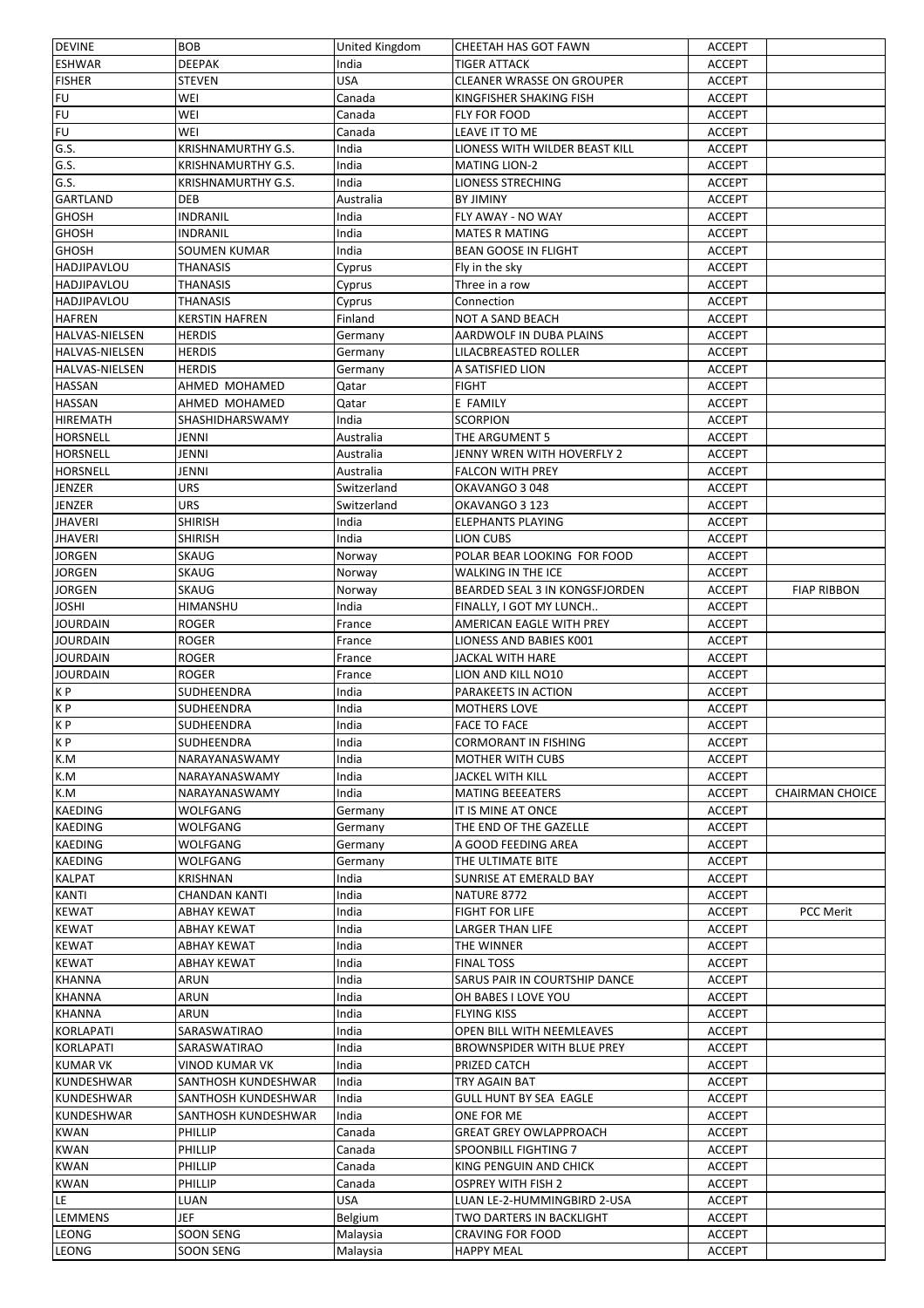| LOWER                | <b>EDGAR</b>          | <b>USA</b>                | 2 ZEBRA PLAYING                | <b>ACCEPT</b> |                    |
|----------------------|-----------------------|---------------------------|--------------------------------|---------------|--------------------|
| <b>LUND</b>          | <b>TRACEY</b>         | United Kingdom            | SUCCESSFUL CATCH               | <b>ACCEPT</b> |                    |
| <b>LUND</b>          | <b>TRACEY</b>         | United Kingdom            | BRINGING HOME THE DINNER       | <b>ACCEPT</b> |                    |
| LUND                 | <b>TRACEY</b>         | United Kingdom            | <b>COYOTE JUMP</b>             | <b>ACCEPT</b> |                    |
| LUO                  | <b>JINGRU</b>         | <b>USA</b>                | <b>CHONG</b>                   | <b>ACCEPT</b> | PCC BRONZE         |
| LUO                  | <b>JINGRU</b>         | <b>USA</b>                | <b>WARTHOG FACES LION</b>      | <b>ACCEPT</b> |                    |
| LUO                  | JINGRU                | <b>USA</b>                | <b>KENYA LION</b>              | <b>ACCEPT</b> |                    |
| M                    | NINGANAGOWDA          | India                     | COMBAT                         | <b>ACCEPT</b> |                    |
|                      |                       | India                     | PLAYING CUPID                  |               |                    |
| M                    | NINGANAGOWDA          |                           |                                | <b>ACCEPT</b> |                    |
| M                    | NINGANAGOWDA          | India                     | THE HUNT                       | <b>ACCEPT</b> |                    |
| <b>MANJAPPA</b>      | BC                    | India                     | SHORTOED EAGLE FEEDING YOUNG   | <b>ACCEPT</b> |                    |
| <b>MANJAPPA</b>      | BC                    | India                     | TIGRESS KILLING CHEETAL STAGE  | <b>ACCEPT</b> |                    |
| <b>MANJAPPA</b>      | BC                    | India                     | TIGRESS WATCHING THE PREY      | <b>ACCEPT</b> |                    |
| <b>MANJAPPA</b>      | BC                    | India                     | <b>OUTSTANDING</b>             | <b>ACCEPT</b> |                    |
| <b>MARTHA</b>        | KISS                  | Hungary                   | KISS MARTHA_BLIZZARD           | <b>ACCEPT</b> |                    |
| <b>MARTHA</b>        | KISS                  | Hungary                   | KISS MARTHA AT DAWN            | <b>ACCEPT</b> |                    |
| <b>MAZANSKY</b>      | <b>CYRIL MAZANSKY</b> | <b>USA</b>                | MALE CANADIAN CARIBOU 1        | <b>ACCEPT</b> |                    |
| <b>MOITRA</b>        | <b>ANKUR MOITRA</b>   | India                     | <b>PARENTAL CARE</b>           | <b>ACCEPT</b> |                    |
| <b>MOITRA</b>        | <b>ANKUR MOITRA</b>   | India                     | <b>PLAYFULL TIGER CUBS</b>     | <b>ACCEPT</b> |                    |
| <b>MUKHERJEE</b>     | DR PROVAT KUMAR       | India                     | DRIVEN BY HUNGER 02            | <b>ACCEPT</b> |                    |
| <b>MUKHERJEE</b>     | DR PROVAT KUMAR       | India                     | ENGROSSED 1                    | <b>ACCEPT</b> |                    |
| <b>MUKHERJEE</b>     | DR PROVAT KUMAR       | India                     | HERON CATCHES SNAKE 01         | <b>ACCEPT</b> |                    |
|                      |                       |                           | THE FIGHT 01                   |               |                    |
| <b>MUKHERJEE</b>     | DR PROVAT KUMAR       | India                     |                                | <b>ACCEPT</b> |                    |
| <b>MURPHY</b>        | <b>DEIRDRE MURPHY</b> | Republic of Ireland       | KINGFISHER SUCCESS             | <b>ACCEPT</b> |                    |
| <b>MURPHY</b>        | <b>DEIRDRE MURPHY</b> | Republic of Ireland       | SPARROWHAWK ON THE LOOKOUT     | <b>ACCEPT</b> |                    |
| <b>MURPHY</b>        | <b>DEIRDRE MURPHY</b> | Republic of Ireland       | KINGFISHER THE CATCH           | <b>ACCEPT</b> |                    |
| <b>NAG</b>           | <b>BIJAY</b>          | India                     | <b>IN HARRY</b>                | <b>ACCEPT</b> |                    |
| <b>NAG</b>           | <b>BIJAY</b>          | India                     | White brested Kingfisher Matin | <b>ACCEPT</b> |                    |
| <b>NAG</b>           | <b>BIJAY</b>          | India                     | Crimson Sunbird                | <b>ACCEPT</b> |                    |
| PANNALA              | DR JAGAN              | India                     | THE RUTTING                    | <b>ACCEPT</b> |                    |
| PANNALA              | DR JAGAN              | India                     | MATING BLACKWINGED STILTS      | <b>ACCEPT</b> |                    |
| PANNALA              | DR JAGAN              | India                     | RITUALS OF FLEMINGOS           | <b>ACCEPT</b> | <b>PCC SILVER</b>  |
| PANNALA              | DR JAGAN              | India                     | <b>MATING PAINTED STORKS</b>   | <b>ACCEPT</b> |                    |
| <b>PUNJABI</b>       | <b>HIRA</b>           | India                     | <b>JACKAL WITH KIL</b>         | <b>ACCEPT</b> |                    |
| <b>PUNJABI</b>       | <b>HIRA</b>           | India                     | WHITE EYE FIGHT                | <b>ACCEPT</b> |                    |
| <b>PUNJABI</b>       | <b>HIRA</b>           | India                     | <b>SKIMMERS MATING</b>         | <b>ACCEPT</b> |                    |
|                      |                       |                           |                                |               |                    |
| <b>PUNJABI</b>       | <b>HIRA</b>           | India                     | <b>GODWIT FIGHT</b>            | <b>ACCEPT</b> |                    |
| <b>PUSTOVOY</b>      | <b>YURY</b>           | <b>Russian Federation</b> | Patagonia                      | <b>ACCEPT</b> |                    |
| <b>PUSTOVOY</b>      | <b>YURY</b>           | <b>Russian Federation</b> | RED WORLD BOLIVIA              | <b>ACCEPT</b> |                    |
| PUSTOVOY             | YURY                  | Russian Federation        | Golden Autumn in Patagonia     | <b>ACCEPT</b> |                    |
| <b>PUSTOVOY</b>      | <b>YURY</b>           | <b>Russian Federation</b> | Sunrise in Greenland           | <b>ACCEPT</b> | PSA GOLD           |
| RAWAL                | RAKESH                | India                     | <b>GIVE UP</b>                 | <b>ACCEPT</b> |                    |
| <b>RAWAL</b>         | RAKESH                | India                     | SEA GULL WITH FISH             | <b>ACCEPT</b> |                    |
| <b>RAWAL</b>         | RAKESH                | India                     | <b>TARGATE</b>                 | <b>ACCEPT</b> |                    |
| RAWAL                | RAKESH                | India                     | <b>BAD LUCK</b>                | <b>ACCEPT</b> |                    |
| <b>RICE</b>          | <b>VERONICA</b>       | England                   | WILDEBEEST FIGHTING OFF LIONES | <b>ACCEPT</b> |                    |
| <b>RICE</b>          | VERONICA              | England                   | FEMALE SPARROWHAWK WITH PIGEON | <b>ACCEPT</b> |                    |
| <b>RICE</b>          | VERONICA              | England                   | HYENA WITH AFRICAN HARE        | <b>ACCEPT</b> | <b>FIAP RIBBON</b> |
| SAHA                 | ARUN                  | India                     | <b>TAILENDER</b>               | <b>ACCEPT</b> |                    |
| SAHA                 | ARUN                  | India                     | SPOT ON                        | <b>ACCEPT</b> |                    |
|                      |                       |                           |                                |               |                    |
| SAHA                 | ARUN                  | India                     | STOOP TO PICK IT UP            | <b>ACCEPT</b> |                    |
| SAHA                 | POULOMI SAHA          | India                     | <b>BLUE FROG</b>               | <b>ACCEPT</b> |                    |
| SAHA                 | POULOMI SAHA          | India                     | <b>COTTON BUG</b>              | <b>ACCEPT</b> |                    |
| SAHA                 | POULOMI SAHA          | India                     | <b>GREEN FROG</b>              | <b>ACCEPT</b> |                    |
| SAHU                 | RANJIT                | India                     | <b>TERRITORIAL DOMINANCE</b>   | <b>ACCEPT</b> |                    |
| SAHU                 | RANJIT                | India                     | <b>COMB DUCK</b>               | <b>ACCEPT</b> |                    |
| SAHU                 | RANJIT                | India                     | <b>HUNT AND HUNTER-I</b>       | <b>ACCEPT</b> |                    |
| <b>SARKAR</b>        | DEBABRATA             | India                     | <b>JUST TAKE OFF</b>           | <b>ACCEPT</b> |                    |
| SARKAR               | DEBABRATA             | India                     | <b>TURTLE MATING</b>           | <b>ACCEPT</b> |                    |
| <b>SARKAR</b>        | DEBABRATA             | India                     | <b>GODWIT FIGHT</b>            | <b>ACCEPT</b> |                    |
| <b>SARKAR</b>        | DEBABRATA             | India                     | <b>HERON WITH SNAKE</b>        | <b>ACCEPT</b> |                    |
| <b>SARKAR</b>        | SANJAY                | India                     | <b>CROSS PURPOSES</b>          | <b>ACCEPT</b> |                    |
| <b>SARKAR</b>        | SANJAY                | India                     | ETERNAL STRUGGLE               | <b>ACCEPT</b> |                    |
| SARKAR               | SANJAY                | India                     | <b>SKIRMISH</b>                | <b>ACCEPT</b> |                    |
| SARKAR               | SANJAY                | India                     |                                | <b>ACCEPT</b> |                    |
|                      |                       |                           | MISSILE ATTACK                 |               |                    |
| <b>SCHRITTWIESER</b> | JOHANN                | Austria                   | NAMIBIA DESERT                 | <b>ACCEPT</b> |                    |
| <b>SEN</b>           | ASHIM                 | India                     | <b>MOTHER RHINO</b>            | <b>ACCEPT</b> |                    |
| <b>SHANBHAG</b>      | PRAMOD GOVIND         | India                     | PELICAN TOUCH DON              | <b>ACCEPT</b> |                    |
| <b>SHANBHAG</b>      | PRAMOD GOVIND         | India                     | BTBL FIGHT FOR THE PERCH       | <b>ACCEPT</b> |                    |
| <b>SHANBHAG</b>      | PRAMOD GOVIND         | India                     | SLOTH BEAR WITH YOUNG ONES     | <b>ACCEPT</b> |                    |
| SHANBHAG             | PRAMOD GOVIND         | India                     | POLAR BEAR DRAGGING THE CARCAS | <b>ACCEPT</b> | FIP GOLD           |
| <b>SIMON</b>         | <b>CLAUDE</b>         |                           |                                | <b>ACCEPT</b> |                    |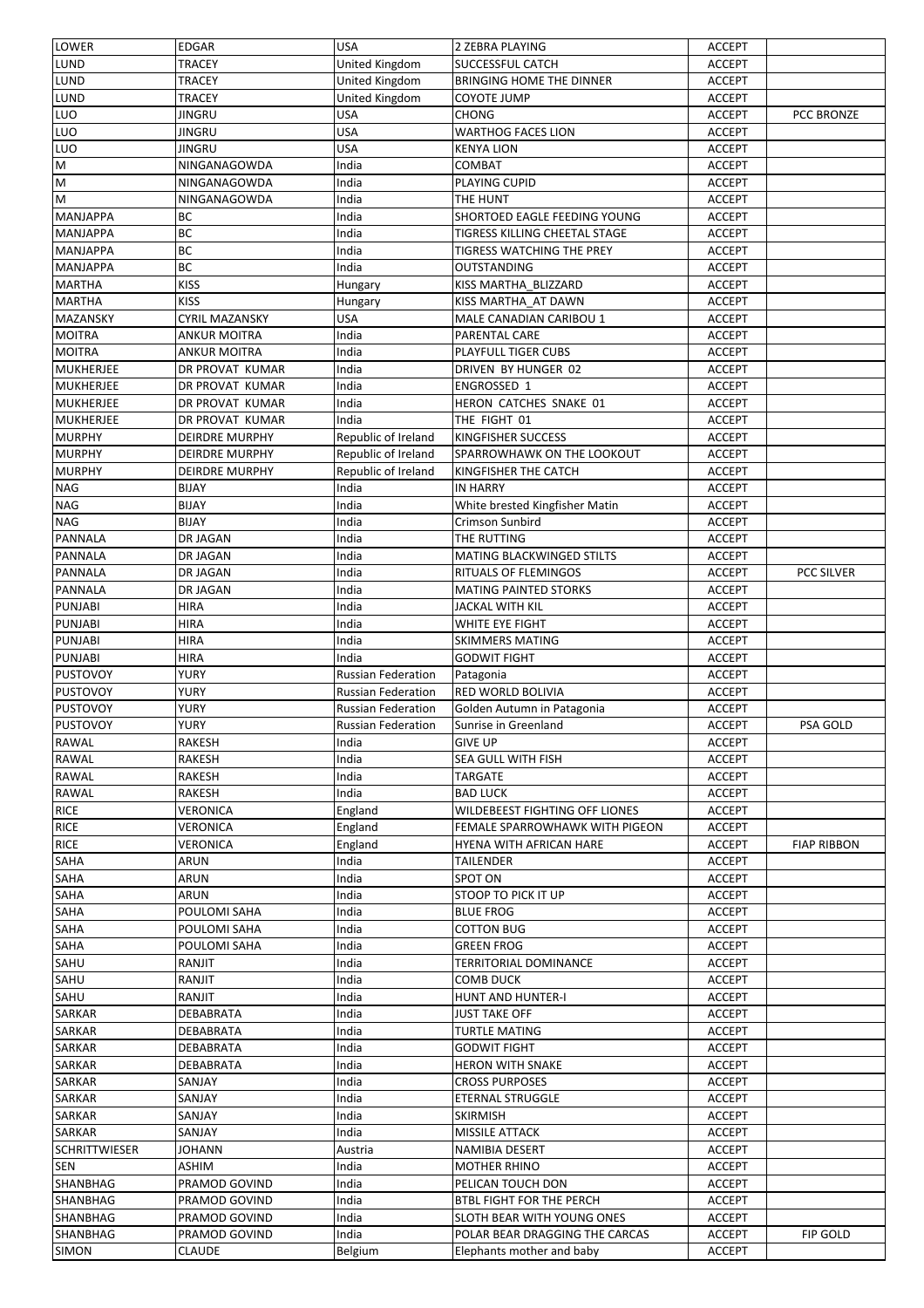| <b>SIMON</b>           | <b>CLAUDE</b>   | Belgium                   | Hippo Kwando river 2               | <b>ACCEPT</b> |                        |
|------------------------|-----------------|---------------------------|------------------------------------|---------------|------------------------|
| <b>SIMON</b>           | <b>CLAUDE</b>   | Belgium                   | <b>Elephant attack Grootberg</b>   | <b>ACCEPT</b> |                        |
| <b>SLATER</b>          | <b>SUE</b>      | Australia                 | <b>FEEDING HER YOUNG</b>           | <b>ACCEPT</b> |                        |
| <b>STREITFELDER</b>    | THEO            | Austria                   | <b>ENDSTATION</b>                  | <b>ACCEPT</b> |                        |
| <b>SUBASHA CHANDRA</b> | <b>MEHER</b>    | India                     | THE LONG HORN BEETLE               | <b>ACCEPT</b> |                        |
| SUBASHA CHANDRA        | <b>MEHER</b>    | India                     | MALE BUSH CHAT IN FLIGHT           | <b>ACCEPT</b> |                        |
| <b>SULOEV</b>          | ALEXEY          | <b>Russian Federation</b> | <b>CROSSING</b>                    | <b>ACCEPT</b> |                        |
| <b>SULOEV</b>          | <b>ALEXEY</b>   | Russian Federation        | WHITE DANCE - CANADA               | <b>ACCEPT</b> |                        |
| <b>SULOEV</b>          | <b>ALEXEY</b>   | Russian Federation        | THE SOLITUDE-ANTARCTICA            | <b>ACCEPT</b> | <b>FIAP GOLD</b>       |
| <b>SULOEV</b>          | <b>ALEXEY</b>   | <b>Russian Federation</b> | TOROWEAP - USA ARIZONA             | <b>ACCEPT</b> |                        |
| SWAMINATHAN            | M               | India                     | <b>Tossing Up</b>                  | <b>ACCEPT</b> |                        |
| SWAMINATHAN            | M               | India                     | <b>TAKE OFF</b>                    | <b>ACCEPT</b> |                        |
| SWAMINATHAN            | M               | India                     | <b>Waiting in Patience</b>         | <b>ACCEPT</b> |                        |
| <b>TAN</b>             | LEE ENG         | Singapore                 | <b>CRANE IN FLIGHT</b>             | <b>ACCEPT</b> |                        |
| <b>TAN</b>             | LEE ENG         | Singapore                 | <b>READY TO FLY</b>                | <b>ACCEPT</b> |                        |
| <b>TATLITURK</b>       | YUSUF           | Turkey                    | <b>HEAVEN CORNER</b>               | <b>ACCEPT</b> |                        |
| <b>TATLITURK</b>       | YUSUF           | Turkey                    | <b>EMIRGAN</b>                     | <b>ACCEPT</b> |                        |
| <b>TEH</b>             | <b>TOMMY</b>    | Malaysia                  | GOTCHA 13                          | <b>ACCEPT</b> |                        |
| TEH                    | TOMMY           | Malaysia                  | FACE TO FACE 3                     | <b>ACCEPT</b> |                        |
| <b>TEH</b>             | <b>TOMMY</b>    | Malaysia                  | <b>JUMP</b>                        | <b>ACCEPT</b> |                        |
| <b>TEH</b>             | <b>TOMMY</b>    | Malaysia                  | <b>DROPPING 2</b>                  | <b>ACCEPT</b> |                        |
| THIMMARAYAPPA          | <b>KEMPANNA</b> | India                     | <b>GREEN BEE - EATER WITH FEED</b> | <b>ACCEPT</b> |                        |
| <b>THIMMARAYAPPA</b>   | KEMPANNA        | India                     | <b>BULBUL PAIR</b>                 | <b>ACCEPT</b> |                        |
| <b>VAN ECHELPOEL</b>   | <b>RENE</b>     | Belgium                   | <b>HAWK WITH PREY</b>              | <b>ACCEPT</b> | <b>CHAIRMAN CHOICE</b> |
| <b>VAN ECHELPOEL</b>   | <b>RENE</b>     | Belgium                   | PAPILIO MACHAON                    | <b>ACCEPT</b> |                        |
| VAN ECHELPOEL          | RENE            | Belgium                   | <b>BRUINE BLAUWTJES</b>            | <b>ACCEPT</b> |                        |
| <b>VAN ECHELPOEL</b>   | <b>RENE</b>     | Belgium                   | PARING BLEKE BLAUWTJES             | <b>ACCEPT</b> |                        |
| VRZEL                  | JANEZ           | Slovenia                  | <b>KISS</b>                        | <b>ACCEPT</b> |                        |
| <b>WAN</b>             | YI              | China                     | <b>MONKEY 86</b>                   | <b>ACCEPT</b> |                        |
| WAVALE                 | PARAG           | India                     | BEE EATER WITH KILL                | <b>ACCEPT</b> |                        |
| WAVALE                 | PARAG           | India                     | <b>EGRET AND CATCH</b>             | <b>ACCEPT</b> |                        |
| WAVALE                 | PARAG           | India                     | <b>MATTING</b>                     | <b>ACCEPT</b> |                        |
| <b>WHISTON</b>         | <b>IAN</b>      | <b>United Kingdom</b>     | <b>LION CONFRONTATION</b>          | <b>ACCEPT</b> |                        |
| <b>WHISTON</b>         | <b>IAN</b>      | United Kingdom            | <b>LIONESS V WILDEBEEST</b>        | <b>ACCEPT</b> | PCC Merit              |
| <b>WHISTON</b>         | <b>IAN</b>      | United Kingdom            | CHEETAH AND PLAYFUL CUB            | <b>ACCEPT</b> | PCC GOLD               |
| <b>WHISTON</b>         | <b>IAN</b>      | United Kingdom            | LION CUBS HUNTING TOMMIE LAMB      | <b>ACCEPT</b> |                        |
| XU                     | <b>XIAOMEI</b>  | China                     | Ocean twilight                     | <b>ACCEPT</b> |                        |
| XU                     | <b>XIAOMEI</b>  | China                     | Golden africa                      | <b>ACCEPT</b> |                        |
| YEOKKIAN               | KOH             | Malaysia                  | <b>BIG CATCH</b>                   | <b>ACCEPT</b> |                        |
| YEOKKIAN               | KOH             | Malaysia                  | <b>HAPPY MEAL</b>                  | <b>ACCEPT</b> |                        |
| YEOKKIAN               | KOH             | Malaysia                  | ROBBER FLY WITH PREY 29            | <b>ACCEPT</b> |                        |
| ZINNEMAN               | <b>THOMAS</b>   | USA                       | CHESTNUT-MANDIBLED TOUCAN          | <b>ACCEPT</b> |                        |
| ZINNEMAN               | <b>THOMAS</b>   | <b>USA</b>                | RUFOUS-TAILED HUMMINGBIRD          | <b>ACCEPT</b> |                        |
|                        |                 |                           |                                    |               |                        |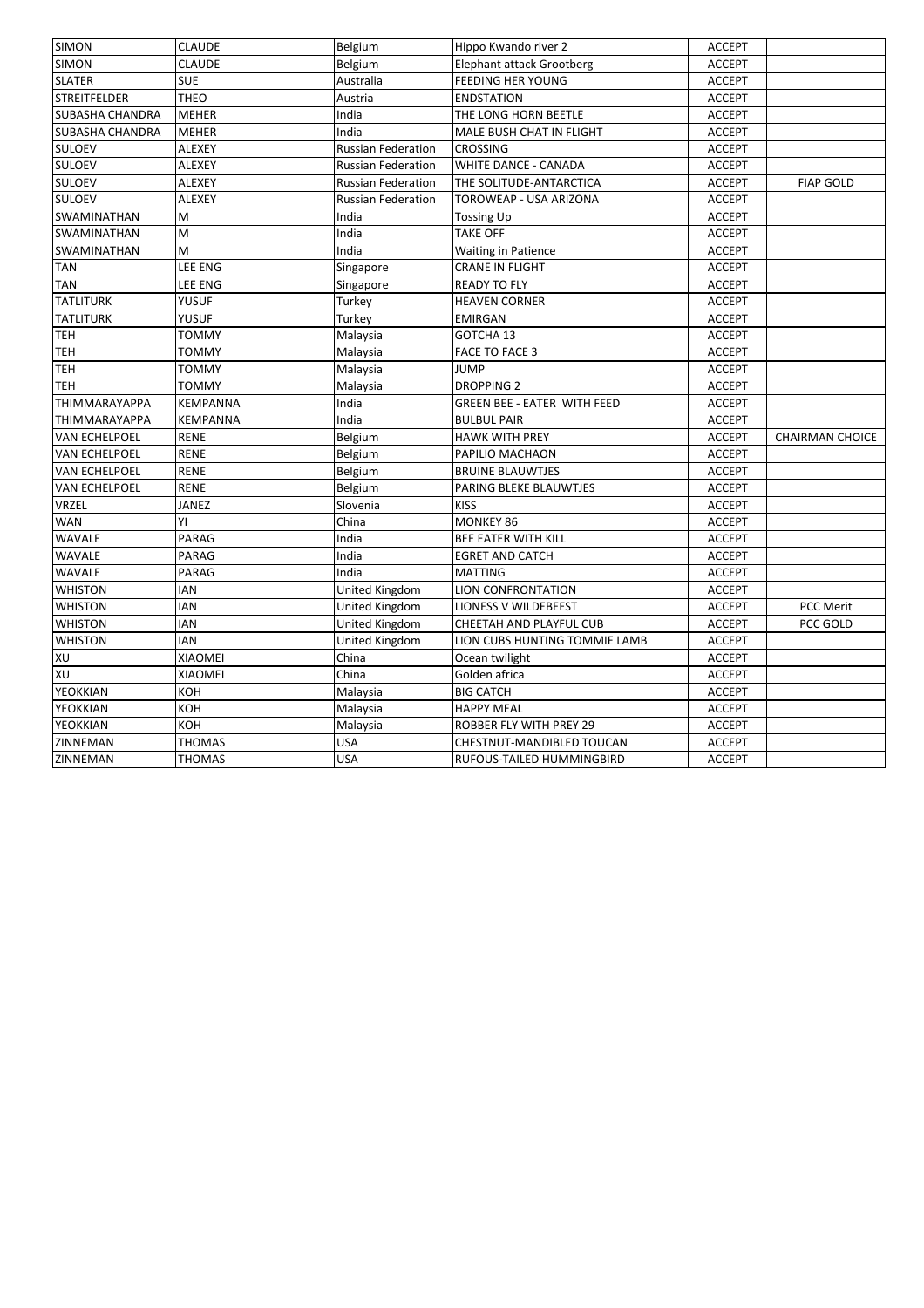**FIAP 2017/179 --- PSA 2017-084 --- FIP 088/2017**

| <b>LAST NAME</b>                    |                       | <b>COUNTRY</b> | <u>THII 2017/179 TURZOI7 001 TH 000/2017</u>       |                                | <b>RESULT - PHOTO TRAVEL</b> |
|-------------------------------------|-----------------------|----------------|----------------------------------------------------|--------------------------------|------------------------------|
|                                     | <b>FIRST NAME</b>     |                | <b>WORK TITLE</b>                                  |                                |                              |
| <b>ACHARYYA</b>                     | <b>JOY</b>            | India          | <b>BIRDSEYE BRUSSELS</b>                           | <b>ACCEPT</b>                  |                              |
| <b>ACHARYYA</b>                     | YOL                   | India          | <b>CREATOR &amp; CREATION</b>                      | <b>ACCEPT</b>                  |                              |
| AGASKAR                             | <b>SWAPNIL</b>        | India          | THE VENETIAN                                       | <b>ACCEPT</b>                  |                              |
| AGASKAR                             | <b>SWAPNIL</b>        | India          | <b>HANGING OUT</b>                                 | <b>ACCEPT</b>                  |                              |
| <b>AIROSA</b>                       | ALEXANDRINO LEI       | Macau          | SANGHYANG FIRE DANCE                               | <b>ACCEPT</b>                  |                              |
| <b>AIROSA</b>                       | ALEXANDRINO LEI       | Macau          | MENTAWAI ABORIGINAL                                | <b>ACCEPT</b>                  |                              |
| <b>AIROSA</b>                       | ALEXANDRINO LEI       | Macau          | <b>ELEGANT JUMP</b>                                | <b>ACCEPT</b>                  |                              |
| <b>AL-MUSHAIFRI</b>                 | <b>ABDULLA</b>        | Qatar          | VISIT TO SULTAN QABOOS MOSQUE                      | <b>ACCEPT</b>                  | PCC Merit                    |
| <b>AL-MUSHAIFRI</b>                 | <b>ABDULLA</b>        | Qatar          | THE WOLFS VILLAGE                                  | <b>ACCEPT</b>                  |                              |
| ARSLAN                              | <b>IBRAHIM</b>        | Turkey         | MENDERESLERDE YASAM                                | <b>ACCEPT</b>                  |                              |
| ARSLAN                              | <b>IBRAHIM</b>        | Turkey         | AGIRNAS YERALTI SEHRI                              | <b>ACCEPT</b>                  |                              |
| ARSLAN                              | <b>IBRAHIM</b>        | Turkey         | <b>STAR TRAILS</b>                                 | <b>ACCEPT</b>                  |                              |
| <b>ASIF</b>                         | MOHAMMED ARFAN        | India          | ARCHITECTURAL LANDSCAPES5                          | <b>ACCEPT</b>                  |                              |
| <b>ASIF</b>                         | MOHAMMED ARFAN        | India          | <b>TUSCANSCAPES</b>                                | <b>ACCEPT</b>                  |                              |
| <b>BALARAMAN</b>                    | RAMANA KUMAR          | India          | TREKING ON A FROZEN RIVER                          | <b>ACCEPT</b>                  |                              |
| BALARAMAN                           | RAMANA KUMAR          | India          | DANCING SHADOWS                                    | <b>ACCEPT</b>                  |                              |
| <b>BANERJEE</b>                     | ABHIJEET KUMAR        | India          | <b>FAMILY HERD</b>                                 | <b>ACCEPT</b>                  |                              |
| BASAK                               | DR.SANJIB             | India          | NATURE SIGNATURE                                   | <b>ACCEPT</b>                  |                              |
| <b>BASAK</b>                        | DR.SANJIB             | India          | SYMMETRY                                           | <b>ACCEPT</b>                  | <b>FIAP GOLD</b>             |
| <b>BASU</b>                         | MANOJIT               | India          | <b>HOLY FLAME</b>                                  | <b>ACCEPT</b>                  |                              |
| <b>BASU</b>                         | <b>SUPRITAM</b>       | India          | WINDING ROADS OF ZULUK BY DUSK                     | <b>ACCEPT</b>                  |                              |
| <b>BHATT</b>                        | ARUN                  | India          | <b>VENISH</b>                                      | <b>ACCEPT</b>                  |                              |
| <b>BHOWMICK</b>                     | <b>TAPAS</b>          | India          | <b>HERMONY</b><br><b>TUSCANY HILLS - ITALY</b>     | <b>ACCEPT</b>                  |                              |
| <b>BIGGIO</b>                       | <b>ROBERTO</b>        | Italy          |                                                    | <b>ACCEPT</b>                  | <b>CHAIRMAN CHOICE</b>       |
| <b>BISWAS</b>                       | <b>SOUMIK</b>         | India          | FISHERMAN AND THE FISH EATER                       | <b>ACCEPT</b>                  |                              |
| <b>BYSACK</b>                       | SUBRATA               | India          | <b>GREAT WATERFALL</b>                             | <b>ACCEPT</b>                  |                              |
| CR                                  | SATHYANARAYANA        | India          | LIVING IN HARMONY                                  | <b>ACCEPT</b>                  |                              |
| CR<br><b>CHAN</b>                   | SATHYANARAYANA        | India          | SHANGHAI BY NIGHT                                  | <b>ACCEPT</b>                  |                              |
|                                     | H. W.                 | Hong Kong      | <b>GLACIER OF GREENLAND 2</b>                      | <b>ACCEPT</b>                  | <b>PCC Merit</b>             |
| CHAN                                | H. W.                 | Hong Kong      | <b>GLACIER OF GREENLAND 8</b>                      | <b>ACCEPT</b>                  |                              |
| <b>CHAN</b>                         | H. W.                 | Hong Kong      | <b>CAR ARRAY CUBA</b>                              | <b>ACCEPT</b>                  |                              |
| <b>CHATTERJEE</b>                   | PARTHA                | India          | Luterbrunnen Station                               | <b>ACCEPT</b>                  |                              |
| <b>CHATTERJEE</b>                   | PARTHA                | India<br>India | <b>BRIDGE OF SIGH</b>                              | <b>ACCEPT</b>                  |                              |
| <b>CHATTERJEE</b>                   | PARTHA                | India          | SUBMISSION                                         | <b>ACCEPT</b>                  |                              |
| <b>CHATTERJEE</b>                   | <b>TANIA</b>          |                | <b>CHHAU DANCE</b>                                 | <b>ACCEPT</b>                  |                              |
| <b>CHATTERJEE</b>                   | <b>TANIA</b>          | India          | <b>INTENSITY OF COLOURS</b><br>SOAKED WITH COLOURS | <b>ACCEPT</b>                  |                              |
| <b>CHATTERJEE</b><br><b>CHAUHAN</b> | <b>TANIA</b><br>VINOD | India<br>India | THE CHASER                                         | <b>ACCEPT</b><br><b>ACCEPT</b> |                              |
|                                     |                       |                |                                                    |                                |                              |
| <b>CHAUHAN</b><br>CHAUHAN           | <b>VINOD</b><br>VINOD | India<br>India | <b>MIST AT Great Wall</b><br><b>LEANING BOLD</b>   | <b>ACCEPT</b>                  |                              |
| <b>CHAUHAN</b>                      | VINOD                 | India          | <b>GET GOING</b>                                   | <b>ACCEPT</b><br><b>ACCEPT</b> |                              |
| chen                                | lanfeng               | China          | <b>CHINESE DRAGON</b>                              | <b>ACCEPT</b>                  |                              |
| chen                                | lanfeng               | China          | <b>MELODY</b>                                      | <b>ACCEPT</b>                  |                              |
| <b>CLARK</b>                        | PETER                 | England        | DEATH VALLEY DUNES                                 | <b>ACCEPT</b>                  |                              |
| <b>CLARK</b>                        | PETER                 | England        | ALDEYJARFOSS FALLS                                 | <b>ACCEPT</b>                  |                              |
| <b>CLARK</b>                        | PETER                 | England        | MESA ARCH CANYONLANDS                              | <b>ACCEPT</b>                  |                              |
| <b>CLEMONS</b>                      | LYNN                  | USA            | <b>SEATTLE FERRY</b>                               | <b>ACCEPT</b>                  |                              |
| DALEY                               | GREGORY               | USA            | STL PULPIT AND RIGHT SIDE                          | <b>ACCEPT</b>                  |                              |
| <b>DAM</b>                          | RIPAN                 | India          | <b>EXCHANGE</b>                                    | <b>ACCEPT</b>                  |                              |
| <b>DAS</b>                          | APURBA KUMAR          | India          | <b>MEETING POINT 2</b>                             | <b>ACCEPT</b>                  |                              |
| DAS                                 | APURBA KUMAR          | India          | KUMMO KOYA 1                                       | <b>ACCEPT</b>                  |                              |
| DAS                                 | <b>KAUSIK</b>         | India          | <b>COLORS OF LIFE</b>                              | <b>ACCEPT</b>                  |                              |
| <b>DAS</b>                          | PRADIP KUMAR          | India          | THE GATE                                           | <b>ACCEPT</b>                  |                              |
| <b>DAS BHAWAL</b>                   | MITA                  | India          | <b>HAR KI POURI</b>                                | <b>ACCEPT</b>                  |                              |
| DAS BHAWAL                          | MITA                  | India          | BASANTA UTSAB IN RAABINDRA BHA                     | <b>ACCEPT</b>                  |                              |
| DE                                  | PRASUN KUMAR          | India          | LEARNING                                           | <b>ACCEPT</b>                  |                              |
| <b>DEBNATH</b>                      | SANDIP                | India          | <b>MORNING WALK</b>                                | <b>ACCEPT</b>                  |                              |
| <b>DEBNATH</b>                      | SANDIP                | India          | <b>DISTRIBUTION</b>                                | <b>ACCEPT</b>                  |                              |
| <b>DEBNATH</b>                      | SANDIP                | India          | <b>COLOUR CLOUDS</b>                               | <b>ACCEPT</b>                  |                              |
| <b>DEY</b>                          | <b>NISHIT</b>         | India          | CHANDRASHILA                                       | <b>ACCEPT</b>                  |                              |
| <b>ESHWAR</b>                       | <b>DEEPAK</b>         | India          | <b>CITY VIEW</b>                                   | <b>ACCEPT</b>                  |                              |
| <b>FORSBERG</b>                     | VERONICA              | Sweden         | High altitude music Lissabon                       | <b>ACCEPT</b>                  |                              |
| <b>FORSBERG</b>                     | VERONICA              | Sweden         | <b>Budapest</b>                                    | <b>ACCEPT</b>                  |                              |
| <b>FUNG</b>                         | MAN YU ALEX           | Hong Kong      | <b>MORNING BAGAN 9</b>                             | <b>ACCEPT</b>                  |                              |
| <b>FUNG</b>                         | MAN YU ALEX           | Hong Kong      | LEAD                                               | <b>ACCEPT</b>                  |                              |
| <b>FUNG</b>                         | MAN YU ALEX           | Hong Kong      | <b>STARRY NIGHT AT INLE</b>                        | <b>ACCEPT</b>                  |                              |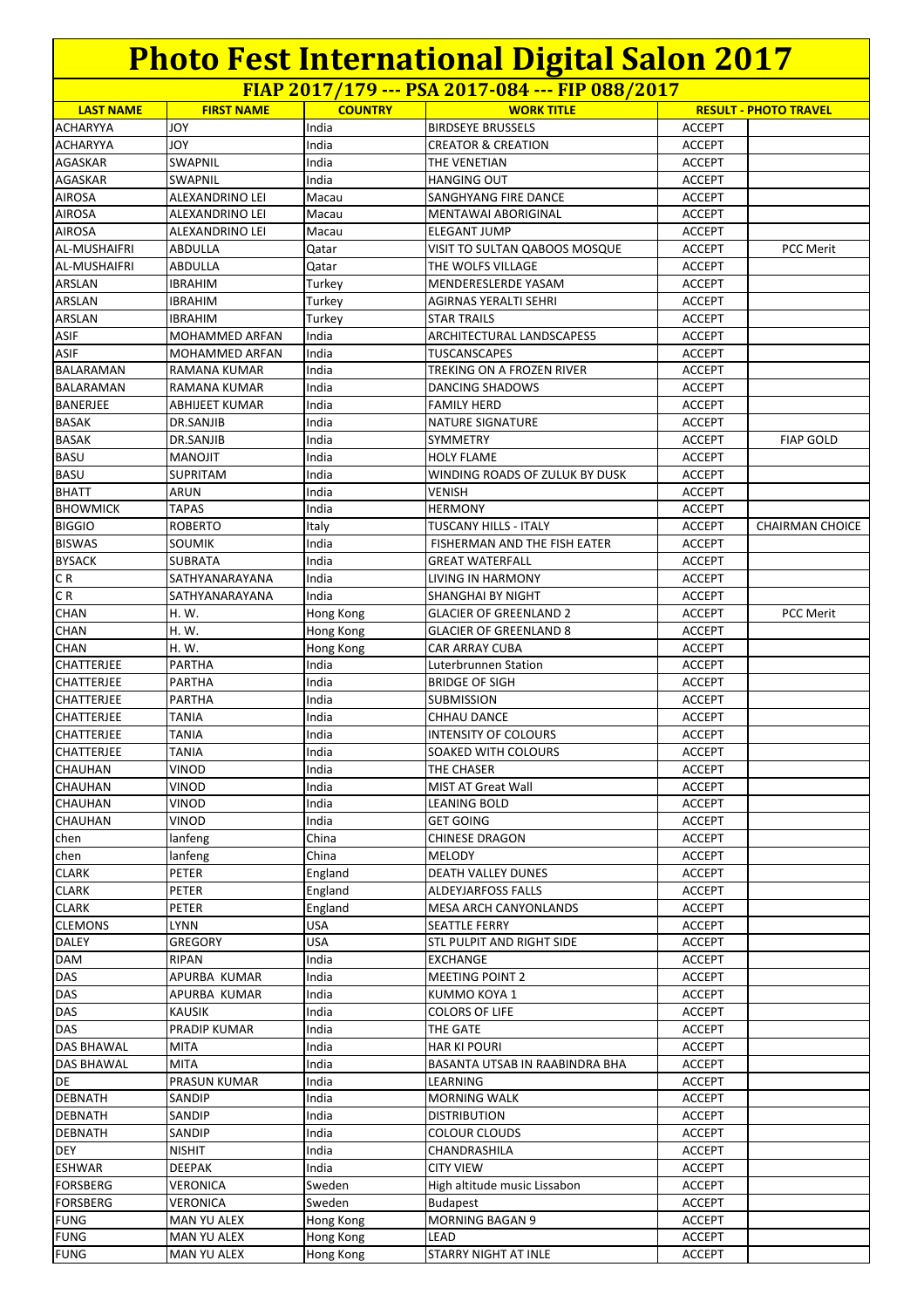| G.S.                  | <b>KRISHNAMURTHY G.S.</b> | India          | AFRICAN ELEPHANT WATCH         | <b>ACCEPT</b> |                        |
|-----------------------|---------------------------|----------------|--------------------------------|---------------|------------------------|
| <b>GARCIA PITARCH</b> | PILI                      | Spain          | IN THE MOUNTAIN OF THE JADE DR | <b>ACCEPT</b> |                        |
| <b>GARCIA PITARCH</b> | PILI                      | Spain          | <b>BLUE QUEEN</b>              | <b>ACCEPT</b> |                        |
| <b>GARCIA PITARCH</b> | PILI                      | Spain          | LA DAMA DE LAS ROSAS           | <b>ACCEPT</b> | PCC Merit              |
| <b>GARCIA PITARCH</b> | PILI                      | Spain          | LADY VENISE IN THE BRIDGE OF S | <b>ACCEPT</b> |                        |
| GARTLAND              | <b>DEB</b>                | Australia      | LAKE WENDOUREE                 | <b>ACCEPT</b> |                        |
| <b>GAUTAM</b>         | PRAMOD KUMAR              | India          | SECLUDED                       | <b>ACCEPT</b> |                        |
| <b>GOSWAMI</b>        | SANGEETA GOSWAMI          | India          | CHOU DANCE WAR                 | <b>ACCEPT</b> |                        |
| <b>HAFREN</b>         | <b>KERSTIN HAFREN</b>     | Finland        | THE FLYERS                     | <b>ACCEPT</b> |                        |
| <b>HARRISON</b>       | <b>COLIN</b>              | United Kingdom | <b>MITTEN SUNSET</b>           | <b>ACCEPT</b> |                        |
| <b>HARRISON</b>       | <b>COLIN</b>              | United Kingdom | <b>GOLDEN STEAM</b>            | <b>ACCEPT</b> |                        |
| <b>HARRISON</b>       | <b>COLIN</b>              | United Kingdom | SMOKEY LOCO                    | <b>ACCEPT</b> |                        |
| <b>HWANG</b>          | CHAE CHUN                 | South Korea    | <b>SUNCHEN BAY</b>             | <b>ACCEPT</b> |                        |
| <b>HWANG</b>          | <b>CHAE CHUN</b>          | South Korea    | IN THE MIST OF SPRING          | <b>ACCEPT</b> |                        |
| <b>HWANG</b>          | <b>CHAE CHUN</b>          | South Korea    | <b>MORNING ON THE LAKE</b>     | <b>ACCEPT</b> |                        |
| <b>IBRAHIM</b>        | MOHAMMED                  | India          | LIQUID GOLD                    | <b>ACCEPT</b> |                        |
| <b>JENZER</b>         | <b>URS</b>                | Switzerland    | PERU FAMILIE 2                 | <b>ACCEPT</b> |                        |
| <b>JENZER</b>         | <b>URS</b>                |                | CHINA REISTERASSEN 3           | <b>ACCEPT</b> |                        |
|                       |                           | Switzerland    |                                |               |                        |
| JENZER                | <b>URS</b>                | Switzerland    | VIETNAM CAO DAI 1              | <b>ACCEPT</b> | <b>CHAIRMAN CHOICE</b> |
| JHAVERI               | <b>SHIRISH</b>            | India          | AERIAL NAIGRA                  | <b>ACCEPT</b> |                        |
| <b>JORGEN</b>         | <b>SKAUG</b>              | Norway         | WINTER HOLLYDAYS IN NORWAY     | <b>ACCEPT</b> |                        |
| <b>JORGEN</b>         | <b>SKAUG</b>              | Norway         | IN SWITZERLAND                 | <b>ACCEPT</b> |                        |
| <b>JORGEN</b>         | <b>SKAUG</b>              | Norway         | WITH BOAT IN SVALBARD          | <b>ACCEPT</b> |                        |
| <b>JORGEN</b>         | <b>SKAUG</b>              | Norway         | CHRISTMAS STREET IN LILLEHAMME | <b>ACCEPT</b> |                        |
| JOSHI                 | HIMANSHU                  | India          | TRAM OF ZAGREB                 | <b>ACCEPT</b> |                        |
| <b>JOURDAIN</b>       | <b>ROGER</b>              | France         | <b>MARCHES MORNING</b>         | <b>ACCEPT</b> | PCC GOLD               |
| <b>JOURDAIN</b>       | <b>ROGER</b>              | France         | RETURN TO HOME IN BARDENAS     | <b>ACCEPT</b> |                        |
| <b>JOURDAIN</b>       | <b>ROGER</b>              | France         | <b>MASAIS IN SUNSET</b>        | <b>ACCEPT</b> |                        |
| <b>KALPAT</b>         | <b>KRISHNAN</b>           | India          | LONELY                         | <b>ACCEPT</b> |                        |
| <b>KANTI</b>          | <b>CHANDAN KANTI</b>      | India          | TRAVEL 8911                    | <b>ACCEPT</b> |                        |
| <b>KANTI</b>          | <b>CHANDAN KANTI</b>      | India          | <b>MORN ARATI</b>              | <b>ACCEPT</b> |                        |
| <b>KAPADIA</b>        | ABBAS                     | India          | <b>4WD AT LIWA</b>             | <b>ACCEPT</b> |                        |
| <b>KAPADIA</b>        | ABBAS                     | India          | TEA TIME LIWA                  | <b>ACCEPT</b> |                        |
| KATARUKA              | SITARAM                   | India          | COLORS OF HOLI                 | <b>ACCEPT</b> |                        |
| <b>KATARUKA</b>       | <b>SITARAM</b>            | India          | <b>HOLI AT NANDGAON</b>        | <b>ACCEPT</b> |                        |
| <b>KHANNA</b>         | ARUN                      | India          | <b>DIVINE LADAKH</b>           | <b>ACCEPT</b> |                        |
| <b>KHANNA</b>         | ARUN                      | India          | AMAZING LADAKH                 | <b>ACCEPT</b> |                        |
| <b>KIWAN</b>          | <b>JAMAL</b>              | Israel         | the cave                       | <b>ACCEPT</b> |                        |
| <b>KUMAR</b>          | SANJEEV                   | India          | <b>SPLURGE</b>                 | <b>ACCEPT</b> |                        |
| <b>KUMAR</b>          | SANJEEV                   | India          | HITTING THE TARGET             | <b>ACCEPT</b> |                        |
| KUMAR                 | SANJEEV                   | India          | DUSKING DESERT                 | <b>ACCEPT</b> |                        |
| LACRIMINI             | PAOLO                     | Italy          | <b>COLLINE</b>                 | <b>ACCEPT</b> |                        |
| LE                    | LUAN                      | <b>USA</b>     | LUAN LE-3-MONO LAKE MORNING-US | <b>ACCEPT</b> |                        |
| LE HOANG              | <b>NHAN</b>               | Vietnam        | SAC MAU HOA SUNG               | <b>ACCEPT</b> |                        |
| LE HOANG              | <b>NHAN</b>               | Vietnam        | CHAN VIT NO2                   | <b>ACCEPT</b> |                        |
| LU                    | <b>CHING YU</b>           | Taiwan         | Rural house                    | <b>ACCEPT</b> |                        |
| <b>MAITY</b>          | <b>BASUDEV</b>            | India          | <b>SILK ROUTE</b>              | <b>ACCEPT</b> |                        |
| <b>MAITY</b>          | <b>BASUDEV</b>            | India          | <b>HAVEN</b>                   | <b>ACCEPT</b> |                        |
| <b>MAITY</b>          | <b>BASUDEV</b>            | India          | SELA PASS                      | <b>ACCEPT</b> |                        |
| <b>MAKAROVIC</b>      | ZORAN                     | Croatia        | <b>WINTER 2017</b>             | <b>ACCEPT</b> |                        |
| MARCHAND              | <b>ALAIN</b>              | Switzerland    | <b>STREET VIOLONIST</b>        | <b>ACCEPT</b> |                        |
|                       |                           |                | <b>MASKS ON CANAL BRIDGE 2</b> |               |                        |
| <b>MAZANSKY</b>       | <b>CYRIL MAZANSKY</b>     | <b>USA</b>     |                                | <b>ACCEPT</b> |                        |
| <b>MEMANE</b>         | GANESH                    | India          | JEJURI                         | <b>ACCEPT</b> |                        |
| <b>MEMANE</b>         | GANESH                    | India          | WONDERING                      | <b>ACCEPT</b> |                        |
| <b>MISTRY</b>         | VRAJ                      | India          | birds eye view                 | <b>ACCEPT</b> |                        |
| MONDAL                | SAIBAL                    | India          | Blue Lake PTD 1759             | <b>ACCEPT</b> |                        |
| <b>MONDAL</b>         | SAIBAL                    | India          | Ladak PTD 74                   | <b>ACCEPT</b> |                        |
| <b>MONDAL</b>         | SAIBAL                    | India          | Return                         | ACCEPT        |                        |
| <b>MORATA</b>         | <b>ALAIN</b>              | France         | GUGGENHEIM                     | <b>ACCEPT</b> |                        |
| <b>MORATA</b>         | <b>ALAIN</b>              | France         | <b>ISPOURE 2</b>               | <b>ACCEPT</b> |                        |
| <b>MUKHERJEE</b>      | DR PROVAT KUMAR           | India          | MASAI DANCERS 1                | <b>ACCEPT</b> |                        |
| MUKHERJEE             | DR PROVAT KUMAR           | India          | THEY LOVE TO SING              | <b>ACCEPT</b> |                        |
| <b>MUKHERJEE</b>      | DR PROVAT KUMAR           | India          | MASAI WAR DANCE                | <b>ACCEPT</b> |                        |
| <b>MUKHERJEE</b>      | DR PROVAT KUMAR           | India          | STILT FISHING 01               | <b>ACCEPT</b> |                        |
| NARSHANA              | PANKAJ                    | India          | PANCHAYAT AT NANDGAON          | <b>ACCEPT</b> |                        |
| <b>NEMEROFF</b>       | IRA                       | <b>USA</b>     | LOWER MANHATTAN 59             | <b>ACCEPT</b> |                        |
| PAN                   | <b>JINMING</b>            | China          | Afternoon Dongguan Street      | <b>ACCEPT</b> |                        |
| PAN                   | <b>JINMING</b>            | China          | <b>BETWEEN LANDSCAPE</b>       | <b>ACCEPT</b> |                        |
| PAN                   | JINMING                   | China          | 24 Bridge In The Rain          | <b>ACCEPT</b> |                        |
| Pednekar              | RAMESH                    | India          | <b>ARRIVALS OF GANPATIS</b>    | <b>ACCEPT</b> |                        |
| PUNJABI               | <b>HIRA</b>               | India          | JEJURI CELEBRATION             | <b>ACCEPT</b> |                        |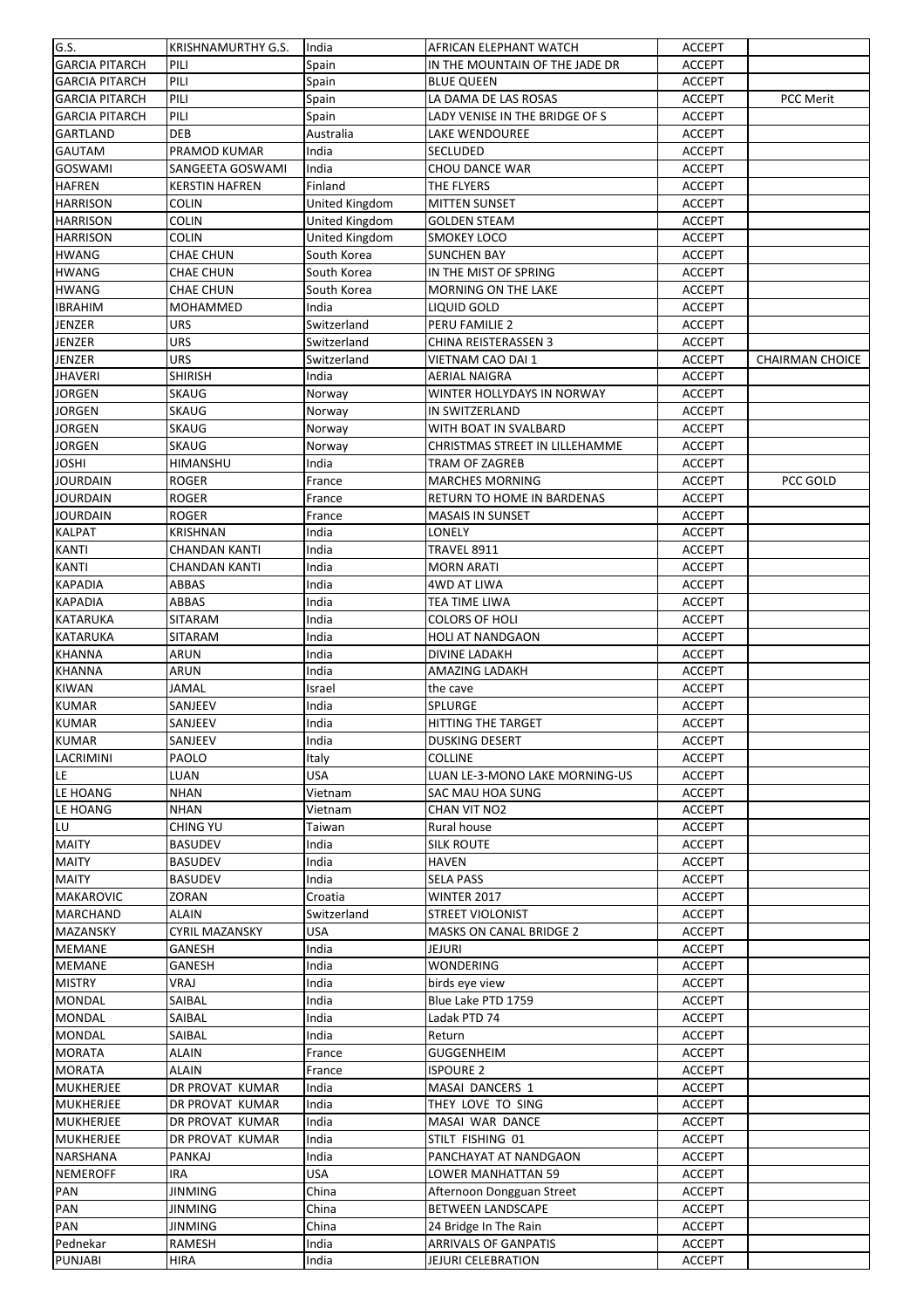| PUNJABI              | <b>HIRA</b>           | India                     | <b>VIEW OF TAJ MAHAL</b>         | <b>ACCEPT</b> |                    |
|----------------------|-----------------------|---------------------------|----------------------------------|---------------|--------------------|
| <b>PUNJABI</b>       | <b>HIRA</b>           | India                     | <b>GUDI PADWA CELEBRATION</b>    | <b>ACCEPT</b> |                    |
| PUNJABI              | <b>HIRA</b>           | India                     | NANDGAON HOLI CELEBRATION        | <b>ACCEPT</b> |                    |
| <b>PUSTOVOY</b>      | <b>YURY</b>           | <b>Russian Federation</b> | Scotland                         | <b>ACCEPT</b> |                    |
| <b>PUSTOVOY</b>      | <b>YURY</b>           | <b>Russian Federation</b> | Reine Norway                     | <b>ACCEPT</b> | PSA GOLD           |
| <b>PUSTOVOY</b>      | <b>YURY</b>           | <b>Russian Federation</b> | Venice                           | <b>ACCEPT</b> | <b>FIAP RIBBON</b> |
| <b>PUSTOVOY</b>      | <b>YURY</b>           | <b>Russian Federation</b> | SUNRISE OVER BAGAN MYANMAR       | <b>ACCEPT</b> |                    |
| <b>RAPIER</b>        | <b>MARION</b>         | United Kingdom            | <b>GREENLAND ICE FIELD</b>       | <b>ACCEPT</b> |                    |
| <b>RAPIER</b>        | <b>MARION</b>         | United Kingdom            | <b>CRUISING ARCTIC WATERS</b>    | <b>ACCEPT</b> | <b>FIAP RIBBON</b> |
| RAVINDRA             | EAGA                  | India                     | <b>KOYA DANCE</b>                | <b>ACCEPT</b> |                    |
| <b>RAY CHAUDHURI</b> | <b>SUPRATIM</b>       | India                     | TRIBAL DANCE 01                  | <b>ACCEPT</b> |                    |
| SAHA                 | ARUN                  | India                     | <b>SAND ROUTE</b>                | <b>ACCEPT</b> |                    |
| <b>SAHA</b>          | <b>ARUN</b>           | India                     | <b>JAI MALHAR</b>                | <b>ACCEPT</b> |                    |
| SAHA                 | <b>ARUN</b>           | India                     | <b>BARSANA HOLI</b>              | <b>ACCEPT</b> |                    |
| SAHA                 | POULOMI SAHA          | India                     | UNDER CLOUD                      | <b>ACCEPT</b> |                    |
|                      |                       |                           |                                  |               |                    |
| SAHU                 | <b>SUDIP</b>          | India                     | <b>BARSANA 2</b>                 | <b>ACCEPT</b> |                    |
| SAHU                 | <b>SUDIP</b>          | India                     | PAINTING 1                       | <b>ACCEPT</b> |                    |
| SARKAR               | MOUSUMI SARKAR        | India                     | <b>PRAYING</b>                   | <b>ACCEPT</b> |                    |
| <b>SARKAR</b>        | <b>MOUSUMI SARKAR</b> | India                     | <b>CATCH OF THE DAY</b>          | <b>ACCEPT</b> |                    |
| <b>SARKAR</b>        | <b>RINKI</b>          | India                     | <b>MAJESTIC</b>                  | <b>ACCEPT</b> |                    |
| <b>SARKAR</b>        | <b>RINKI</b>          | India                     | <b>RAIN OF COLOR</b>             | <b>ACCEPT</b> |                    |
| SARKAR               | <b>RINKI</b>          | India                     | <b>WINDOW BOYS</b>               | <b>ACCEPT</b> |                    |
| <b>SARKAR</b>        | <b>RINKI</b>          | India                     | <b>BLUST OF COLORS</b>           | <b>ACCEPT</b> |                    |
| <b>SCHRITTWIESER</b> | <b>JOHANN</b>         | Austria                   | <b>GODAFOSS</b>                  | <b>ACCEPT</b> |                    |
| <b>SCHRITTWIESER</b> | <b>JOHANN</b>         | Austria                   | <b>NAMBER 12</b>                 | <b>ACCEPT</b> |                    |
| SEN                  | JAYEETA               | India                     | A WALK IN THE CLOUDS             | <b>ACCEPT</b> |                    |
| SHANBHAG             | PRAMOD GOVIND         | India                     | <b>VIEW TO A KILL</b>            | <b>ACCEPT</b> |                    |
| SHANBHAG             | PRAMOD GOVIND         | India                     | <b>ZODIAC</b>                    | <b>ACCEPT</b> |                    |
| SHANBHAG             | PRAMOD GOVIND         | India                     | <b>WALRUS PHOTOGRAPHY</b>        | <b>ACCEPT</b> | FIP GOLD           |
| SHARAFUDDIN          | <b>SHAHID</b>         | Canada                    | <b>VILLAGE SCULPTURE</b>         | <b>ACCEPT</b> |                    |
| <b>SIMON</b>         | <b>CLAUDE</b>         | Belgium                   | Himba sisters                    | <b>ACCEPT</b> |                    |
| <b>SIMON</b>         | <b>CLAUDE</b>         | Belgium                   | In the Himba hut                 | <b>ACCEPT</b> |                    |
| <b>SIMON</b>         | <b>CLAUDE</b>         | Belgium                   | Himba repairing home             | <b>ACCEPT</b> |                    |
|                      |                       |                           |                                  |               |                    |
| <b>SKOTINIOTIS</b>   | <b>IANNIS</b>         | Greece                    | The big turn M1                  | <b>ACCEPT</b> |                    |
| SMALLEGANGE          | ANN                   | Australia                 | <b>TULIP CURVES</b>              | <b>ACCEPT</b> |                    |
| SMALLEGANGE          | ANN                   | Australia                 | <b>WATCHING THE WAVES</b>        | <b>ACCEPT</b> |                    |
| SMALLEGANGE          | ANN                   | Australia                 | TULIPS RED PINK AND YELLOW       | <b>ACCEPT</b> |                    |
| <b>STATTER</b>       | PAUL                  | United Kingdom            | <b>ICELANDIC BLUE</b>            | <b>ACCEPT</b> |                    |
| <b>STREHLKE</b>      | <b>KLAUS</b>          | Germany                   | On the beach                     | <b>ACCEPT</b> |                    |
| <b>STREHLKE</b>      | <b>KLAUS</b>          | Germany                   | APX-LADY - 057                   | <b>ACCEPT</b> |                    |
| <b>STREHLKE</b>      | <b>KLAUS</b>          | Germany                   | <b>CRETE - 072</b>               | <b>ACCEPT</b> |                    |
| <b>STREITFELDER</b>  | <b>THEO</b>           | Austria                   | <b>EMOTIONEN</b>                 | <b>ACCEPT</b> |                    |
| <b>STREITFELDER</b>  | THEO                  | Austria                   | SIGHTSEEING-8                    | <b>ACCEPT</b> |                    |
| <b>SULOEV</b>        | ALEXEY                | Russian Federation        | CHAT UP AT THE CHUM-YAMAL        | <b>ACCEPT</b> | PCC BRONZE         |
| <b>SULOEV</b>        | ALEXEY                | <b>Russian Federation</b> | FATHER AND SONS-YAMAL            | <b>ACCEPT</b> |                    |
| <b>SULOEV</b>        | ALEXEY                | <b>Russian Federation</b> | RACING ON THE REINDEER-YAMAL     | <b>ACCEPT</b> | PCC SILVER         |
| <b>SULOEV</b>        | ALEXEY                | <b>Russian Federation</b> | LESSON-YAMAL                     | <b>ACCEPT</b> |                    |
| SWAMINATHAN          | м                     | India                     | Balloon over Bagan               | <b>ACCEPT</b> |                    |
| Taborda              | Joao                  | Portugal                  | <b>BEEHIVE</b>                   | <b>ACCEPT</b> |                    |
| Taborda              | Joao                  | Portugal                  | GONDOLAGONDOLA                   | <b>ACCEPT</b> |                    |
| <b>TAN</b>           | LEE ENG               | Singapore                 | <b>BALI INDOOR COOKING</b>       | <b>ACCEPT</b> |                    |
| TAN                  | <b>LEE ENG</b>        | Singapore                 | <b>BIAYA FIGHTING ON LAND</b>    | <b>ACCEPT</b> |                    |
| <b>TATLITURK</b>     | YUSUF                 | Turkey                    | <b>GREEN WAY</b>                 | <b>ACCEPT</b> |                    |
| <b>TATLITURK</b>     | YUSUF                 | Turkey                    | SELFIE                           | <b>ACCEPT</b> |                    |
| <b>TEN TUSSCHER</b>  | ROB                   | Netherlands               | MEXICO-46                        | <b>ACCEPT</b> |                    |
| <b>THIMMARAYAPPA</b> | KEMPANNA              | India                     | <b>SKS SCRAPERS IN MOONLIGHT</b> | <b>ACCEPT</b> |                    |
|                      |                       | Poland                    |                                  |               |                    |
| TRYLANSKI            | ZYGMUNT               |                           | Country morning                  | <b>ACCEPT</b> |                    |
| VERHEESEN            | WILL                  | Netherlands               | THE GUGGENHEIM                   | <b>ACCEPT</b> |                    |
| <b>WAN</b>           | YI                    | China                     | LAKE BOAT 9                      | <b>ACCEPT</b> |                    |
| <b>WAN</b>           | YI                    | China                     | HOT AIR BALLOON 1                | <b>ACCEPT</b> |                    |
| <b>WAN</b>           | YI                    | China                     | <b>MONKEY 37</b>                 | <b>ACCEPT</b> |                    |
| <b>WAN</b>           | YI                    | China                     | <b>TERRACED FIELD 27</b>         | <b>ACCEPT</b> |                    |
| XU                   | XIAOMEI               | China                     | Dancing Phoenix                  | <b>ACCEPT</b> |                    |
| <b>YESILTAS</b>      | <b>BEKIR</b>          | Turkey                    | <b>BRIDGE</b>                    | <b>ACCEPT</b> |                    |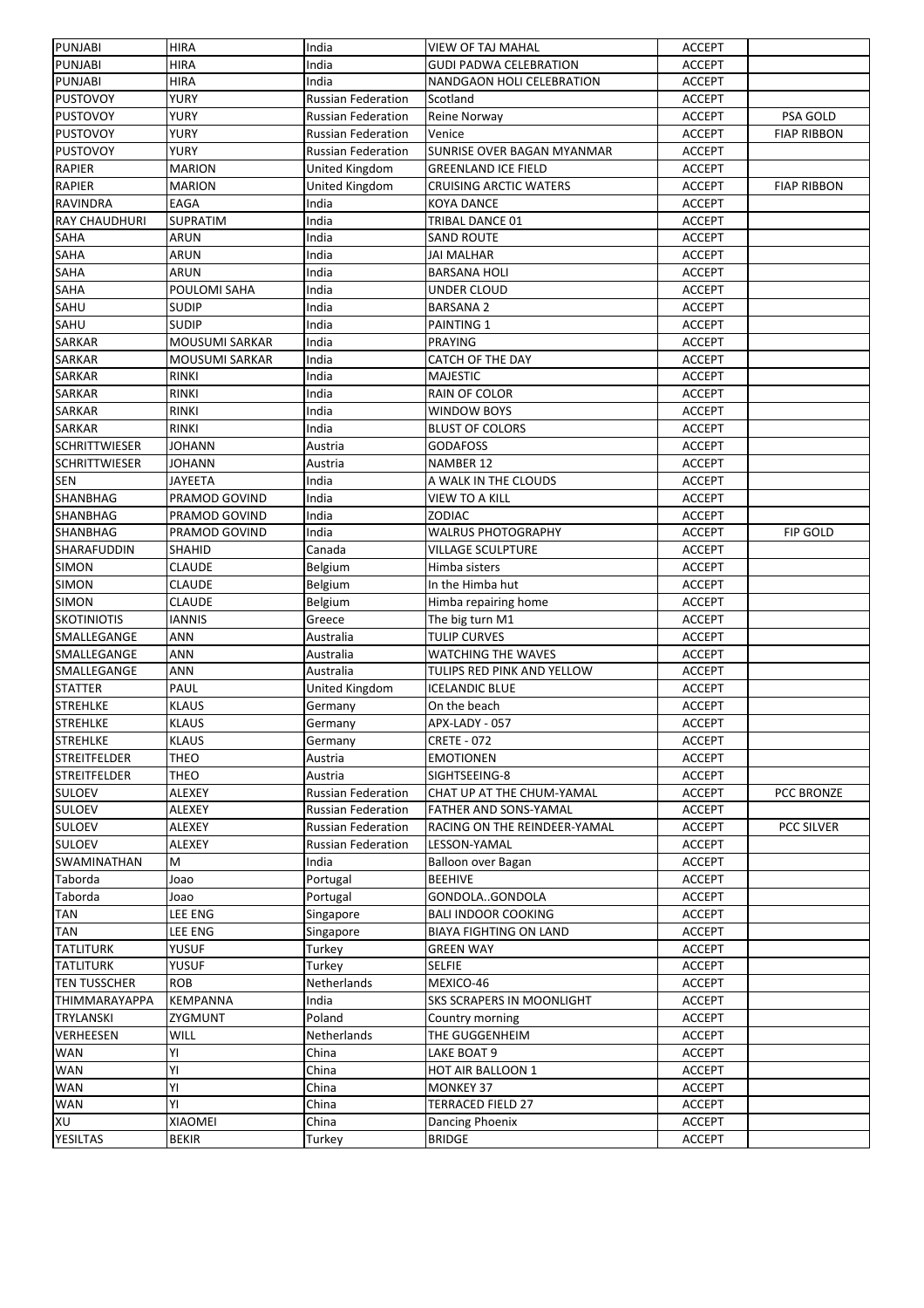**FIAP 2017/179 --- PSA 2017-084 --- FIP 088/2017**

| <b>LAST NAME</b>    | <b>FIRST NAME</b>        | <b>COUNTRY</b> | $\frac{1}{2}$ $\frac{1}{2}$ $\frac{1}{2}$ $\frac{1}{2}$ $\frac{1}{2}$ $\frac{1}{2}$ $\frac{1}{2}$ $\frac{1}{2}$ $\frac{1}{2}$ $\frac{1}{2}$ $\frac{1}{2}$ $\frac{1}{2}$ $\frac{1}{2}$ $\frac{1}{2}$ $\frac{1}{2}$ $\frac{1}{2}$ $\frac{1}{2}$ $\frac{1}{2}$ $\frac{1}{2}$ $\frac{1}{2}$ $\frac{1}{2}$ $\frac{1}{2}$<br><b>WORK TITLE</b> | <b>RESULT - PHOTO JOURNALISM</b> |                        |
|---------------------|--------------------------|----------------|------------------------------------------------------------------------------------------------------------------------------------------------------------------------------------------------------------------------------------------------------------------------------------------------------------------------------------------|----------------------------------|------------------------|
| AL-MUSHAIFRI        | <b>ABDULLA</b>           | Qatar          | <b>WOMEN BAND</b>                                                                                                                                                                                                                                                                                                                        | <b>ACCEPT</b>                    |                        |
|                     | ABDULLA                  |                |                                                                                                                                                                                                                                                                                                                                          | <b>ACCEPT</b>                    |                        |
| <b>AL-MUSHAIFRI</b> |                          | Qatar          | <b>STICK FISHERS</b>                                                                                                                                                                                                                                                                                                                     |                                  |                        |
| <b>BAILEY</b>       | RICHARD                  | <b>USA</b>     | <b>NOT TODAY</b>                                                                                                                                                                                                                                                                                                                         | <b>ACCEPT</b>                    | PCC Merit              |
| BALARAMAN           | RAMANA KUMAR             | India          | WITH REVERENCE                                                                                                                                                                                                                                                                                                                           | <b>ACCEPT</b>                    |                        |
| <b>BARUAH</b>       | RAHUL                    | India          | <b>SELF DEFENCE</b>                                                                                                                                                                                                                                                                                                                      | <b>ACCEPT</b>                    |                        |
| <b>BARUAH</b>       | RAHUL                    | India          | WILD VS WILD                                                                                                                                                                                                                                                                                                                             | <b>ACCEPT</b>                    |                        |
| <b>BARUAH</b>       | RAHUL                    | India          | <b>DESPAIR</b>                                                                                                                                                                                                                                                                                                                           | <b>ACCEPT</b>                    |                        |
| <b>BARUAH</b>       | <b>RAHUL</b>             | India          | <b>INFLUX</b>                                                                                                                                                                                                                                                                                                                            | <b>ACCEPT</b>                    | <b>FIP GOLD</b>        |
| <b>BASU</b>         | <b>SUPRITAM</b>          | India          | <b>RITUALS</b>                                                                                                                                                                                                                                                                                                                           | <b>ACCEPT</b>                    |                        |
| <b>BAYINDIR</b>     | <b>ENDER BAYINDIR</b>    | Turkey         | ADALET                                                                                                                                                                                                                                                                                                                                   | <b>ACCEPT</b>                    |                        |
| <b>BHATT</b>        | ARUN                     | India          | <b>HIGH JUMP</b>                                                                                                                                                                                                                                                                                                                         | <b>ACCEPT</b>                    |                        |
| <b>BHATT</b>        | ARUN                     | India          | LIFE SAVER                                                                                                                                                                                                                                                                                                                               | <b>ACCEPT</b>                    |                        |
| <b>BHATT</b>        | ARUN                     | India          | KITE FESTIVAL                                                                                                                                                                                                                                                                                                                            | <b>ACCEPT</b>                    |                        |
| <b>BIGGIO</b>       | <b>ROBERTO</b>           | Italy          | <b>IN MEMORY</b>                                                                                                                                                                                                                                                                                                                         | <b>ACCEPT</b>                    |                        |
| <b>BYSACK</b>       | SUBRATA                  | India          | <b>FIRE OFFERING</b>                                                                                                                                                                                                                                                                                                                     | <b>ACCEPT</b>                    |                        |
| <b>BYSACK</b>       | <b>SUBRATA</b>           | India          | <b>BRIGADIER FIGHTING FIRE</b>                                                                                                                                                                                                                                                                                                           | <b>ACCEPT</b>                    |                        |
| IC R                | SATHYANARAYANA           | India          | <b>CHEETAHS GUARDING TOURISTS</b>                                                                                                                                                                                                                                                                                                        | ACCEPT                           |                        |
| <b>CARR</b>         | RANDY                    | <b>USA</b>     | <b>BROKEN NOSE</b>                                                                                                                                                                                                                                                                                                                       | ACCEPT                           |                        |
| <b>CARR</b>         | RANDY                    | <b>USA</b>     | <b>DOUBLE JUMPERS</b>                                                                                                                                                                                                                                                                                                                    | <b>ACCEPT</b>                    |                        |
| <b>CARR</b>         | RANDY                    | <b>USA</b>     | PUT ON THE MAT                                                                                                                                                                                                                                                                                                                           | <b>ACCEPT</b>                    |                        |
| CARR                | <b>RANDY</b>             | <b>USA</b>     | <b>FIGHTING UNDER THE LIGHTS</b>                                                                                                                                                                                                                                                                                                         | <b>ACCEPT</b>                    |                        |
| <b>CENTENO</b>      | WALTER R.                | USA            | ASS-KICKING                                                                                                                                                                                                                                                                                                                              | <b>ACCEPT</b>                    |                        |
| <b>CENTENO</b>      | WALTER R.                | USA            | <b>DRAGBOAT CRASH 3825</b>                                                                                                                                                                                                                                                                                                               | <b>ACCEPT</b>                    | PSA GOLD               |
|                     |                          | <b>USA</b>     |                                                                                                                                                                                                                                                                                                                                          |                                  |                        |
| <b>CENTENO</b>      | WALTER R.                |                | KICKING-HIGH                                                                                                                                                                                                                                                                                                                             | <b>ACCEPT</b>                    |                        |
| <b>CHAUHAN</b>      | VINOD                    | India          | <b>BEACH CANDID</b>                                                                                                                                                                                                                                                                                                                      | <b>ACCEPT</b>                    |                        |
| <b>DAS</b>          | PRADIP KUMAR             | India          | FAITH                                                                                                                                                                                                                                                                                                                                    | <b>ACCEPT</b>                    |                        |
| <b>DASGUPTA</b>     | <b>DIPANKAR DASGUPTA</b> | India          | POINT OF FAILURE                                                                                                                                                                                                                                                                                                                         | <b>ACCEPT</b>                    |                        |
| DE                  | PRASUN KUMAR             | India          | ALL SOULS DAY                                                                                                                                                                                                                                                                                                                            | <b>ACCEPT</b>                    |                        |
| <b>DEBNATH</b>      | SANDIP                   | India          | <b>MAHESH RATH</b>                                                                                                                                                                                                                                                                                                                       | <b>ACCEPT</b>                    |                        |
| <b>FISHER</b>       | STEVEN                   | USA            | HIT AND RUN VICTIM                                                                                                                                                                                                                                                                                                                       | ACCEPT                           |                        |
| <b>FISHER</b>       | <b>STEVEN</b>            | <b>USA</b>     | STREET DISTRACTION USA                                                                                                                                                                                                                                                                                                                   | ACCEPT                           |                        |
| <b>FISHER</b>       | STEVEN                   | <b>USA</b>     | <b>OVERTURNED RIG</b>                                                                                                                                                                                                                                                                                                                    | <b>ACCEPT</b>                    |                        |
| <b>FUNG</b>         | <b>MAN YU ALEX</b>       | Hong Kong      | HIGHWAY CYCLING 12                                                                                                                                                                                                                                                                                                                       | <b>ACCEPT</b>                    |                        |
| <b>FUNG</b>         | <b>MAN YU ALEX</b>       | Hong Kong      | HIGHWAY CYCLING 15                                                                                                                                                                                                                                                                                                                       | <b>ACCEPT</b>                    |                        |
| <b>GHOSH</b>        | AKASH                    | India          | DHARAM AUR KARAM                                                                                                                                                                                                                                                                                                                         | <b>ACCEPT</b>                    |                        |
| <b>GHOSH</b>        | AKASH                    | India          | <b>BROKEN HEART</b>                                                                                                                                                                                                                                                                                                                      | <b>ACCEPT</b>                    |                        |
| GHOSH               | AKASH                    | India          | THE SUDDEN MOMENT                                                                                                                                                                                                                                                                                                                        | <b>ACCEPT</b>                    | <b>PCC Merit</b>       |
| GHOSH               | <b>CHANDAN KANTI</b>     | India          | HORSE RACE 9579                                                                                                                                                                                                                                                                                                                          | <b>ACCEPT</b>                    |                        |
| <b>GHOSH</b>        | <b>CHANDAN KANTI</b>     | India          | <b>KUSTI 8032</b>                                                                                                                                                                                                                                                                                                                        | <b>ACCEPT</b>                    |                        |
| HADJIPAVLOU         | <b>THANASIS</b>          | Cyprus         | Rescue                                                                                                                                                                                                                                                                                                                                   | <b>ACCEPT</b>                    |                        |
| <b>HADJIPAVLOU</b>  | THANASIS                 | Cyprus         | Accident                                                                                                                                                                                                                                                                                                                                 | <b>ACCEPT</b>                    |                        |
| <b>HADJIPAVLOU</b>  | <b>THANASIS</b>          | Cyprus         | <b>Stop Bullying</b>                                                                                                                                                                                                                                                                                                                     | <b>ACCEPT</b>                    |                        |
| <b>HANSDA</b>       | SAMYADIP                 | India          | RADHA KRISHNA                                                                                                                                                                                                                                                                                                                            | <b>ACCEPT</b>                    |                        |
| <b>HWANG</b>        | <b>CHAE CHUN</b>         | South Korea    | ONE MIND                                                                                                                                                                                                                                                                                                                                 | <b>ACCEPT</b>                    |                        |
| <b>HWANG</b>        | <b>CHAE CHUN</b>         | South Korea    | <b>MOMENT OF FEAR</b>                                                                                                                                                                                                                                                                                                                    | <b>ACCEPT</b>                    |                        |
| IP.                 | <b>NGAI LEUNG</b>        | Hong Kong      | HURDLER FLATOUT                                                                                                                                                                                                                                                                                                                          | <b>ACCEPT</b>                    |                        |
| IP                  | NGAI LEUNG               | Hong Kong      | CAST                                                                                                                                                                                                                                                                                                                                     | ACCEPT                           |                        |
| IP                  | <b>NGAI LEUNG</b>        | Hong Kong      | <b>BIKE ACCIDENT</b>                                                                                                                                                                                                                                                                                                                     | <b>ACCEPT</b>                    |                        |
| IP                  | NGAI LEUNG               | Hong Kong      | <b>HEAD OFF 3</b>                                                                                                                                                                                                                                                                                                                        | <b>ACCEPT</b>                    | <b>FIAP GOLD</b>       |
| <b>JORGEN</b>       | SKAUG                    | Norway         | FIGHT IN CROSS COUNTRY SKIING                                                                                                                                                                                                                                                                                                            | <b>ACCEPT</b>                    |                        |
| <b>JORGEN</b>       | SKAUG                    |                | SKIACROBAT                                                                                                                                                                                                                                                                                                                               | <b>ACCEPT</b>                    | <b>CHAIRMAN CHOICE</b> |
| <b>JOURDAIN</b>     |                          | Norway         |                                                                                                                                                                                                                                                                                                                                          |                                  |                        |
|                     | <b>ROGER</b>             | France         | SABRINA AND OTHELLO                                                                                                                                                                                                                                                                                                                      | <b>ACCEPT</b>                    |                        |
| <b>JOURDAIN</b>     | <b>ROGER</b>             | France         | FIRE IN FACTORY                                                                                                                                                                                                                                                                                                                          | <b>ACCEPT</b>                    |                        |
| <b>JOURDAIN</b>     | ROGER                    | France         | CORRIDA NO03                                                                                                                                                                                                                                                                                                                             | <b>ACCEPT</b>                    | <b>CHAIRMAN CHOICE</b> |
| KAEDING             | WOLFGANG                 | Germany        | <b>CLOSING IN THE CURVE</b>                                                                                                                                                                                                                                                                                                              | <b>ACCEPT</b>                    |                        |
| <b>KAEDING</b>      | WOLFGANG                 | Germany        | JUST GET OUT                                                                                                                                                                                                                                                                                                                             | ACCEPT                           |                        |
| <b>KAEDING</b>      | WOLFGANG                 | Germany        | BIKER 37                                                                                                                                                                                                                                                                                                                                 | ACCEPT                           |                        |
| <b>KAEDING</b>      | WOLFGANG                 | Germany        | POLO PLAYER                                                                                                                                                                                                                                                                                                                              | ACCEPT                           |                        |
| KANTI               | <b>CHANDAN KANTI</b>     | India          | <b>HORSE RACE 9579</b>                                                                                                                                                                                                                                                                                                                   | ACCEPT                           |                        |
| <b>KANTI</b>        | <b>CHANDAN KANTI</b>     | India          | <b>KUSTI 8032</b>                                                                                                                                                                                                                                                                                                                        | <b>ACCEPT</b>                    |                        |
| <b>KAPADIA</b>      | ABBAS                    | India          | UAE AIRSHOW 1                                                                                                                                                                                                                                                                                                                            | ACCEPT                           |                        |
| <b>KAPADIA</b>      | ABBAS                    | India          | UAE AIRSHOW 7                                                                                                                                                                                                                                                                                                                            | <b>ACCEPT</b>                    |                        |
| <b>KAPADIA</b>      | ABBAS                    | India          | <b>SKY DIVE DUBAI 3</b>                                                                                                                                                                                                                                                                                                                  | <b>ACCEPT</b>                    |                        |
| <b>KAZEPIDIS</b>    | VASILIS                  | Greece         | PILGRIMAGE OF EPITAPH NO11                                                                                                                                                                                                                                                                                                               | <b>ACCEPT</b>                    | PCC Merit              |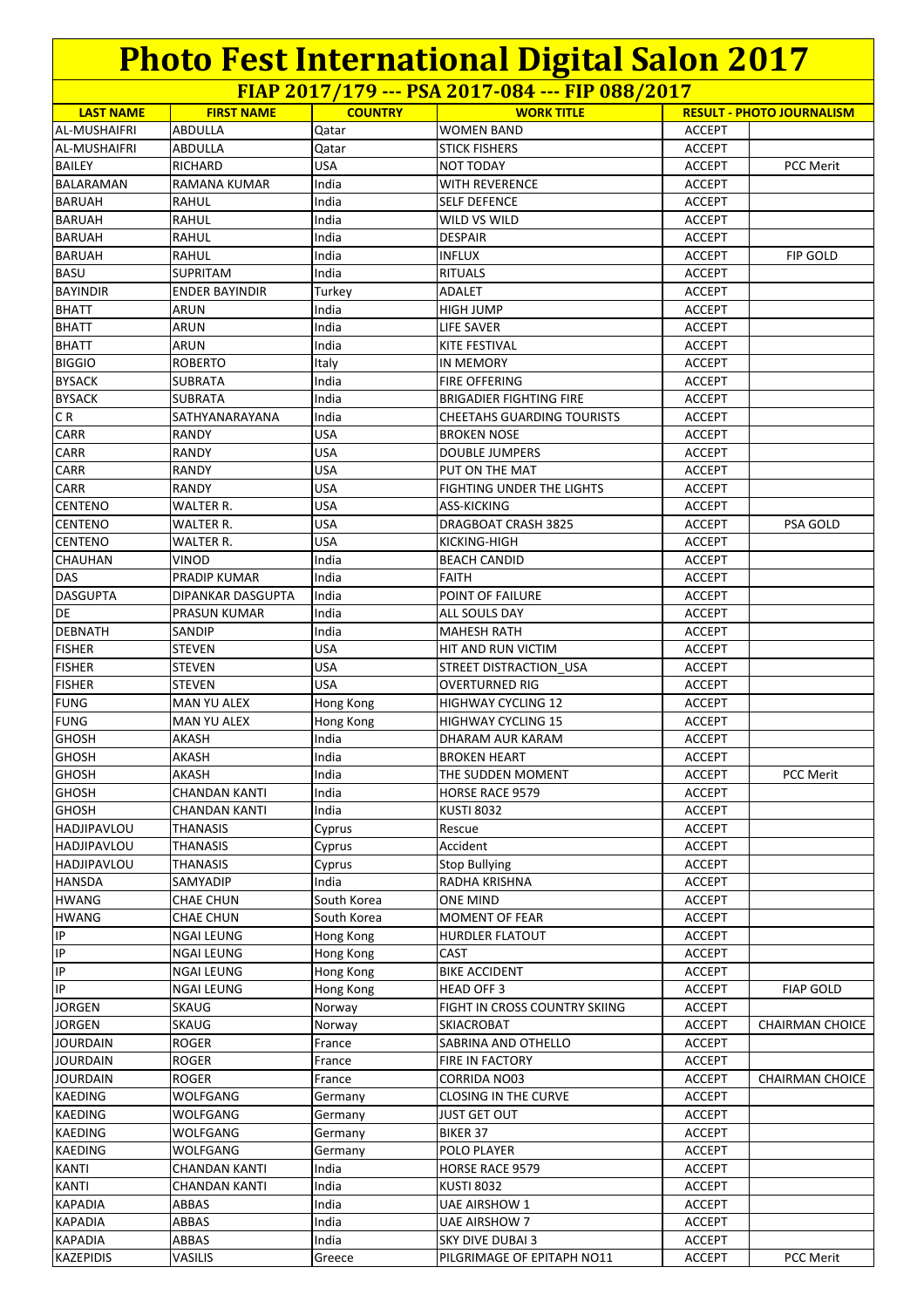| KAZEPIDIS            | <b>VASILIS</b>        | Greece                    | BLESSING OF HORSES AT SEA ??02 | <b>ACCEPT</b> |                    |
|----------------------|-----------------------|---------------------------|--------------------------------|---------------|--------------------|
| <b>KAZEPIDIS</b>     | <b>VASILIS</b>        | Greece                    | PILGRIMAGE OF EPITAPH NO02     | <b>ACCEPT</b> |                    |
| <b>KIWAN</b>         | <b>JAMAL</b>          | Israel                    | <b>BOOOOM</b>                  | <b>ACCEPT</b> |                    |
| <b>KIWAN</b>         | <b>JAMAL</b>          | Israel                    | praying                        | <b>ACCEPT</b> |                    |
| KORLAPATI            | SARASWATIRAO          | India                     | PARASAILING APCO               | <b>ACCEPT</b> |                    |
| <b>KORLAPATI</b>     | SARASWATIRAO          | India                     | <b>THREE HELICRAFTS</b>        | <b>ACCEPT</b> |                    |
| <b>KWAN</b>          | PHILLIP               | Canada                    | <b>SLED RACER HORNET</b>       | <b>ACCEPT</b> |                    |
| <b>KWAN</b>          | PHILLIP               | Canada                    | <b>CYCLE PURSUIT</b>           | <b>ACCEPT</b> |                    |
| <b>KWAN</b>          | PHILLIP               | Canada                    | STEER WRESTER JUMPING          | <b>ACCEPT</b> |                    |
| LE HOANG             | NHAN                  | Vietnam                   | <b>BIEU DIEN NHAC KHOMER</b>   | <b>ACCEPT</b> |                    |
|                      |                       |                           |                                |               |                    |
| LE HOANG             | <b>NHAN</b>           | Vietnam                   | LOP HOC CHAMPA 2               | <b>ACCEPT</b> |                    |
| <b>LEE</b>           | <b>HON-KWONG LEE</b>  | Hong Kong                 | Shout for win                  | <b>ACCEPT</b> |                    |
| LEE                  | <b>HON-KWONG LEE</b>  | Hong Kong                 | <b>Busy Night Busy Llife</b>   | <b>ACCEPT</b> |                    |
| <b>LEMMENS</b>       | <b>JEF</b>            | Belgium                   | <b>TUMBLE CUXHAVEN</b>         | <b>ACCEPT</b> | <b>FIAP RIBBON</b> |
| <b>LEMMENS</b>       | <b>JEF</b>            | <b>Belgium</b>            | <b>NIDO</b>                    | <b>ACCEPT</b> |                    |
| M                    | NINGANAGOWDA          | India                     | ANIMAL SURGERY TRAINING FOR ST | <b>ACCEPT</b> |                    |
| M                    | NINGANAGOWDA          | India                     | <b>NO CHANCE</b>               | <b>ACCEPT</b> |                    |
| M                    | NINGANAGOWDA          | India                     | DEVOTE ACROSSING THE CHILD     | <b>ACCEPT</b> |                    |
| M                    | NINGANAGOWDA          | India                     | <b>FUMING BUS</b>              | <b>ACCEPT</b> |                    |
| <b>MARCHAND</b>      | <b>ALAIN</b>          | Switzerland               | SALUTING BATTERY               | <b>ACCEPT</b> | PCC BRONZE         |
| MARCHAND             | <b>ALAIN</b>          | Switzerland               | <b>FURY</b>                    | <b>ACCEPT</b> |                    |
| <b>MEMANE</b>        | <b>GANESH</b>         | India                     | <b>FIRE</b>                    | <b>ACCEPT</b> |                    |
| <b>MISTRY</b>        | VRAJ                  | India                     | protecting                     | <b>ACCEPT</b> |                    |
| <b>MISTRY</b>        | <b>VRAJ</b>           | India                     | rath yatra                     | <b>ACCEPT</b> |                    |
| <b>MULLICK</b>       | SOMNATH               | India                     | THE PASSIVE IMPACT             | <b>ACCEPT</b> |                    |
| PAUL                 | <b>BHASKAR PAUL</b>   | India                     | PEOPLE WITH SAME WILL          | <b>ACCEPT</b> |                    |
|                      |                       | India                     |                                |               |                    |
| PAUL                 | <b>BHASKAR PAUL</b>   |                           | JUST ONE TOUCH                 | <b>ACCEPT</b> |                    |
| PAUL                 | <b>BHASKAR PAUL</b>   | India                     | <b>FAITH IN PAIN</b>           | <b>ACCEPT</b> |                    |
| PODDER               | ASHIM                 | India                     | DEVOTEES ARE IN ALL AGES       | <b>ACCEPT</b> |                    |
| <b>PRICE</b>         | <b>COLIN</b>          | Wales                     | <b>FINAL WARNING</b>           | <b>ACCEPT</b> |                    |
| <b>PRICE</b>         | <b>COLIN</b>          | Wales                     | THE NOTTING HILL CARNIVAL      | <b>ACCEPT</b> |                    |
| <b>PUNJABI</b>       | <b>HIRA</b>           | India                     | <b>HELICOPTERS IN AIR SHOW</b> | <b>ACCEPT</b> |                    |
| <b>RAPIER</b>        | <b>MARION</b>         | United Kingdom            | <b>LOST CONTROL</b>            | <b>ACCEPT</b> |                    |
| <b>RAPIER</b>        | MARION                | United Kingdom            | PARTED COMPANY                 | <b>ACCEPT</b> |                    |
| <b>RAPIER</b>        | MARION                | United Kingdom            | UNSEATED                       | <b>ACCEPT</b> |                    |
| <b>RAPIER</b>        | <b>MARION</b>         | United Kingdom            | <b>JUST AHEAD</b>              | <b>ACCEPT</b> |                    |
| <b>RAVINDRA</b>      | EAGA                  | India                     | <b>SHAKTHI</b>                 | <b>ACCEPT</b> |                    |
| SAHA                 | ARUN                  | India                     | <b>BULL TREATMENT</b>          | <b>ACCEPT</b> |                    |
| SAHA                 | ARUN                  | India                     | <b>BHANDARA FESTIVAL</b>       | <b>ACCEPT</b> |                    |
| SAHA                 | <b>ARUN</b>           | India                     | <b>COLOUR BLAST</b>            | <b>ACCEPT</b> | PCC GOLD           |
| <b>SAHA</b>          | <b>ARUN</b>           | India                     | <b>BULL RAGING</b>             | <b>ACCEPT</b> |                    |
| <b>SAHA</b>          | POULOMI SAHA          | India                     | LITTLE KRISHNA                 | <b>ACCEPT</b> |                    |
|                      |                       |                           |                                |               |                    |
| SAHA                 | POULOMI SAHA          | India                     | <b>STREET MAGIC</b>            | <b>ACCEPT</b> |                    |
| SAHA                 | SANDIP                | India                     | <b>FEAR</b>                    | <b>ACCEPT</b> | <b>FIAP RIBBON</b> |
| SAHA                 | SANDIP                | India                     | FIRE DISESTER                  | <b>ACCEPT</b> |                    |
| SAHU                 | SUDIP                 | India                     | MONKEY MILK                    | ACCEPT        |                    |
| SAMOYAULT            | GUY B.                | France                    | SABRE A DOURDAN                | ACCEPT        |                    |
| SAMOYAULT            | GUY B.                | France                    | SHINGO 3                       | <b>ACCEPT</b> |                    |
| SARKAR               | <b>MOUSUMI SARKAR</b> | India                     | <b>PASSERS BY</b>              | <b>ACCEPT</b> |                    |
| <b>SARKAR</b>        | <b>MOUSUMI SARKAR</b> | India                     | HELPLESS                       | <b>ACCEPT</b> |                    |
| SARKAR               | RINKI                 | India                     | <b>RESTING TRIPLET</b>         | <b>ACCEPT</b> |                    |
| <b>SCHRITTWIESER</b> | <b>JOHANN</b>         | Austria                   | HEAVY LOAD 01                  | <b>ACCEPT</b> | <b>PCC SILVER</b>  |
| <b>SCHRITTWIESER</b> | <b>JOHANN</b>         | Austria                   | IN THE LIGHT                   | <b>ACCEPT</b> |                    |
| <b>SCHRITTWIESER</b> | <b>JOHANN</b>         | Austria                   | <b>BE FEITHFUL FRIEND</b>      | <b>ACCEPT</b> |                    |
| <b>SENGUPTA</b>      | SANJOY                | India                     | <b>TRADITIONAL DANCE 2</b>     | <b>ACCEPT</b> |                    |
| <b>SENGUPTA</b>      | SANJOY                | India                     | TAMING CAMELS                  | <b>ACCEPT</b> |                    |
| SHARAFUDDIN          | SHAHID                | Canada                    | PROUDLY CANADIAN               |               |                    |
|                      |                       |                           |                                | <b>ACCEPT</b> |                    |
| SMALLEGANGE          | ANN                   | Australia                 | <b>EXCALIBUR REFLECTION</b>    | <b>ACCEPT</b> |                    |
| SMALLEGANGE          | ANN                   | Australia                 | PANGAEA IN TROUBLE             | ACCEPT        |                    |
| <b>SULOEV</b>        | ALEXEY                | <b>Russian Federation</b> | DANGEROUS TURN-YAMAL           | ACCEPT        |                    |
| <b>SULOEV</b>        | ALEXEY                | <b>Russian Federation</b> | JUMP-YAMAL                     | ACCEPT        |                    |
| <b>SULOEV</b>        | <b>ALEXEY</b>         | <b>Russian Federation</b> | RACE REINDEER-YAMAL            | <b>ACCEPT</b> |                    |
| <b>SULOEV</b>        | <b>ALEXEY</b>         | <b>Russian Federation</b> | REINDEER TEAM-YAMAL            | <b>ACCEPT</b> |                    |
| SWAMINATHAN          | M                     | India                     | ROCKET LAUNCH                  | <b>ACCEPT</b> |                    |
| Taborda              | Joao                  | Portugal                  | <b>FUNNY GIRLS</b>             | <b>ACCEPT</b> |                    |
| Taborda              | Joao                  | Portugal                  | PORTUGUESE WOMEN               | <b>ACCEPT</b> |                    |
| Taborda              | Joao                  | Portugal                  | <b>CONTROL THE CROWD</b>       | <b>ACCEPT</b> |                    |
| Taborda              | Joao                  | Portugal                  | THE FLYING MAN                 | <b>ACCEPT</b> |                    |